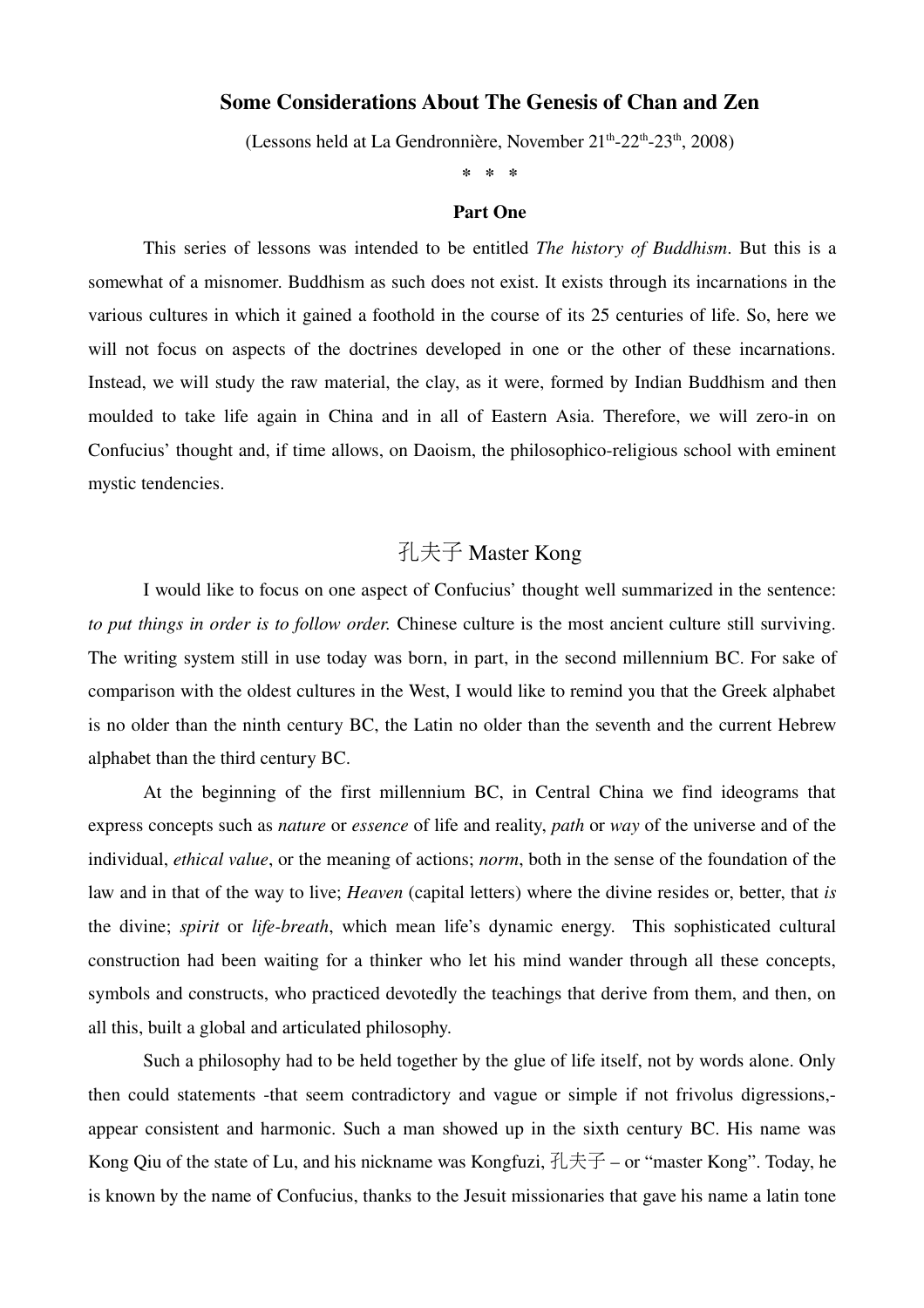in the sixteenth century.

In her "Histoire de la pensée Chinoise", Anne Cheng, said that his life : «*has moulded the Chinese men for more than two thousand years* [...] *for the first time an ethical conception of man in his integrity and universality has been put forth*», a conception that has become the moral compass for one third of the Earth's population for the past 25 centuries.

In addition, Confucius has left the imprint of his thought in such a vast intellectual milieu that anyone who wishes to do cultural work in his geographical sphere of influence must come to terms with him. Let's nor forget that his thought contributes in an essential way to the *forma mentis* not only of China, but also of Korea, Japan, Vietnam, and, perhaps less so, Cambodia.

Anne Cheng says : «*This cultural phenomenon has become an integral part of the destiny of the whole Chinese culture [...] that has lasted for over two thousand five hundred years and survives to this day*». It is not possibile to provide an accurate synthesis of the thought of this man, who is a contemporary of Buddha Śākyamuni's. His one is not like a closed philosophical system. Also, the mental process which he employs is not the one which we are acquanted with in the West: a linear and tendentially systemic process, made up of hypotheses, theses and conclusions that eventually prove or disprove the original hypothesis.

The best way to describe graphically the way Confucius and other classical Chinese thinkers –thinks is the spiral: his thought does not end with the exposition of a conceptual object or the closure of an argument, but keeps digging through what seem to be digressions. His thought may appear vague, even disorganized at times, but he never loses sight of his North -- the daily "doing" – Also, never does he let go on the firm conviction that sustains and motivates all his thinking: the belief that man is infinitely perfectible.

Confucius believes that his task and that of every true thinker – is to teach. In Confucius' *Analecta* we find: «*The Master said: I do not dare claiming that I have attained ren* [*true humanity*]*, and even less supreme wisdom. All I can say is that I strive towards them with all my* soul, and never tire to teach-»<sup>[1](#page-1-0)</sup>.

The will to teach, understood as an ethical imperative, is a constant concern in those cultures even today. In the most unlikely situations one is bound to meet a person who takes upon himself the role of master and teacher, particularly towards a Westerner. Even more, he is so certain of his role that if you should reject the teachings he so obstinately proffers, you will be regarded as a stubborn failure or a fool.

Not only. Often those who refuse -though at different levels and with different severity – will be obstracized. If I do not want to know "how to do" things which of course is actually how the

<span id="page-1-0"></span><sup>1</sup> *The Analects,* VII, 33.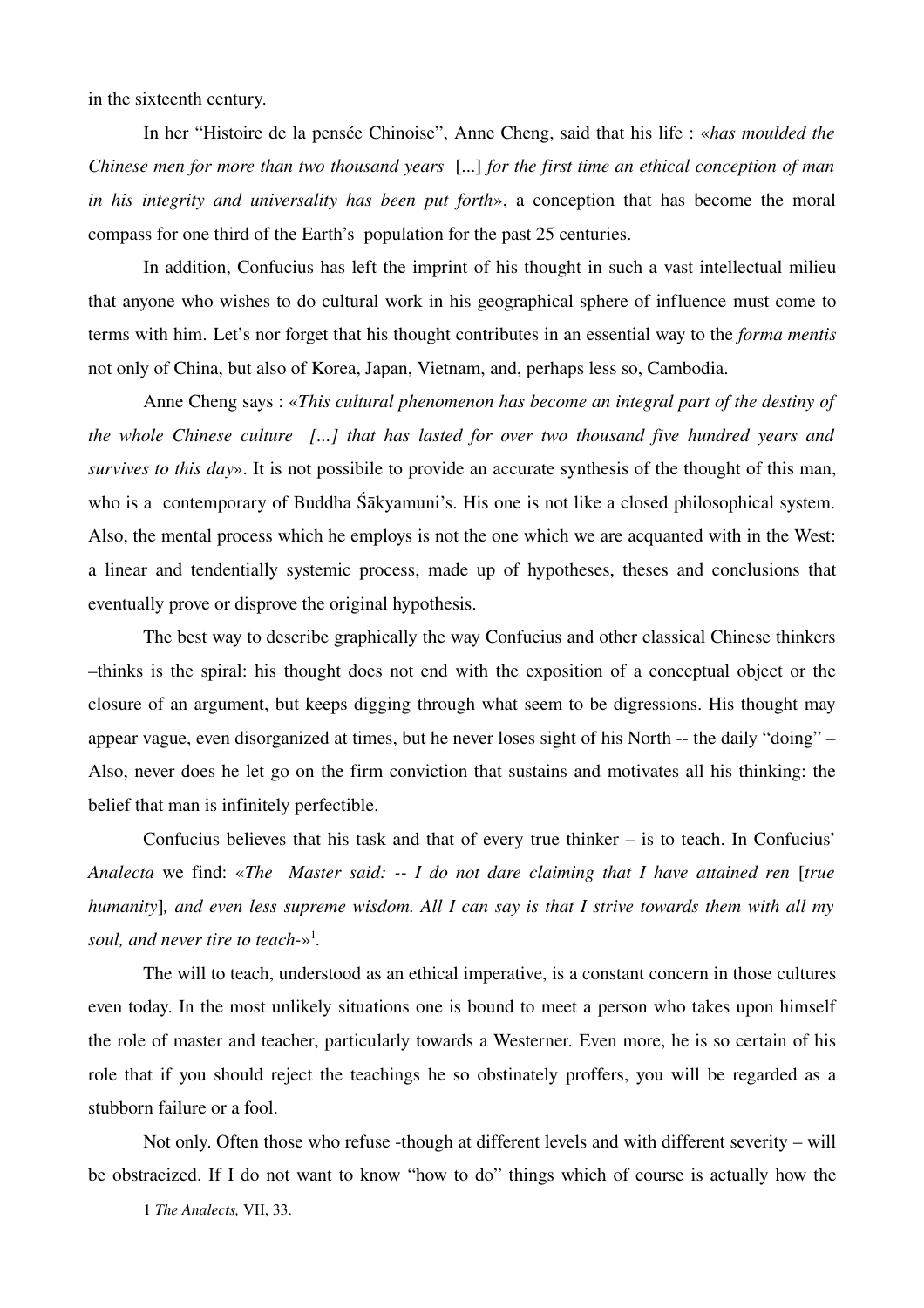group does things – I am automatically calling myself out of that group because that particular way of doing things is an essential condition of membership. In addition, I show I lack the critical capacity of a Confucian man: the capacity to learn.

Among its members, a strongly ritualized society may generate the conviction that the way of doing things which they have learnt through the process of transmission between teacher and student is valuable in itself, a treasure of such entity that it becomes a duty to pass it over and a fortune to receive it. Naturally, this process starts automatically when people are in a fixed and stable relationship, like son and father, or mother-in-law and daughter-in-law.

In this case, the disciple cannot even countenance the possibility of refusing the subjection  $2$ , *brotherly submission* –as Confucius says – which is implicit in his position as "a role-bound learner", and the same process manifests itself almost identically whenever one or more elders accept to instruct him at his implicit or explicit request: in a monastery, in a shop, in a factory, in school, but also in sport and even in playing. Ideally, this itinerary never ends in fact, the cult of the dead is part of this process. It starts again with new generations, when the disciple becomes himself "an elder" or a mother in law, or a father.

The existence of more or less self-conscious forms of initiation and of tests that need to be passed to move up to a higher level strengthens the sacredness of these actions and of their content. As a result those who go through this process are naturally inclined to develop the conviction that they "have something to teach". It needs not be said that this conviction, for a Buddhist, is a big burden.

Next, let's look at *ren*  $\Box$ , or (*true*) *humanity* more closely. In *Analecta* XV, 23 we read: «*Is there perhaps a word that a man could put into practice his whole life? The Master said: Is it not to consider others equal to oneself? Do not do unto others what you do not want done to yourself »* and then: «*Full humanity* [ren (仁)] *is to love all others*» [3](#page-2-1) , and further: «*Yan Hui asked what is ren. The Master replied: To overcome our own self and turn to the rites; this is ren. [...]. Yan Hui asked: Could you teach me how? The Master said: Do not see and do not listen to what is against the rites and do not say and do not do what is against the rites*» [4](#page-2-2) .

Let's look first very closely at the ideogram  $\Box$ , transliterated *ren* in Chinese and *jin* in Japanese, which is translated as "(full, true) humanity". The ideogram comprises the radical  $\Lambda$  (to be human, to be a man) and the sign  $\equiv$  (two). Therefore it contains the idea that man is such, fully, only in relation to the others. One must recall that the primary relationship is that between father and son, and that all other relations derive from this. As a result, the realization of *ren* is the full

<span id="page-2-0"></span><sup>2&</sup>quot;Fraternal submission" in *Analects* I, 2.

<span id="page-2-1"></span><sup>3</sup>*Analects*, XII, 22.

<span id="page-2-2"></span><sup>4</sup>*Analects*, XII, 1.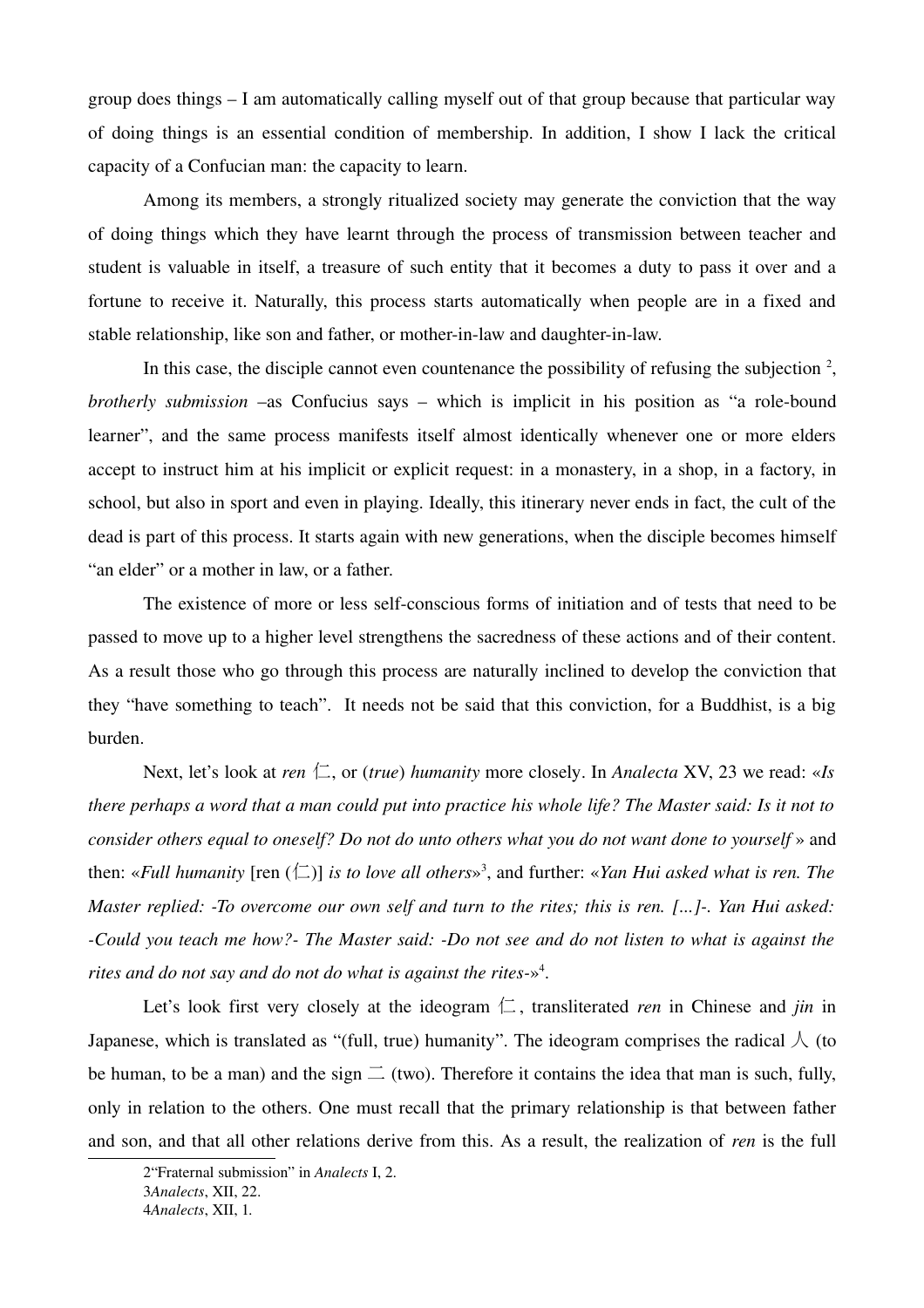realization of this relationship.

These are very refined norms. The so-called "golden rule", one of the pillars of Christian ethics, which is "younger" by four/five centuries than these words of Confucius, is the positive version of Confucius' reciprocity: in Matthew 7, 12: «*Therefore, all things whatsoever ye would that* men should do to you, do ye even so to them; for this is the Law and the Prophets.»<sup>[5](#page-3-0)</sup>.

The importance of the "relation", in particolar, of the fundamental relation between father and son is evident in the sign 子, *zi*, (*ko* in Japanese) which means both "teacher" and "son/child". Only if you know how to be a son can you be a master. And, going a bit further: only if you know you are a disciple can you be a master; and, to make this clear: if you know you are still a disciple now, not if you "have been" a son/disciple. This means that the way of being a master is just to learn how to be a disciple. This is a very deep teaching, shared with other religions, Christianity and Buddhism as well.

It is necessary to keep very clear in mind that ethics for Confucius is human, this-wordly. Its purpose is improve the way we relate to each other in this life, this is what it means to be full men, and to realize  $\Box$ , *ren*. When Confucius speaks of "love for the others" as the sense of *ren*, he means "full respect for the rule and the rite", doing what is demanded by the rule in that precise moment even if it is tiresome and unpleasant: love implies sacrificing one's own spontaneity. It has no relation with either human feelings nor with religious principles like " God is love" or "*ahimsā*" this latter understood as the moral law derived from impermanence and as the manifestation of "Buddha nature".

"Kindness" and "benevolence" are important for Confucius, they undoubtedly exercise a profound influence on those who practice them, but do not spring from a milieu we would call religious: they are norms of behavior called for if we wish to establish harmonic relations, even in an aesthetic sense. Confucius' thought is non-theist, non-metaphysical, non transcendental and non idealistic. It cannot be understood as a religion *stricto sensu*, even if it gets very close to being one.

The conviction that human nature is infinitely perfectible opens the way to a path (*dao)* towards perfection another name for it is *the path towards sanctity* –which has nothing to do with the divine. For Confucius, the sphere of the sacred is not tied to cult o worship. He doesn't act to obey a divinity or for fear of her. Sacredness is keeping absolute faith with the *path* which is walked through here on earth.

The sentence «*do not observe and do not listen to what is against the rites; do not say and do not do what is against the rites*» must be applied literally in every single act: for Confucius in

<span id="page-3-0"></span><sup>5</sup>Mt 7, 12. http://www.biblegateway.com/passage/?search=Matthew%207%20;&version=48;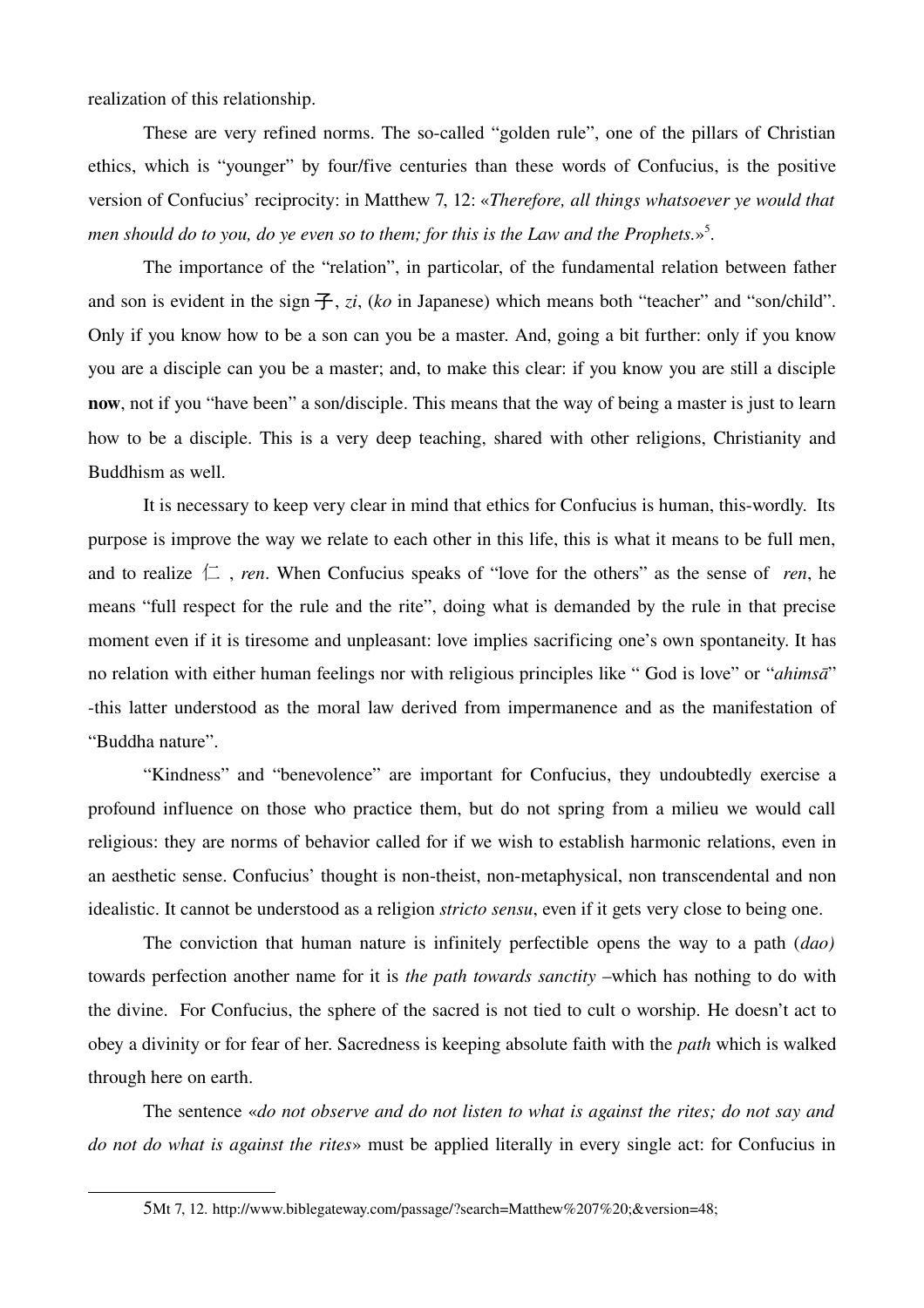fact, this is the meaning of "way".

The intrinsic quality of the "human nature" which allows it to keep bettering itself is the same that prevents one from defining it: how can one immagine a *thing* that can keep changing all eternity long? Which is its "true form"? In fact, Confucius does not bother defining "human nature". He confines himself to saying that : «*Human nature is the noblest among those created by Heaven and Earth* »<sup>[6](#page-4-0)</sup> where "noble" means "efficient" and not "good".

His way of thinking derives from his own experience and his feelings, purged from egoism and particularism and solidly based on values developed and implicitly shared in the Zhou era. Above all, Confucius represents a particolar Chinese *forma mentis*. As a result, paradoxically one can say that Confucianism precedes the birth of Confucius.

The consciousness of this "*implicitly shared set of values*" is fundamental to penetrate his words and to understand the milieu in which he acted. Despite being the first Chinese thinker who speaks under his own name -- that is without hiding himself under anonymity -- Confucius does not wish to invent anything. On the contrary, he takes great care not to turn aside from the ancient ways, which, in his view, are the fruit of wisdom consolidated through the centuries. In fact, in his Analects (VII, 1.) he states : «I transmit but do not innovate»<sup>[7](#page-4-1)</sup>.

It is not clear whether he believed that a golden age had really existed when noble mindedness, culture and harmony were the norm, or whether instead he took advantage of the belief in this age to press on his point because as Arthur Graham says «*nothing inspires searching more* than believing that the truth had been known days past and can be held again once more »<sup>[8](#page-4-2)</sup>.

In any case, that statement is the expression of a colossal national pride. It is the awareness of belonging to a culture which has achieved the highest levels of wisdom that can be attained by man and cannot be improved upon in any way.

Also, when he describes the ideal government, he is actually thinking of a non-government, one where citizens are consciously virtuous and the role of the emperor is simply to instil stability and security. For him, the ideal sovereign is the mythical Shun, traditionally placed at the beginning of the third millennium before Christ, who is the last of the equally mythical Five Emperors. Shun is so rooted in the "good" authority which he embodies, and which is so widely and implicitly shared that the Analecta have this to say of him: «*There was nothing for him to do but to hold* himself in a respectful posture and to face due south. Nothing else»<sup>[9](#page-4-3)</sup>. This means that the moral

<span id="page-4-0"></span><sup>6</sup>*Filial Piety*, V, IX.

<span id="page-4-1"></span><sup>7</sup>*The Analects,*VII, 1. http://afpc.asso.fr/wengu/wg/wengu.php?l=Lunyu&no=151

<span id="page-4-3"></span><span id="page-4-2"></span><sup>8</sup>Cfr. A. Graham, *Disputers of the Dao. Pholosophical Argument in Ancient China*. 9*The Analects,* XV, 4. <http://afpc.asso.fr/wengu/wg/wengu.php?l=Lunyu&no=396>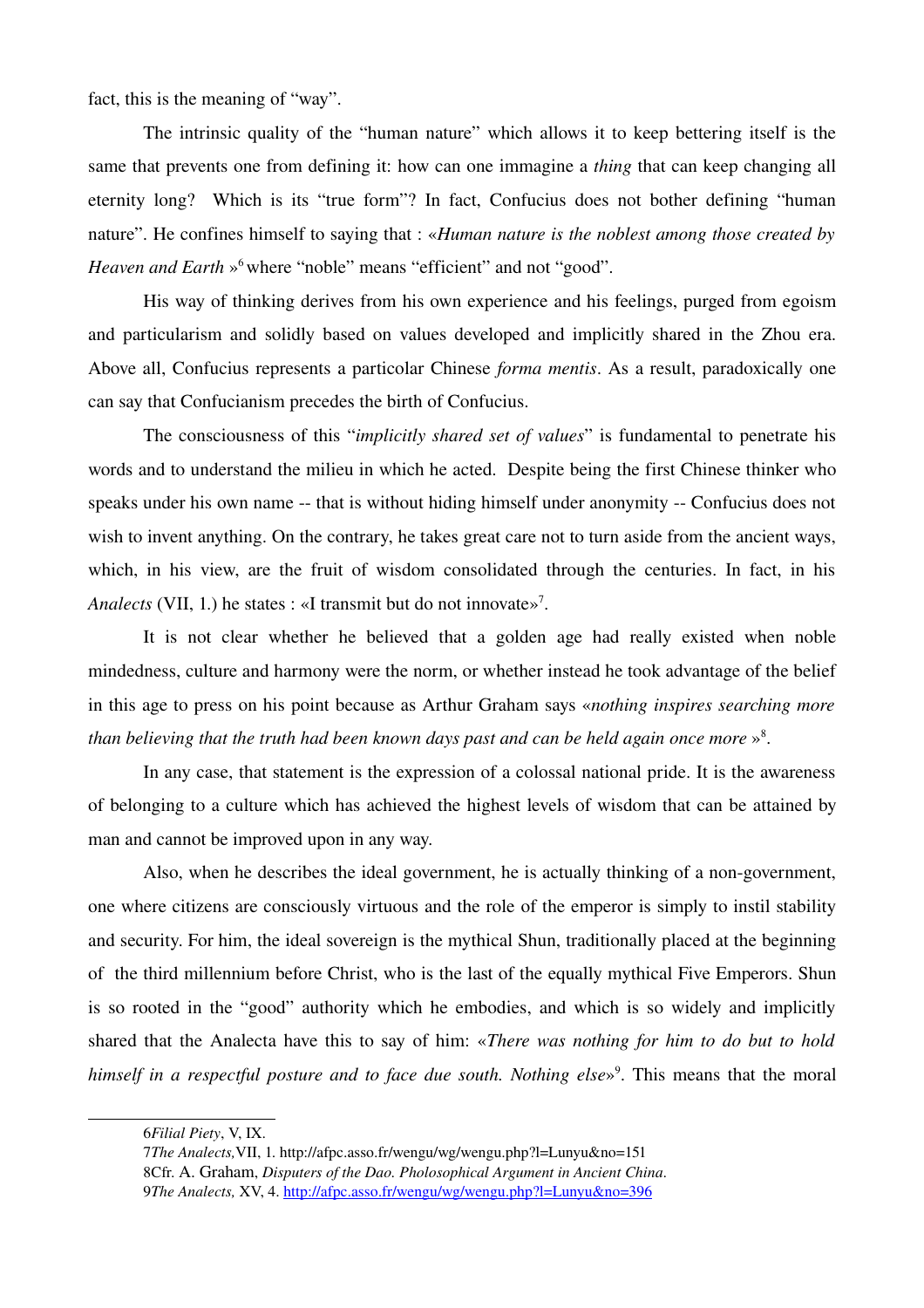authority is the highest, so much that it does not need to exercise coercion -the need to oblige people to do what they do not want being in itself a sign of decadence . It is important to underline that Confucianism, autocratic as it might have been, embraced a sort of utopian/moral hope.

Confucius' ethics is "total". It is neither a religion, nor a philosophy nor indeed a political doctrine, but is founded on and applicable to all three. This is clearly visible, even today, in persons who are deeply committed to those cultures : this commitment precedes any other philosophical, ideological or religious commitment.

Confucius, like the daoists, believed that man lives in a world in perpetual transformation, and that this transformation is inspired and governed by a single law both in the macro and in the microcosm. Man cannot influence this pattern, but he can train himself to adhere to it, and, in doing so, he becomes a *true* human being. In the *Doctrine of the mean*, (I, I) he says: «*What Heaven has conferred is called the Nature; an accordance with this nature is called the Path of duty; the* regulation of this path is called Instruction.»<sup>[10](#page-5-0)</sup>. The moral climate in which Confucianism – including its legal wing– developed is well expressed in this "regulation of the path" that is "establishing the rules".

The human being is infinitely perfectible, and learning is a vital, joy inducing experience. What is essential is not abstract knowledge, the content of a thought, but its concrete implications. These implications are lived in the daily life, which comprises also the past – the learning time – and the future – the transmission of what has been learnt. In this line of thought we can distinguish "knowing something", which is knowing a specific intellectual object, which has no utility for Confucius, from "knowing how" which springs from, and expresses itself in, the experience of every day.

It is implicit in this philosophical point of view that true learning is realized only by the body in a precise relation of cause and effect. In the *Zhuangzi* (XIII), one of the two basic texts of Daoism, we read: «*Duke Huan was reading a book at the upper end of his courtyard while Bian, a wheelmaker, was carving a wheel down below. Setting aside his hammer and chisel, he went up to Duke Huan and asked: "May I ask, Your Highness, what words you're reading?" The Duke replied: "The words of a sage." "Is the sage alive?" The Duke replied:"No, he died a while ago." "If that's so, then what your majesty is reading is the rotten leftovers of those from ancient times." Duke Huan said: "I, a ruler, am reading this book, and yet you, a mere wheelmaker, feels comfortable giving your opinion about what I'm reading? If you can provide a good explanation for this then I'll accept it. Otherwise, you'll be put to death." Bian the wheelmaker replied: "I'm just a servant, so I look at*

<span id="page-5-0"></span><sup>10</sup> *The doctrine of the mean*, I, I. http://www.sacred-texts.com/cfu/conf3.htm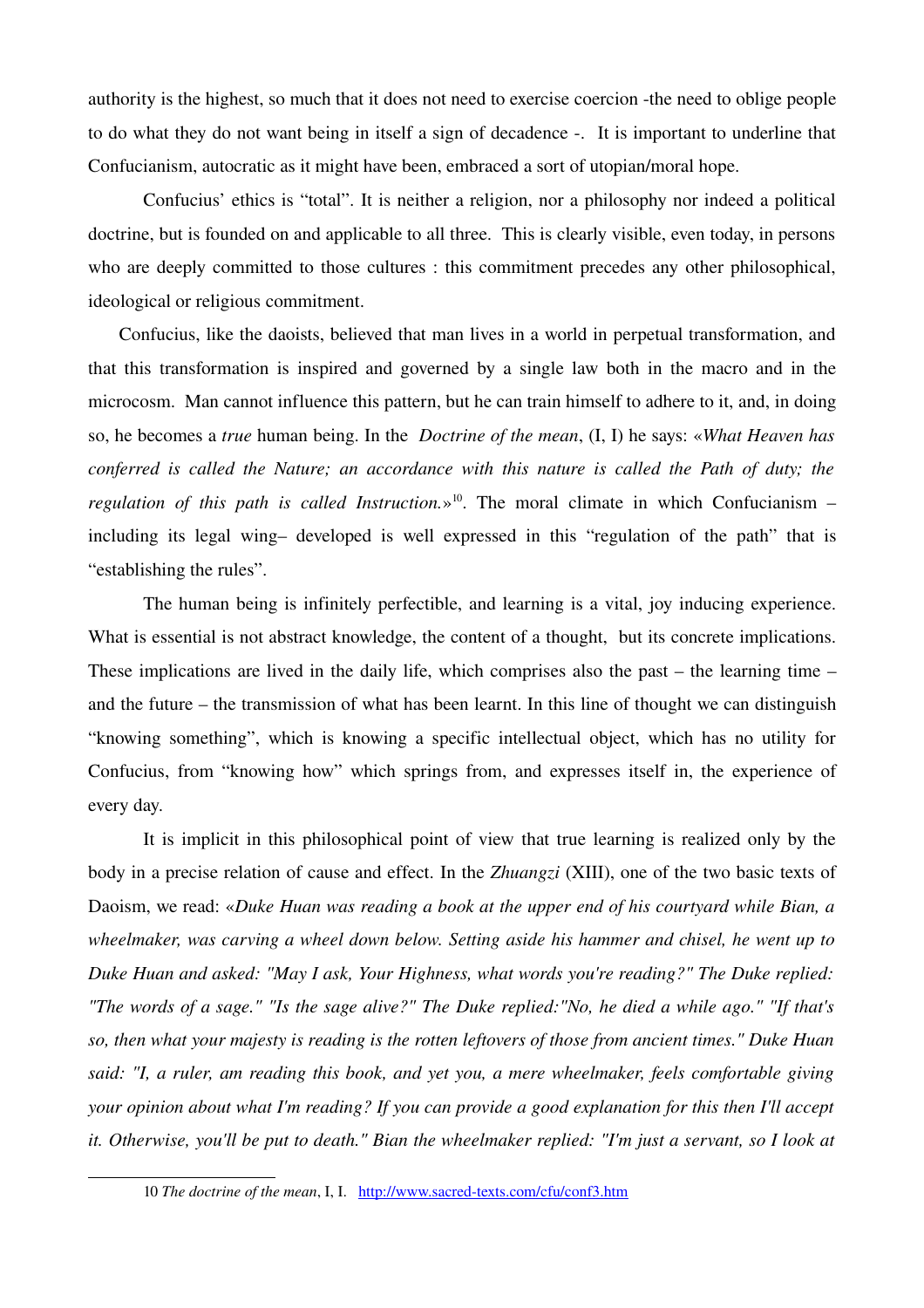*things from the perspective of my own work. When I'm carving a wheel, if I work too slowly then I'd be enjoying myself but the wheel wouldn't be sturdy. If I work too quickly then I'm just damaging myself and the spoke won't fit. I had to learn not to move too slowly nor too quickly, with a hands-on approach and respond to what's in my heart. You can't really express it with words, as a particular skill seems to exist when you simply open up to it.* [...] *The people in ancient times also have something they can't pass on after they've died. That being so, then what your majesty is reading is* the rotten leftovers of those from ancient times.»<sup>[11](#page-6-0)</sup>.

This is a profound and fundamental contribution of the East: also the *things* concernine the use of the soul are learnt through the body and not by memorizing some abstract concept. During its long inculturation period, Buddhism diverged decidedly from Confucianism precisely by keeping fully aware of this: that the practice towards awakening, realized by the body, as it should be – because this is the right way – is an end in itself. It is already the very marrow of attainment. The awakening, the end of the line, is in the journey, in the practice. It is not in the achievement of a certain state or in reaching a certain aim.

This awareness contributed to keep Buddhist practice different from all others, which instead became techniques employed to achieve something different from practice itself, for instance esoteric knowledge, special powers, skills, levels of consciousness, and, above all, mastery of ritual or harmonic behavior.

<span id="page-6-0"></span><sup>11</sup>*Zhuangzi*, XIII <http://www.daoisopen.com/ZZ13.html>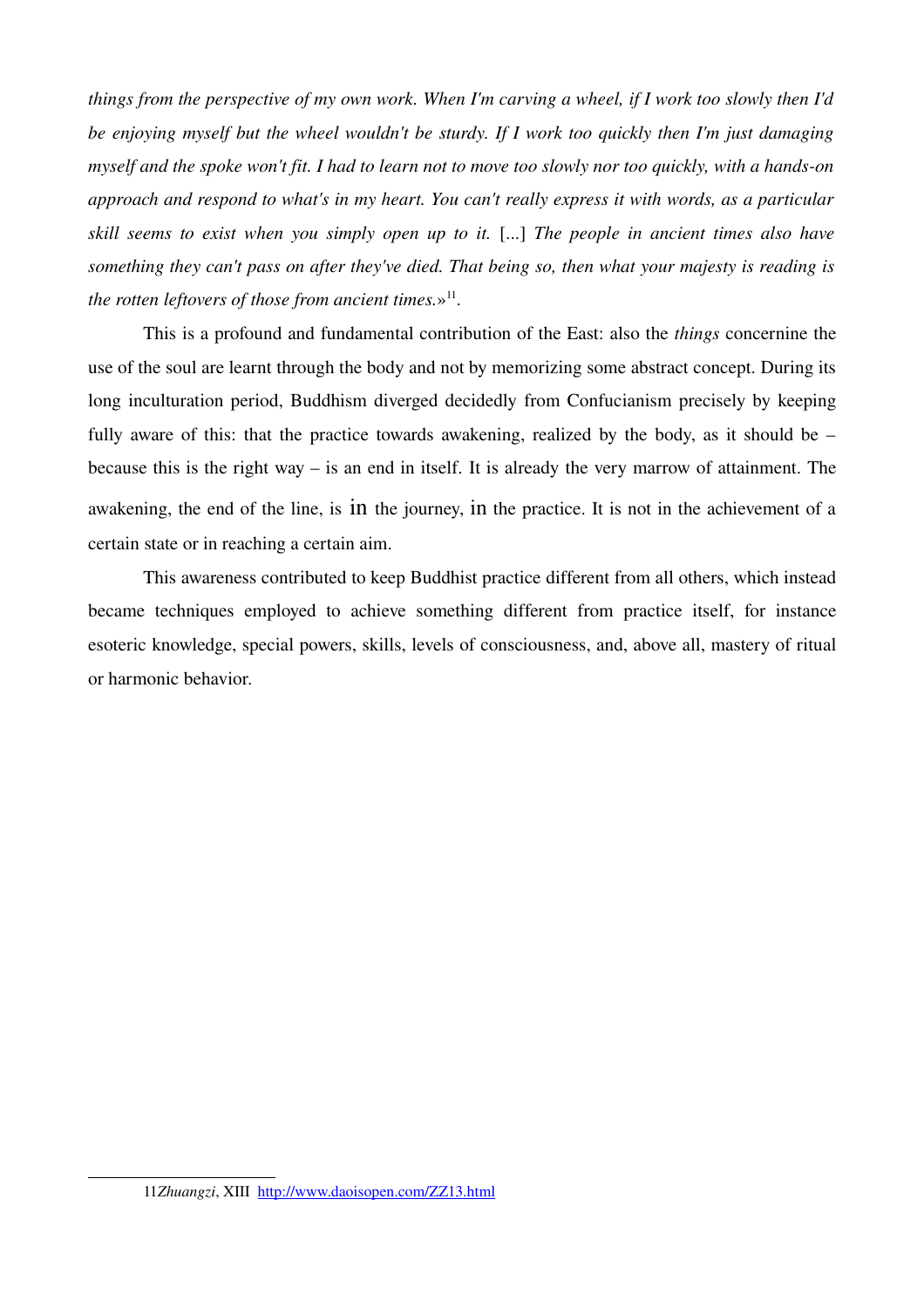## Part two

For Confucius, the true relation among "the Mandate of Heaven" and its visibile manifestation is action and action alone. Even the intellect is valued in terms of its efficacy, or virtue  $\ddot{\mathcal{E}}$ ,  $de^{12}$  $de^{12}$  $de^{12}$  in Chinese, and what is important is its contribution to choosing the action that manifests the cosmic order in human affairs. Only the thought that is related to action is not redundant. Only this thought does not die out when fixing itself upon an object. Only this thought is in harmony with the flow of life and is effective.

Of course, action comprises non action too, 無為, *wu wei* in Chinese and *mu i* in Japanese. This is evident in Confucius' image of the perfect government, which is so complete in itself that it acts by not acting. Not acting is active. It chooses, but it chooses to go along with reality. In fact, the expression 為無為, *wei wu wei* means "carry out the not-doing", the industrious idleness which will be explicitly taken as the basis of virtuous action later on by Zhuangzi e Laozi.

Evidently, embracing this principle, Confucius rejects theoresis and methaphysics, because they are based on the assumption that thought is not useless and meaningless even if it is separate from action, assumption which Confucius rejects. Thinking stops where its relation with action ends. This leaves a huge empty space, which Western philosophy instead tends to fill completely.

*\* \**

While a part of his followers were very pessimistic in regard to human nature, Confucius himself thought that human nature is neither good nor bad. What characterizes it, is its pliancy. Laziness and negligence in the cultivation of virtue allow man's proclivity towards vulgar passions and chaos to take the upper hand and end up conditioning human nature<sup>[13](#page-7-1)</sup>.

If instead man goes along the path of virtue, virtue grows and vice shrinks. Since reality is not static but keeps changing, this process is within the realm of possibility, but for this to happen, it is important to keep studying and educating oneself. This is why it is essential for man to educate and transform himself through the respect for norms and rites. As says Xunzi, a Confucian scholar of the IV century BC., «*through the practice of deference and modesty towards superiors one advances in the same direction indicated by culture and law and sustains an orderly state*». Order here refers to order which emanates from Heaven and which, through the Mandate of Heaven radiates outward till the furthest corners of the world. The visibile structure of this natural order

<span id="page-7-1"></span><span id="page-7-0"></span><sup>12</sup>It is the same ideogram which appears in the title *Daodejing*, 道德經.

<sup>13</sup>The vigor of the bipolar equilibrium is always there. If I go along with virtue, virtue grows at the expense of the opposite and viceversa.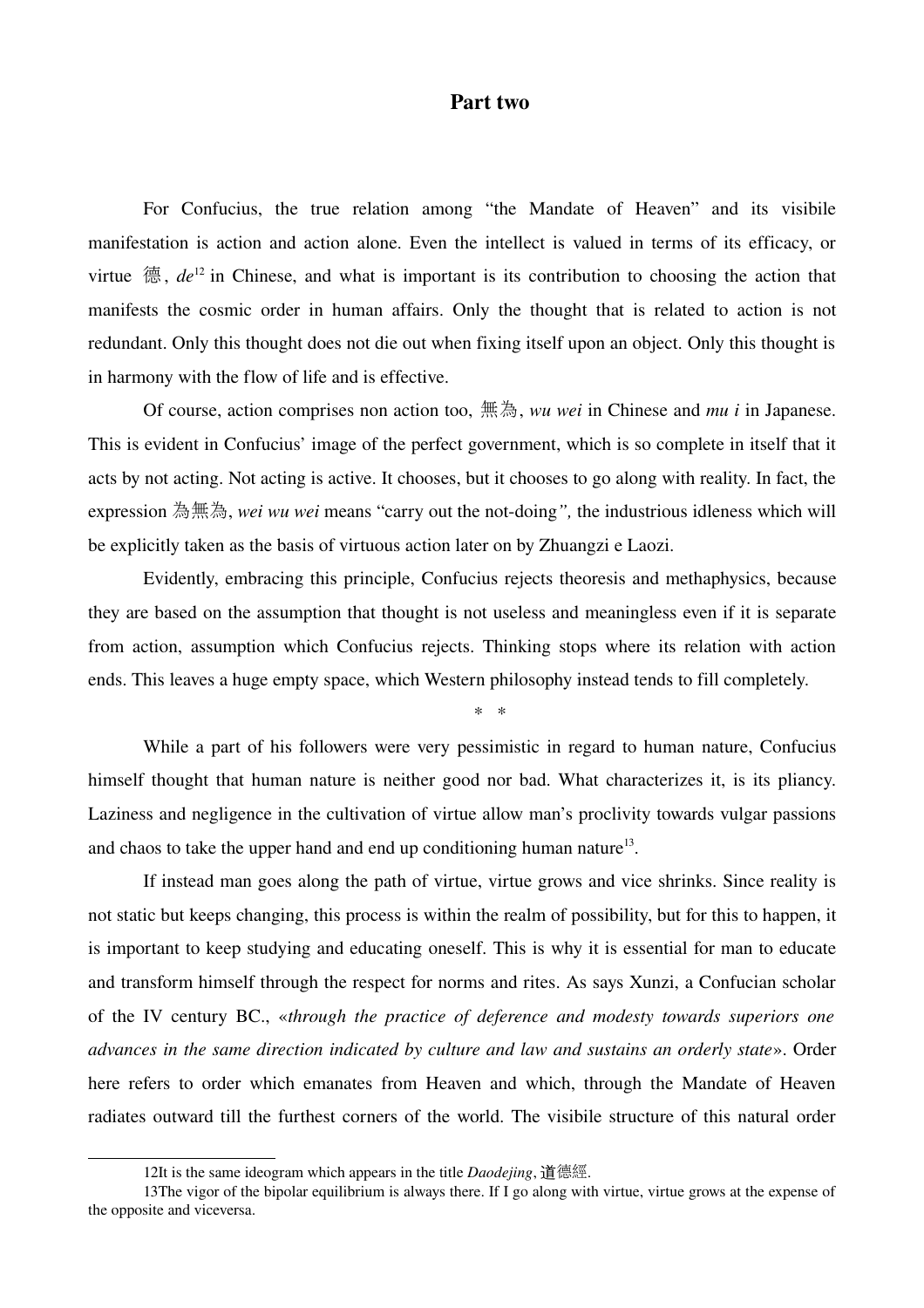-and the fact that this order is considered "natural" gives it an enormous strength- is the kinship system. This system is the paradigm of the social and cosmic orders. It is structured around the basic hierarchy of superior/inferior exemplified by the relation between ancestors and descendants and embodied in the dychotomies father/son, ruler/ruled, elder brother/junior brother husband/wife, friend/friend, elder/younger, master/disciple and on and on *ad infinitum*.

In his *Filial Piety* (V, 9) we read: «*Of all (creatures with their different) natures produced by Heaven and Earth, man is the noblest. Of all the actions of man there is none greater than filial piety. In filial piety there is nothing greater than the reverential awe of one's father. In the reverential awe shown to one's father there is nothing greater than the making him the correlate of Heaven. [..] The relation and duties between father and son (thus belonging to) the Heaven-*conferred nature (contain in them the principle of) righteousness between ruler and subject.»<sup>[14](#page-8-0)</sup> And here we have an all-embracing hierarchy that spans nature and human society.

It is essential to be fully aware of the absolute value that Confucius attributes to the natural order reflected in the kinship relations. In fact, the single most important goal in life for every human being, derives from this principle whatever the circumstances, including the practice of deference, or submission.

In the *Analects*, which is the most complete recording of the teachings attributed to Confucius, we find the following statement: «*The Governor of She said to Confucius, 'In our village we have an example of a straight person. When the father stole a sheep, the son gave evidence against him.' Confucius answered, 'In our village those who are straight are quite different. Fathers cover up for their sons, and sons cover up for their fathers. In such behaviour is straightness (*直*, zhi) to be found as a matter of course.* » [15](#page-8-1) .

It would be unjustified to read in these words some sympathy for a mafia-style-ethics, in which justice is subordinate to the "family". In fact, since it consists essentially in realizing the cosmic order, and this manifests itself in the kinship system, justice can be "unjust" and at the same time abide by the basic, "just" principle according to which reinforcing the ties between father and son is of greater value than an abstract apportioning of right and wrong.

This is not about defending one's own interests, nor about protecting the *robba*, our family's possession "cosa nostra", as a mafia would do. It is about recognizing that the natural order takes priority and that, as a result, the tie father/son comes first. And, according to Confucius, it would come first even if that would imply harming individuals, the family or the property, the *robba*.

This culture is modular. It can be adapted to all circumstances, it is simple to understand, it

<span id="page-8-1"></span><span id="page-8-0"></span><sup>14</sup>*Filial Piety* V, 9, http://www.chinapage.com/confucius/xiaojing-be.html 15*Analecta* XIII, 18. <http://afpc.asso.fr/wengu/wg/wengu.php?l=Lunyu&no=335>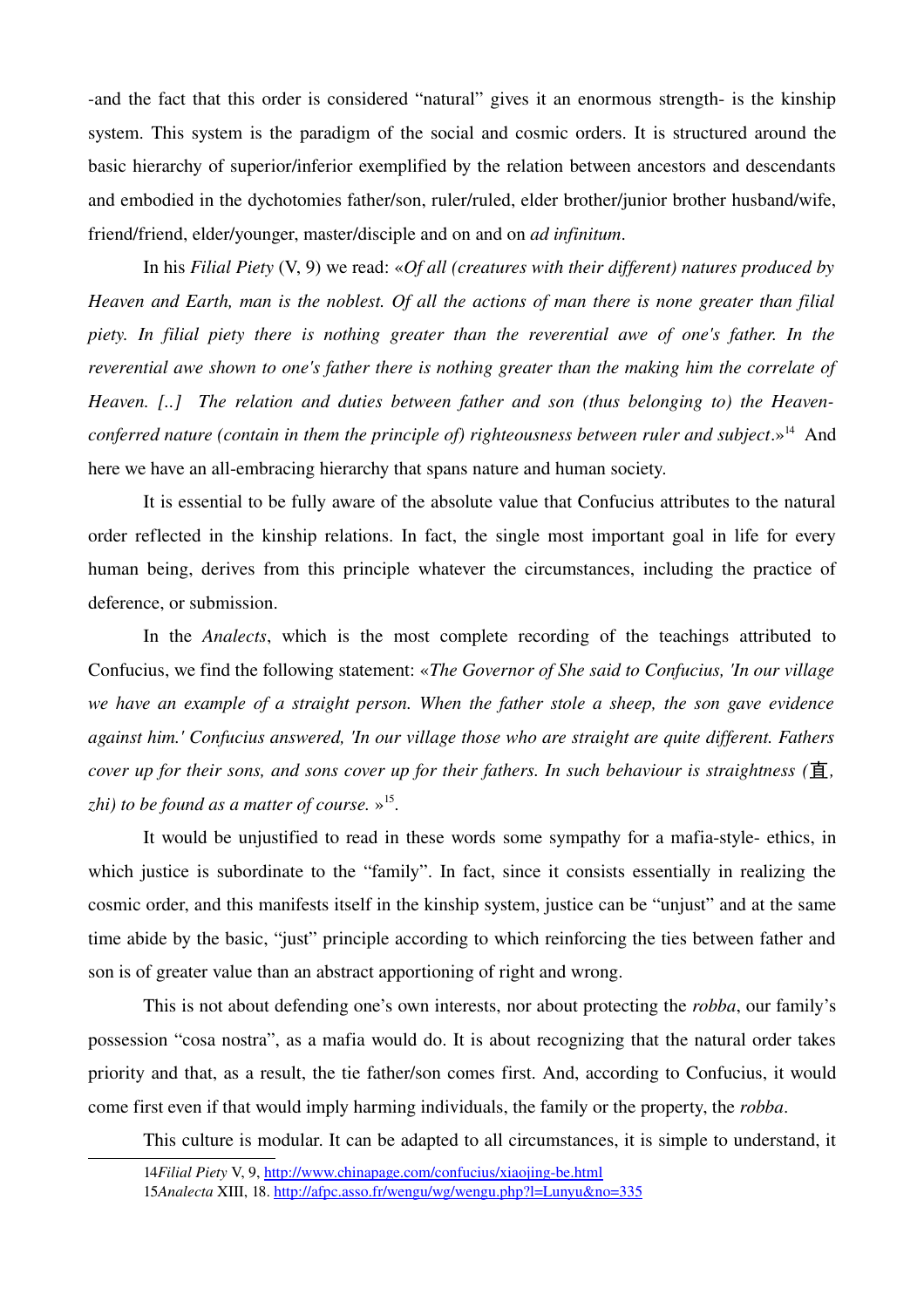can be perceived intuitively by all human beings, and therefore, unsurprisingly, it has been able to provide a moral compass for over twenty-five centuries of history.

This archetypal relation of superior/inferior provides a key to understanding the natural world, once it is observed through this prism. In addition, even less educated people grasp it easily in the context of family and individual life.

It can survive cultural change and technological and ideological innovations unharmed and, to some extent, it can even survive unscathed the acquisition of new religions. As a matter of fact, if this basic model superior/inferior cannot be reconciled with a new religion, it will be this, the religion, that will have to bend, to become sinized, so to say, in order to abide by the established order.

In China all churches – and, today, that includes the official Catholic Church – are part of this system. It would be mistaken to think that this is so only because the state wants to keep tab on religion. Things are simpler. State and religion, civil and religious culture, family organization and social organization are integral part of the whole, they must therefore obey the same "order".

The vertical hierarchical order, starting from the top down with the king, is a fact of life, it is not negotiable. As a father is "superior" to his sons, each ruler is superior to the people he rules, etc, etc. There is no field where this does not apply because there is no field exempt from having to follow the order of nature. The principle of authority on which order is based exists even within an association of equals and is determined by age: an elder brother is above the younger one, an elder cobbler is superior to the young cobbler, in the office and in the factory, in school and among friends, everywhere, always.

The two ideograms 先生 , transliterated into *xiānsheng* in China and read like *sensei* in Japanese, which in China (and in Japan) identify the teacher, the instructor, the expert or the learned, literally mean " $\pm$ , born,  $\pm$ , before": i.e. elder. It is possibile to educate oneself to respect this natural order through training and through the practice of the true ethic nobility which is the fruit of the respect for the rule. It would not be possible to do so in the name of an abstract ethics.

According to Confucius' assumption that theory exists only insofar as it guides life, our virtue is made concrete by the respect for the rules, which, in turn, requires renouncing our individual preferences. This self education therefore is not about learning a concept or a content, but about actively renouncing our own will and yielding to established norms.

When individual citizens make this renunciation, social conflict is automatically eliminated. In fact, this abdication of personal opinions and interests in favor of the Heavenly Order embodied in a chain that starts from the emperor -- a synecdoche of the established authority -- trickles down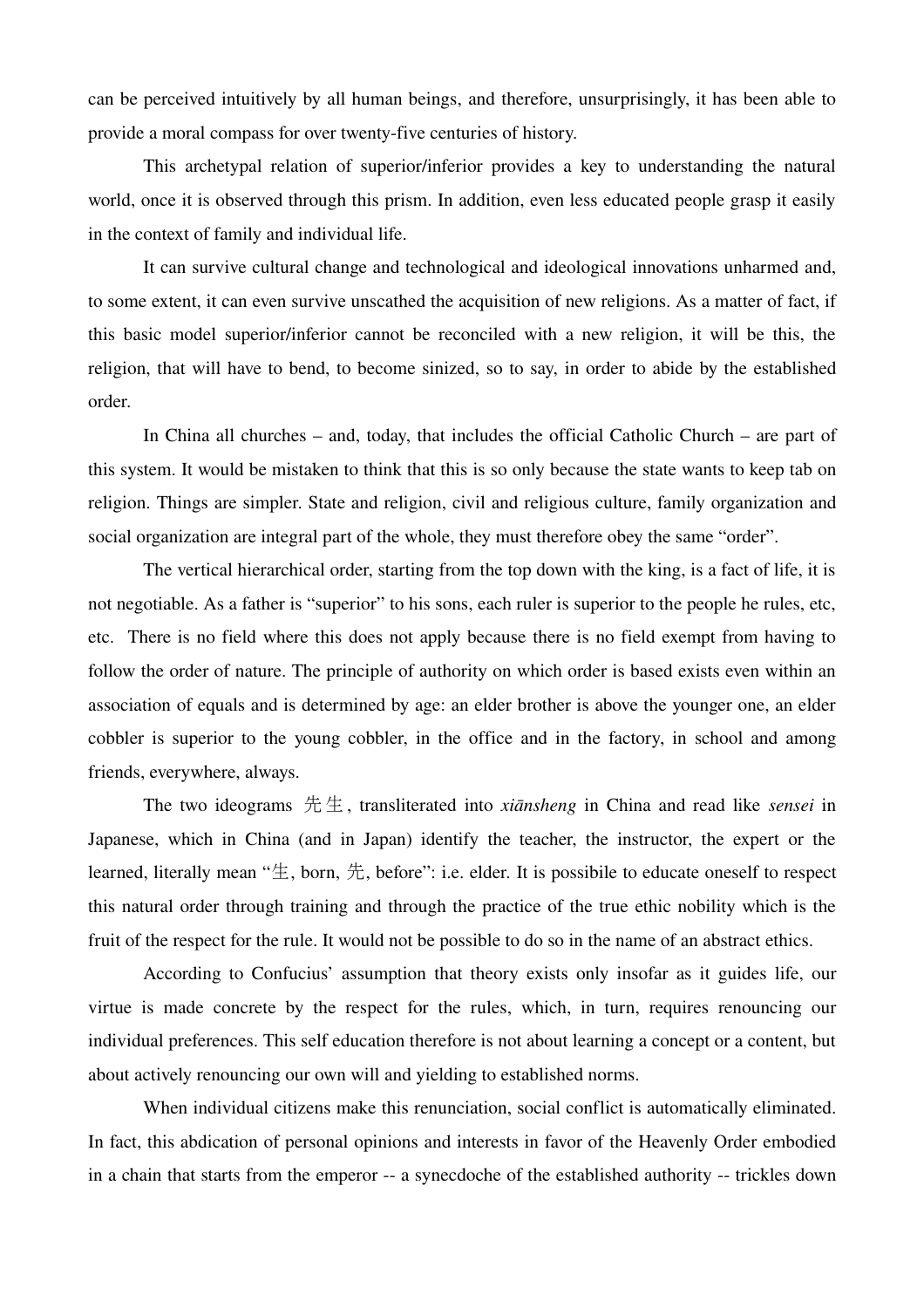along all branches. The value or the virtue of a person is determined – socially and individually – by his capacity to give up on his personal desire and follow the norm.

For a Buddhist instead, norms are useful because they are a kind of practice: "the practice of the norm", that means living on the bases of "letting go". The goal is not to deprive a person of his will and his preferences and to reshape him on the basis of rules and rituals. The point is making it easy for him to live on the basis of "letting go", or moment by moment zazen. For Buddhism norms are tasks that have to be performed in the corse of the day without any natural hierarchy to enforce.

Rules are produced by men. They are not handed down from Heaven. Confucianism identifies this "letting go" or "not grasping"--or renouncing to act according to our own will – with the realization of the ritual form because it considers this the only or, at least, the most valid form. By not standing up as an autonomous and unique subject, and by assuming instead a "standard" form, I am *de facto* realizing the natural order. As a result, this order rests on the disappearance of the claim to individuality in all types of relation. This is, at the same time, the strength and the weakness of the Far East: its capacity to create homogeneous cohesive and successful societies is enormous.

But individual pulsions, because they are condemned as dissonant and a source of chaos, have to be denied.

\* \* \* \* \* \* \* \* \* \*

A direct corollary of Confucius' thinking is the need for man to educate himself or be educated into virtue. In the IV-III century BC, Xunzi, a Confucian scholar, expressed this with brutal harshness. He said that human nature is instinctively drawn to evil, to struggle, violence and disorder. This is why human nature -according Xunzi- must be «*straightened up by force*, like a *twisted log, sharpened like a blunt blade*». He teaches that «*man must be forged again and cast in the mould of the laws*». This is the philosophy that sustains the ancient Chinese art of *penzai,* 盆栽, which literally means "to coltivate" or "to force into a tray", better known in its Japanese translation as *bonsai*, which consists in delicately raping nature for tens – and sometimes – hundreds of years till it assumes the desired form.

Starting from this extreme form of Confucianism, Han Fei, a disciple of Xunzi, founded legism, or legalism. Born as a school of thought in the domain of political philosophy, despite promoting an amoral point of view it penetrated deep into all the Far Eastern ethics thanks to the faultless contiguity of separate disciplines in classical times.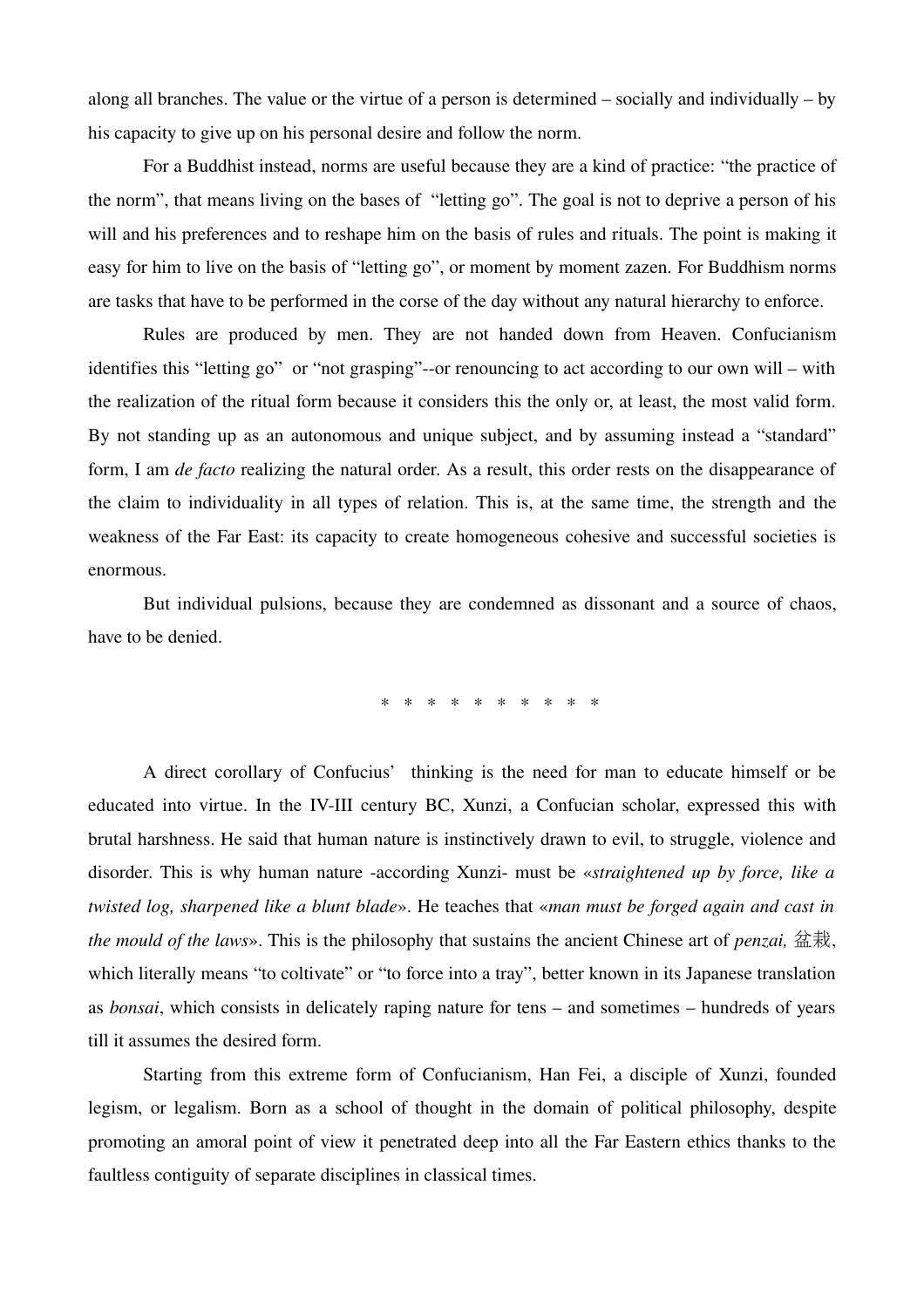Han Fei is convinced that «*morals are simply a product* [of education]*, completely foreign to human nature*»: morals are a goal that must be conquered. Conquering them requires intervening pitilessly on the inclinations of the human beings that are naturally lax. Morality, order and harmony become *de facto* synonyms.

This philosophy has strictly a political relevance and therefore can be understood only in the context of the historical circumstances of the time. It does not try to explain the world or the meaning of existence. However, it claims that morality does not have a religious foundation. It renounces, in other words, moral values of spiritual origin.

This view very clearly distinguished and distinguishes even now the cultures that have grown in the Hebrew, Christian, Islamic, Western cultural environment from those that are related to the branches of the Confucian tree. For legism, for Confucius, and even for *Laozi* 's daoism, ethics and morality are valued for their effectiveness/*virtus*, 德, *de* in Chinese; they are tools employed towards a specific result, this result being, in Confucian terms, order in social relations and in the state whose order derive from it.

While, for daoism the end result is stillness, and the serena and light "live and let live" of the *status quo*, which averts the disorder that the headstrong willfulness of men would breed.

Legism or nomocracy, from *nomos* "rule or law" and *kratos* "power", this radical tendency of Confucianism in the social sphere makes sense if one assumes that the highest authority, the emperor, fulfills the Mandate of Heaven if its laws and its norms that set standards for all are enforced by the ruler.

Also, the belief of scholars of the legist conviction that human nature is malleabile *ad libitum*, is based on Confucius' assumption that man's interiority can be de-structered and rebuilt according to the norm and can be moulded from the outside according to established standards.

In this context, "norm" and "standard" are two of the possibile translations of the sign  $\sharp$ , *fa*, (*hō* in Japanese) which a few centuries later will be used to translate the sanscrit *dharma* thereby assigning a clear normative dimension to this term.

This grievous, pitiless and annihilating construct implies undoing and renouncing one's own psychic and emotional nature. Only then will their *fusion*, (between alchemy and steelwork) be possibile, followed up by the recomposition engineered by training and education. A new being will be born. To some extent he will be somewhat artificial, but he will also be well aware, detached and very clever. China's economic miracle and the success of the Chinese living abroad are to a good extent due to the extreme effectiveness and efficiency of their culture: a modular way of thinking, optimizing in terms of time and resources and applicable in almost every situation.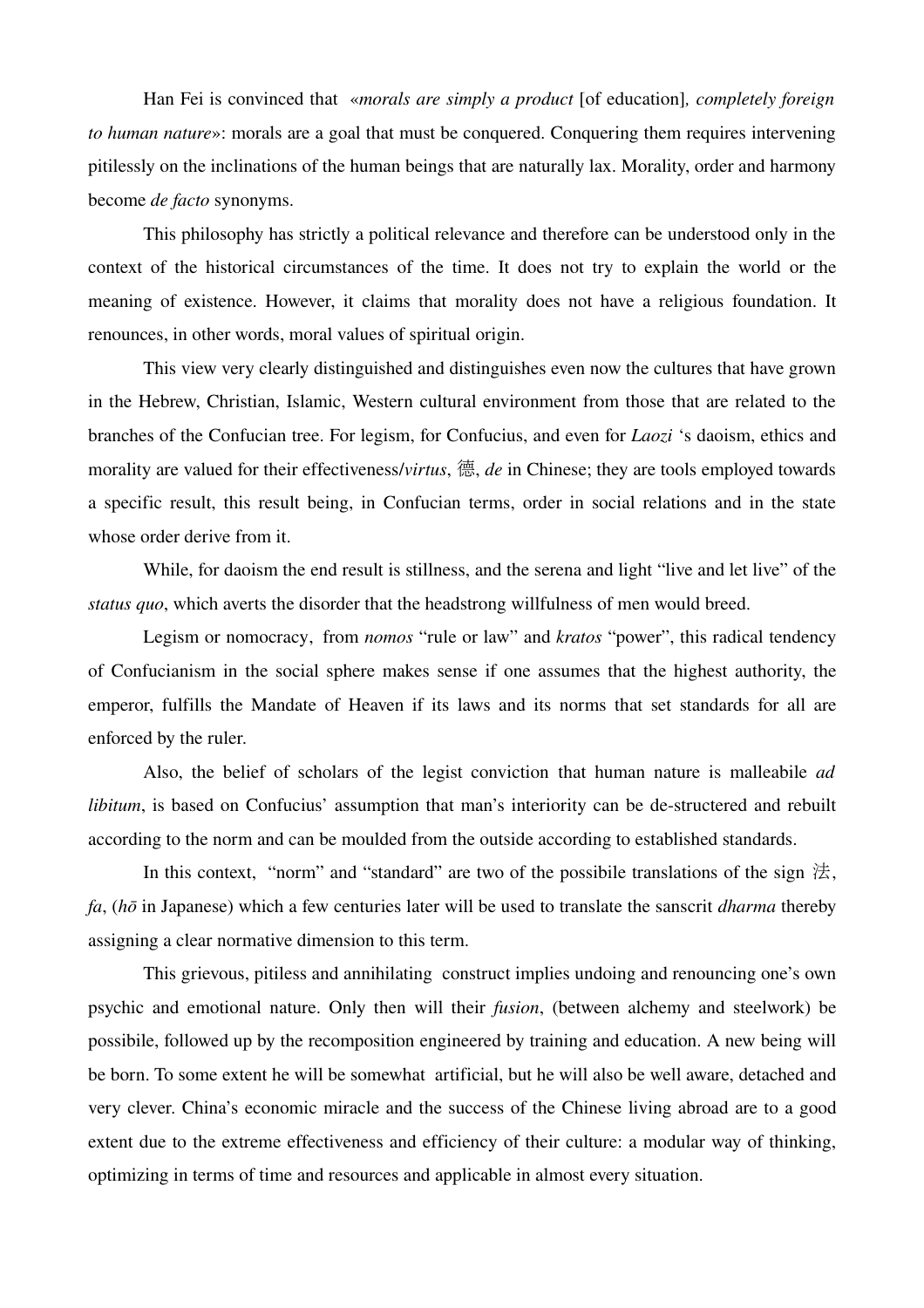In classical Confucianism, a similar result is achieved by meticulously observing the ritual behavior. This observance remodels the smelt material moulding it in the ceremonial beauty and in the ritual pleasure, where man's natural desires are allowed to express themselves channeled in a controlled positive environment. When the transformation produced by education and by the ritual behavior is complete, we reach the point where we naturally desire what is right to do. This aim is hard to reach, but it can be reached. In addition, it provides a solution to one of man's toughest problems: dissatisfaction. Other than a very smart representation of a life journey, it is therefore the proposal of a purpose in life that stands on its own.

In all evidence, it is an ethics that lives in the confine of predetermined forms. For the legists, these forms have been invented by man; for Confucius they derive from the "order of things". In any case, they have the aim to control, through education, human nature, which, if left on its own, would generate vulgar desires and passions and would therefore generate personal and social disorder.

This process of reconstruction of the truly human man, or *ren*  $\Box$  (*jin* in Japanese) is critical particularly for what concerns the sphere of feelings and emotions. In his *The Philosophy of the Daodejing* (Columbia university press) Hans-George Moeller writes: «*The whole Confucian project could be described as a plan based on the cultivation of emotions*  [...] *The social and emotional life of human being is literally "rooted" in the experience of childhood and education. If a child does not learn very early how to adequately elaborate emotions and behave, his biological, psychological and social foundations will be weak.* [...] In the corse of his life, the process of *emotional training never ends. The function of the ritual – which is the set of rules that define the adequate behavior – is to supply society with pervasive ceremonial structures which must be heeded not only during official celebrations, but in almost all daily circumstances as well. In addition to allowing men to behave in the appropriate manner, the proper ritual allows at the same time to achieve an even greater goal: to feel the appropriate emotions* ».

As we will see shortly, daoism is intransigent towards emotions because they are the breeding ground for desire, and therefore of disorder and suffering.

This point, the management of human emotions, marks profoundly the Indian culture from the Chinese, and also the Buddhism that grows west of the Himalaya from that which develops in China. In the Indian Buddhist tradition, the critical decision, based on *dhyāna* to let go of any thing that arises is not a technique to annul emotions. In the rarefied air of emptiness, they too run their course quickly and disappear like all other subtle, mental or emotional aggregate. In the Vajrayāna Buddhism, which developed in Tibet, the force/energy of emotions is turned into a positive polarity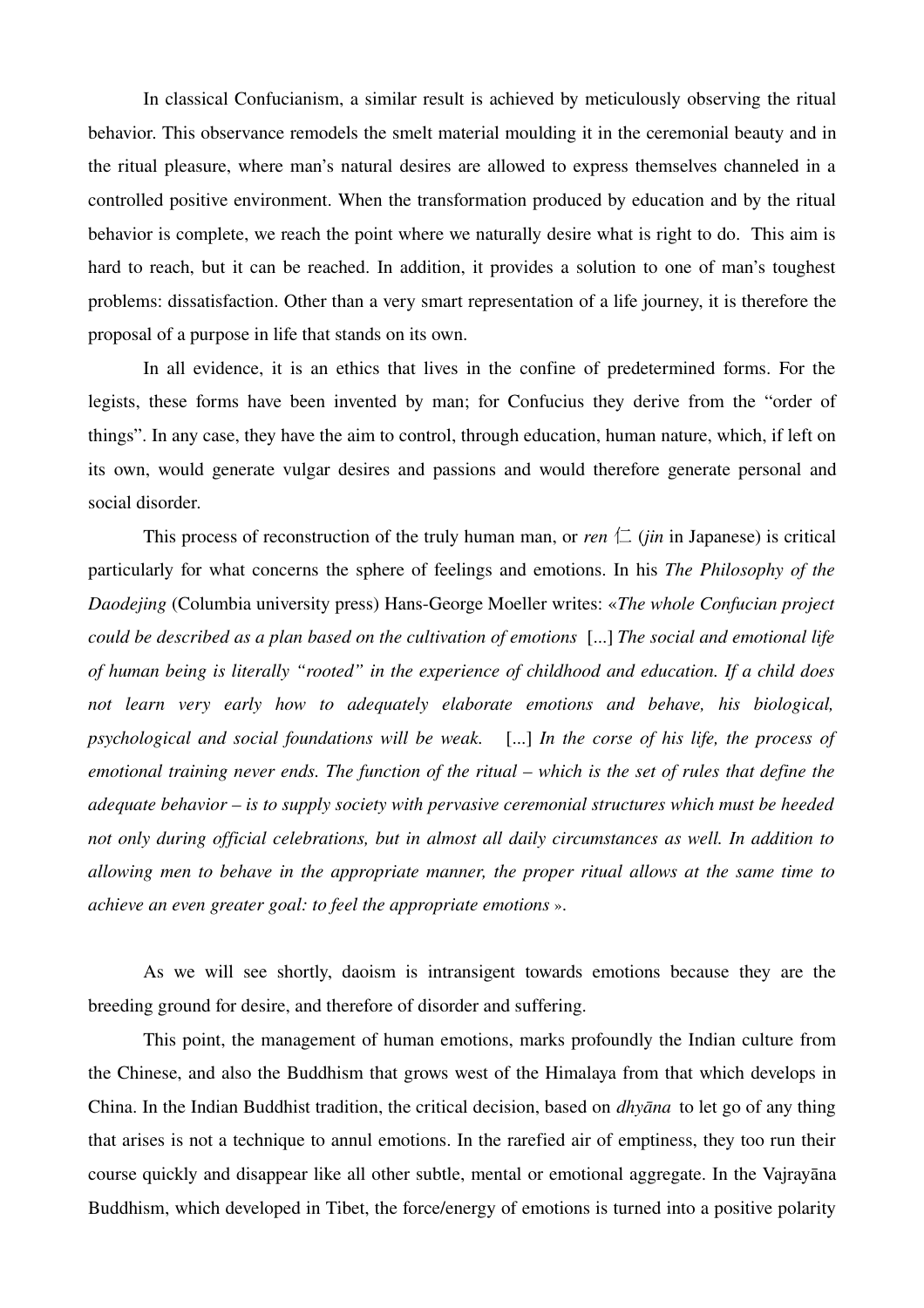and channeled to strengthen the practice.

It was inevitable that an integral component of Chinese Buddhism in its formative stages should come to be the capacity to live only few, selected and structured emotions. This of course was seen as a contribution to a greater lucidity and efficiency, but is as well harmful to the openness of the heart needed to practice Buddha's compassion, love or *agape*.

Milarepa says: «*Repel all that selfishness makes to appear good and that instead harms all creatures. On the contrary, commit what seems to be a sin, but benefit all creatures, because this a religious action*». It needs a kind of passion to act in this way.

The capacity to feel empathy, which is necessary for practice com-passion (that is: with passion) according to Indian Buddhism has nothing to do with slush or sentimentality. Compassion makes use of man's emotional channels but does not agitate or discompose him. Sentimentality is a sort of disease -- widespread in the Mediterranean cultures – of the compassionate soul. "Compassion", or *karuṇā*, as it is designated in Indian Buddhism, is the openness of the heart to the impermanence and suffering we all share in the course of our earthly existence. It is an attention identical to that of the Samaritan in Lucas' gospel.

If Buddhism is an active witness to the life that leads to the cessation of pain, it would have never been able to exist without this type of compassion or openness. Śākyamuni's message and witness becomes alive *in reply* to the world's suffering.

Even beyond the likely repugnance of Western liberal cultures towards a culture that forcefully educates children to feel only appropriate emotions, it is interesting to note that it is not only the state's repression that keeps order; even more, order is the result of the stereotyped cultivation of sentiments. To become a rebel one must first free oneself from the obligation of filial piety and submission to all kinds of authority: the father, the elder brother, the sovereign, the elder, i.e. the metaphors of the established order drummed into the soul by manipulating emotions since early childhood. This liberation is painful and very difficult to achieve.

In the *Analects* (I, 2), we find this sentence: «*Yu Tzu said, 'It is rare for a man whose character is such that he is good as a son and obedient as a young man to have the inclination to transgress against his superiors; it is unheard of for one who has no such inclination to be inclined to start a rebellion.* ».

It is often said that Han Fei and the legists assumed that human nature is "naturally" inclined to evil, but this is a simplification. It is necessary to clarify this point further. In fact, legism does not deal with ethics. It does not pass a judgement on man. In his *Disputers of the Tao. Philosophical argument in Ancient China*: Arthur Graham writes «*The legists do not think in genetic but in*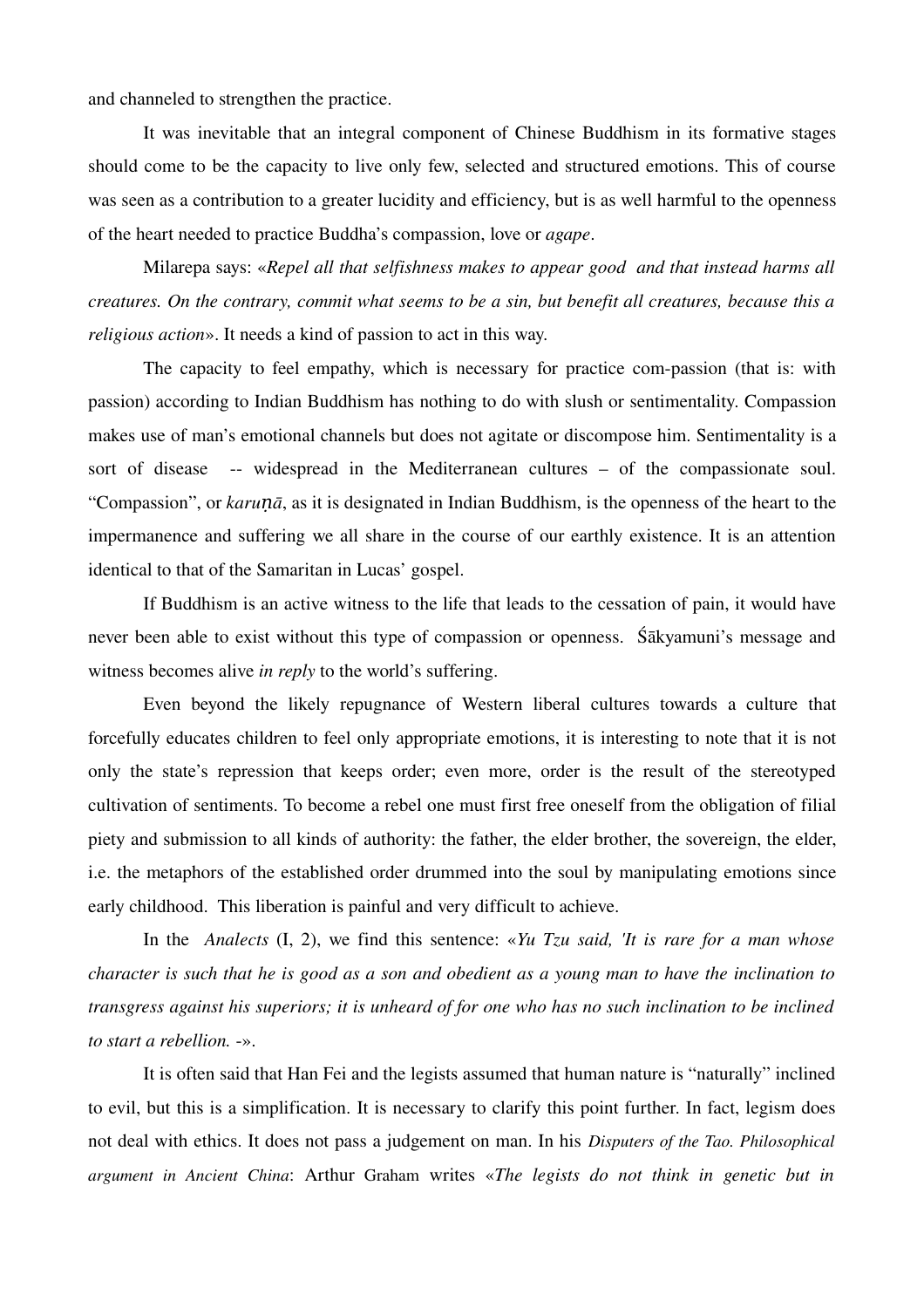*sociological terms. The Guanzi*[16](#page-14-0)*, recognized that punishment was rendered unnecessary in the ancient past by the abundance of resources, states explicitly that: «The problem is not human nature, but indigence*» [17](#page-14-1). The recourse to "sticks and carrots" – which is called the method of the two handles – is not born out by the conviction that man naturally tends towards evil, but is a stratagem employed to keep order by matching scarse resources with ever growing desires. In a sense, this is an extreme form of *realpolitik*. The legist proposal on how to rule, in all its forms, is apparently simple as Arthur Graham writes: «*Let the king compare man's actions with the text of the norm (fa,* 法*) and let him react by apportioning the rewards and the punishment set by this norm*».

No pity is called for, because it would be understood as a deviation from the norm. It must be recalled that legists consider kindness and benevolence two cardinal virtues according to Confucius – "the adoptive mothers of transgression".

Should education be unable to modify the soul from inside, so as to engender automatic respect for the norms, this respect is imposed from the outside: the true form and the criterion to which one must con-form is the law. Like the compass and the set square are the unifying principles of form and measure, the law,  $fa$ ,  $\sharp$ , becomes the cast that makes men similar to each other.

This is also the reason why legism is considered subversive by the Confucians and revolutionary by the XIX century supporters of Chinese socialism. For Confucius the law, the standard exists already, it is "Heaven's Order" which enjoins a son to refrain from denouncing his father, even if he is aware of his guilt and encourages him on the contrary, to protect the father because, insodoing, he contributes to maintaining Order, and to furthering the prosperity of the family and of the kingdom.

The Chinese socialism instead, valued legism for the opposite reason; because it called on everybody, including the aristocracy, to respect the law. Justice is impersonal, and therefore heeds neither tradition nor social status anathema for Confucius, who was a dyed (dàied)-in-the-wool conservative. This conservatism of Confucius, that goes under the name of "taking ancient ways as the standard" or "conforming to convention" is well described  $-$  as a premise to its refutation  $-$  in this sentence of the *Shangzi, The book* [*of the Lord*] *of Shang*: «*A norm must not be modified unless the benefits of modifying it are 100 times bigger, a tool must not be changed unless the gains are 10 times bigger*» [18](#page-14-2) .

<span id="page-14-0"></span><sup>16</sup>The *Guanzi*,管子 (*Kanshi* in Japanese), "[Writings] *of Master Guan*", is an anthology of philosophical texts traditionally attributed to Guan Zhong, VII century BC. Some of the *Guanzi* chapters are a clear anticipation of legism. Other chapters are drawn from confucian and daoist doctrines. The earliest version is dated 26 BC and was drafted from sources of the IV century BC. Currently the *Guanzi* is thought to be a collection of sayings of members of the Jixia Academy, see *infra*, cap. 4 note 4.

<span id="page-14-2"></span><span id="page-14-1"></span><sup>17</sup>*Guanzi* 35 (2,45).

<sup>18</sup>商君書, *Shangzi* (*Shōkunsho* or *Shōkunshi* in Jap.) I, 16 ss. The *Shangzi*, perhaps written in the IV century BC, is one of the basic texts of legism. It contains strong criticism of some of the fundamental values of classic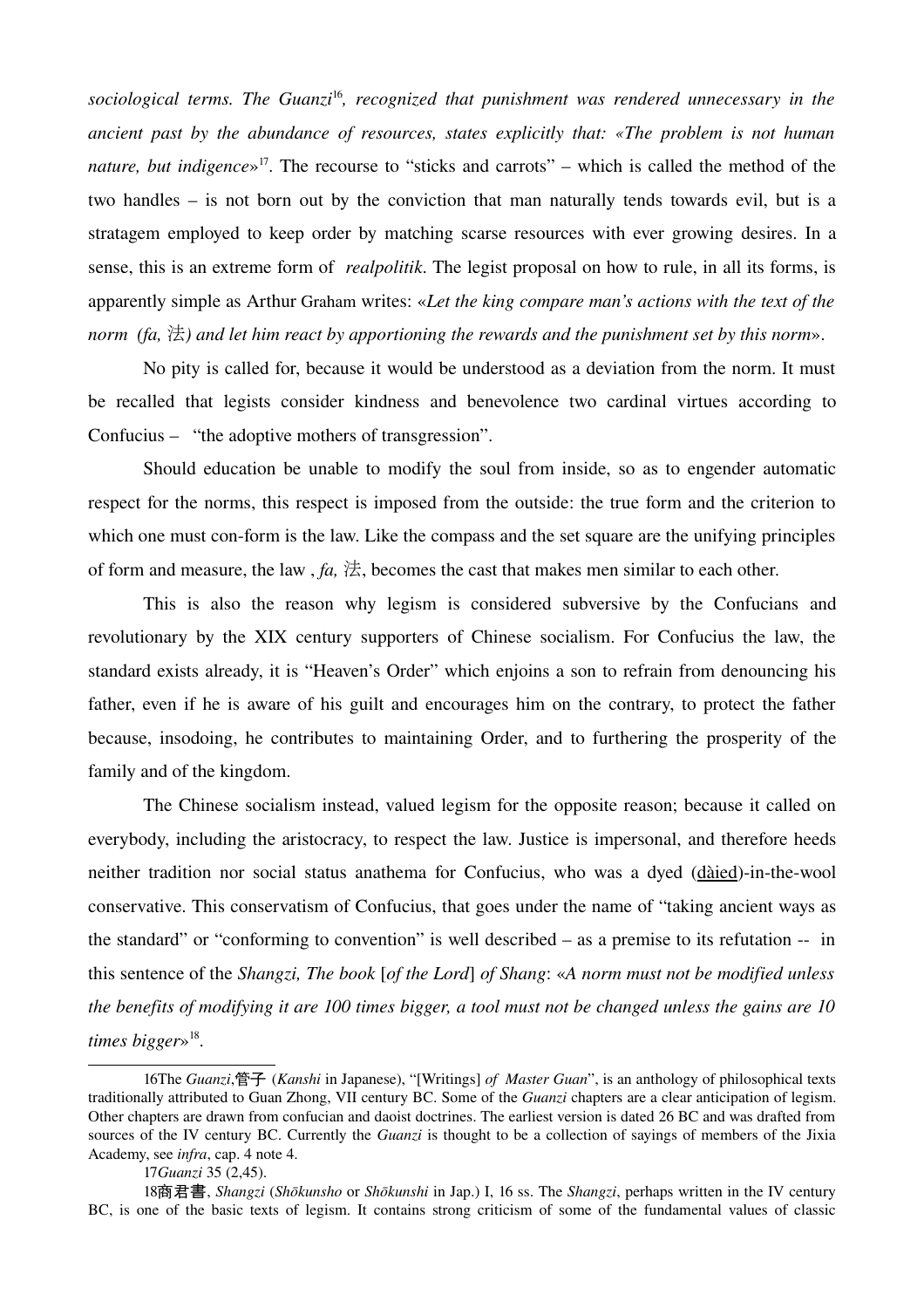In the language of today's political science we could say that Confucianism is a form of aristocratic despotism, while legism is an egalitarian totalitarianism. In neither case can we find a trace of what we call democracy, a political system which is based on the principle of "individual rights". All this, is irreconcilable with a form of monism which applied to collective institutions, inevitably leads to standardization.

In other words, the statement or recognition of the unity of the cosmos leads to the inference that this unity applies to human matters as well and that the best way to maintain or enforce this unity is by standardizing emotions and behavior. These are indeed the ideological foundations of the single thought – la pensée unique.

confucianism. For instance, it criticizes "rituals" and "music", which are the cornerstone of Confucius etiquette, because they are "symptoms of profligacy and wantonness" and defines kindness and benevolence "adoptive mothers of transgression" (*Shangzi* II, 5) while, for Confucius, they were commendable norms of behavior.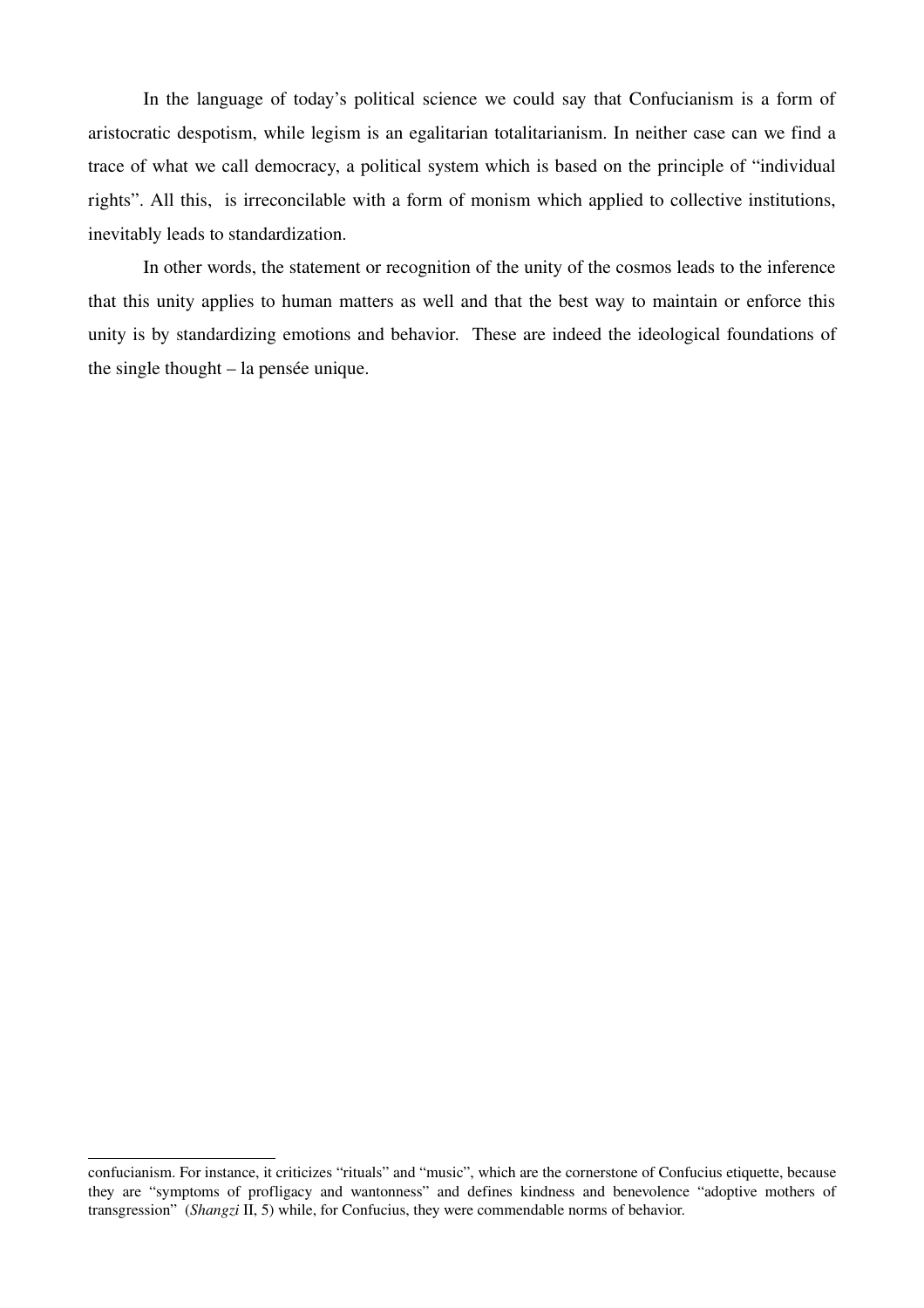# Part three

*The story continues...*

If we play close attention to the role, the meaning and the importance of the "law" in the Confucian culture, it easier to understand the reasons why the ideogram  $\sharp$  <sup>[19](#page-16-0)</sup> called *fa* -that represents "the law", " the norm", "the standard" or "the measure"- was chosen in the second or third century as the translation of the whole variety of meanings expressed by the word *dharma,* in sanscrit.

The choice of this word has had a deep and lasting influence on the way Buddhism has been understood in the Far East, beginning with its very name that was *buddha-dharma*<sup>[20](#page-16-1)</sup>, and became Buddha's law, 佛法, *fofa*<sup>[21](#page-16-2)</sup> in Chinese and *buppō* in Japanese. By the way, this is still the name under which Buddhism goes in the Far East, together with 佛道, *fodao,* the Buddha way*, butsudō* in Japanese, that is instead clearly inspired by Daoism.

On the new form which Buddhism takes up when resettling in China, the influence of Daoism and of the cultural strand known as legism, is clearly evident from the very start. It transpires from the signs, from the "reorganization of the names" that determine the semantic domain of the "thing" as well as its existence in reality.

What we are talking about here is a complete fusion of the Indian and Chinese elements. The new face of Buddhism is constituted precisely by this being, at the same time, "Buddha way" and "Buddha norm" by its constant swaying to and fro between these two poles, one soft and without categorical imperatives; the other severe, watchful and meticulous in the respect of the doctrine and of the form: a bipolar, always changing face, as is the whole Chinese universe.

The renunciation to the ego which is an integral component of the Cunfucian doctrine, and, in particolar of its nomocratic or legalistic wing, is very close to the spiritual purification proposed by the "Buddhism of *discipline*" (*vinaya* in sanscrit), which is hastily defined *hinayāna* in contrast to the *mahāyāna* or transcendental Buddhism.

<span id="page-16-0"></span>But this methodological similarity hides a profound diversity in intention and in purpose:

<sup>19</sup>It would be desirable to conduct a specific study on the meaning and the history of the sign  $$\sharp$$ , which is constituted by the stylized form of the root  $\pi$ , "water", and the root  $\pm$ , "flow away".

<span id="page-16-1"></span><sup>20</sup>More precisely: *buddha-dhamma*, in *pāli*, it is the name by which Indian Buddhism designated itself. The Italian term "buddhismo", and later "buddismo", comes from "Buddhism", a word invented like "Hinduism" in the XIX century by the English: «Buddhism was "discovered" in the West during the fist half of the nineteenth century. It was at that time that the term 'Buddha', ('Buddoo', 'Bouddha', 'Boudhou', etc.) began to gain currency in the English -and Frenchspeaking worlds», cfr. P. C. Almond, *The British Discovery of Buddhism*, Cambridge University Press, Cambridge (GB) 1988 e 2007, 7.

<span id="page-16-2"></span><sup>21</sup>*Buppō* in Japanese. The character 佛 in Japanese is often simplified into  $\Delta$ .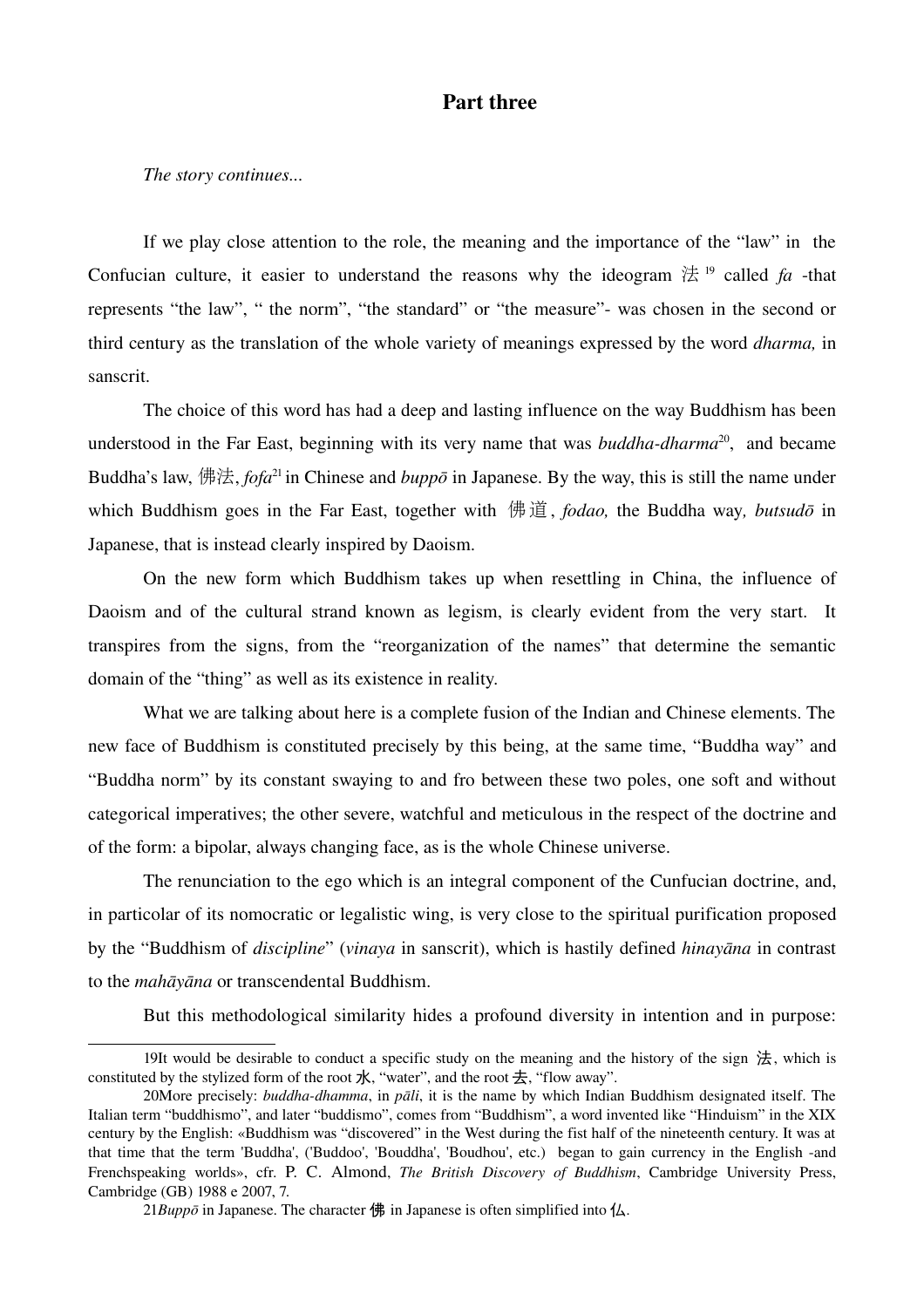the social or cosmic order for the Confucianists, and intimate freedom for the Buddhists. However, due partly to this similarity, which for souls immersed in a strictly controlled environment tends to become *de facto* an identity, the nomocratic mentality is widely present from the very early days, in the formation of all schools of Chinese Buddhism and, through them, of the whole Far East.

One of the clearest example of the importance of the nomocratic point of view is the current organization of the *senmon sōdō*, the preparation schools for the Zen clergy in Japan, for which the highest achievement is often (not always but often) the capacity to adapt one's own behavior and personality to the established *standard*.

Despite the long string of ingenious and unique personalities that appeared during this period, after Confucius it took almost six centuries before a truly different point of view could arise.

This conceptual construct was not born in relation to Confucius' thought or practice, and was therefore capable of conversing as an independent entity with Confucius's doctrine and with the two souls of daoism, the mystical and the philosophical schools.

It was Buddhism that provided this possibility of dialogue. Starting from that date, the organic insertion of Buddhism into this context has undoubtedly had an impact on the culture and the religiosity of the Chinese people. So much so that Buddhism, with Confucianism and Daoism became the "third leg of the tripod", which contains wisdom.

However, from the very start the backbone of the philosophical outlook of that part of the world not only in China but, to some extent also in Vietnam and Cambodia, and, above all in Korea and Japan -- is constituted by Confucius's teaching, with the legist and daoist postscripts that keep intersecting and struggling with each other at its two wings.

In general, I would say that Buddhism has come to complete, and to supply new elements to, the overall picture, but almost without changing what was there on the ground. On the contrary, it enmeshed these elements in such a way as to create a new form of Buddhism, one that, being Chinese, was prepared to converse and to interact with its surroundings.

This kind of Buddhism cannot be exported. To work and be effective, it needs certain elements specific to the culture in which it developed. It cannot do without them: they have become organic parts of its body. This blend is identifiable over a wide domain and goes deep. One can no longer distinguish what is "essential" from what is "marginal", or, in other words, what constitues the core of Buddhist religion from the Chinese cultural raw material into which this religion has integrated itself. The only way one could export it is to export it as a block, the painting with the frame that contains it.

The problem is that to accept it one must undergo a very profound cultural and socio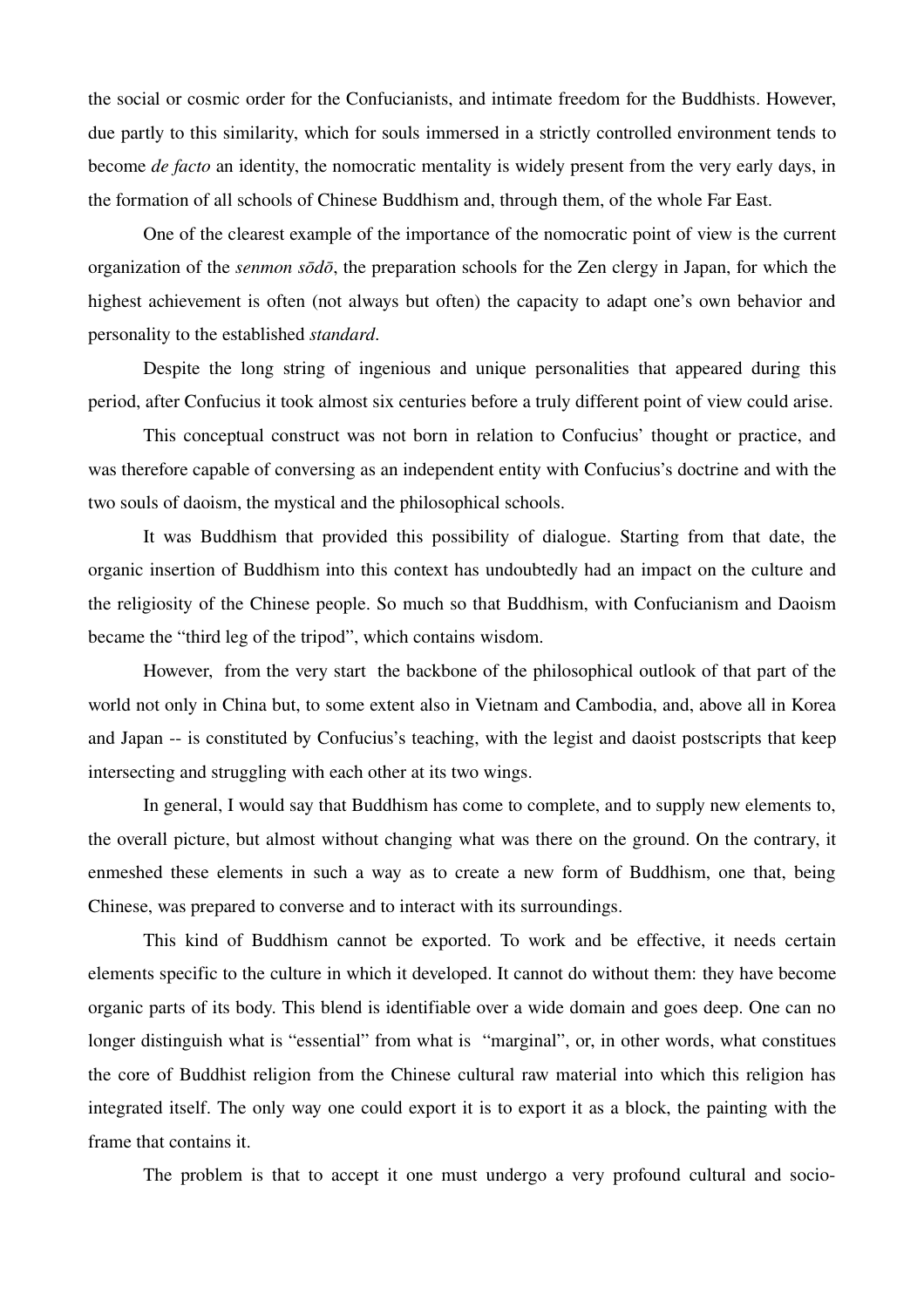anthropological transformation. One would have to become Chinese or Japanese, Vietnamese, Koreans, etc. to become Buddhist. This is extremely difficult and, I would add, not desirable.

For centuries Christianity has tried to colonize the Amerindian, Australian and African cultures by forcing Western ways on them, if necessary, using violence. The intention was to make them suitable to receive Christ's gospel, who seemed to be able to speak only the words of the culture where it originated. The same is for Buddhism. In its spreading first to the easternmost shores of Asia, and in its coming to port now in the West, the Buddhist religion and the Chinese culture are overlapping to the point of being identical. They speak one and the same language.

Japan is a special case. Confucianism penetrated it earlier and then again at the same time as Buddhism. Instead, the space occupied in China by Daoism is in part at least, occupied by *Shintō*. In Japan, the tripod can be said to comprise Confucianism, Shintoism and Buddhism. It must be underlined, however, that from the very earliest years of its history, that is from the IV-V century AD, or the beginning of the Yamato dynasty, China's influence on Japan has been so pervasive that Shintoism and Daoism have been the closest syncretic partners. In addition, the type of Buddhism that went to Japan, from Korea first, and directly from China afterwards, is already made up with Chinese ingredients and therefore is related to Confucianism and Daoism. Even then, most intellectuals and clergy in Japan believe very strongly that the transmission of Buddhism, and, in particular, of Zen Buddhism –which many Japaneses regard as a national treasure– consists in the transmission of Japanese culture as well. The overlapping and blending of culture and religious thought is such that the fear of some nonJapanese that the diffusion of Buddhism is an attempt at spiritual colonisation is sometimes justified.

The complexity of this cultural and religious mosaic should warn us against believing which, unfortunately, sometimes occur – not only that sino-japanese Buddhism is THE Buddhism, but even more that learning Zen Buddhism is tantamount to learning aspects of the sino-japanese culture.

The fact that container and content cannot be told apart does not mean that they are the same thing. We must be able to reconstruct what we learn in the Chinese, Vietnamese and Japanese cultures and languages through the vital elements of our own Western nature, pretty much like a tree does when it transforms into fruits the nourishment absorbed through its roots.

Let us now briefly look at some elements of the very early Chinese thought that seem to be secondary, but are non the less useful if one wants to complete this brief overview of its branch-like complexity. In addition, having left a very deep imprint in the Chinese thought years and centuries later, these elements too have come to create a partnership with the Buddhism arising from India, and have therefore contributed to the formation of Chinese Buddhism as well and must therefore be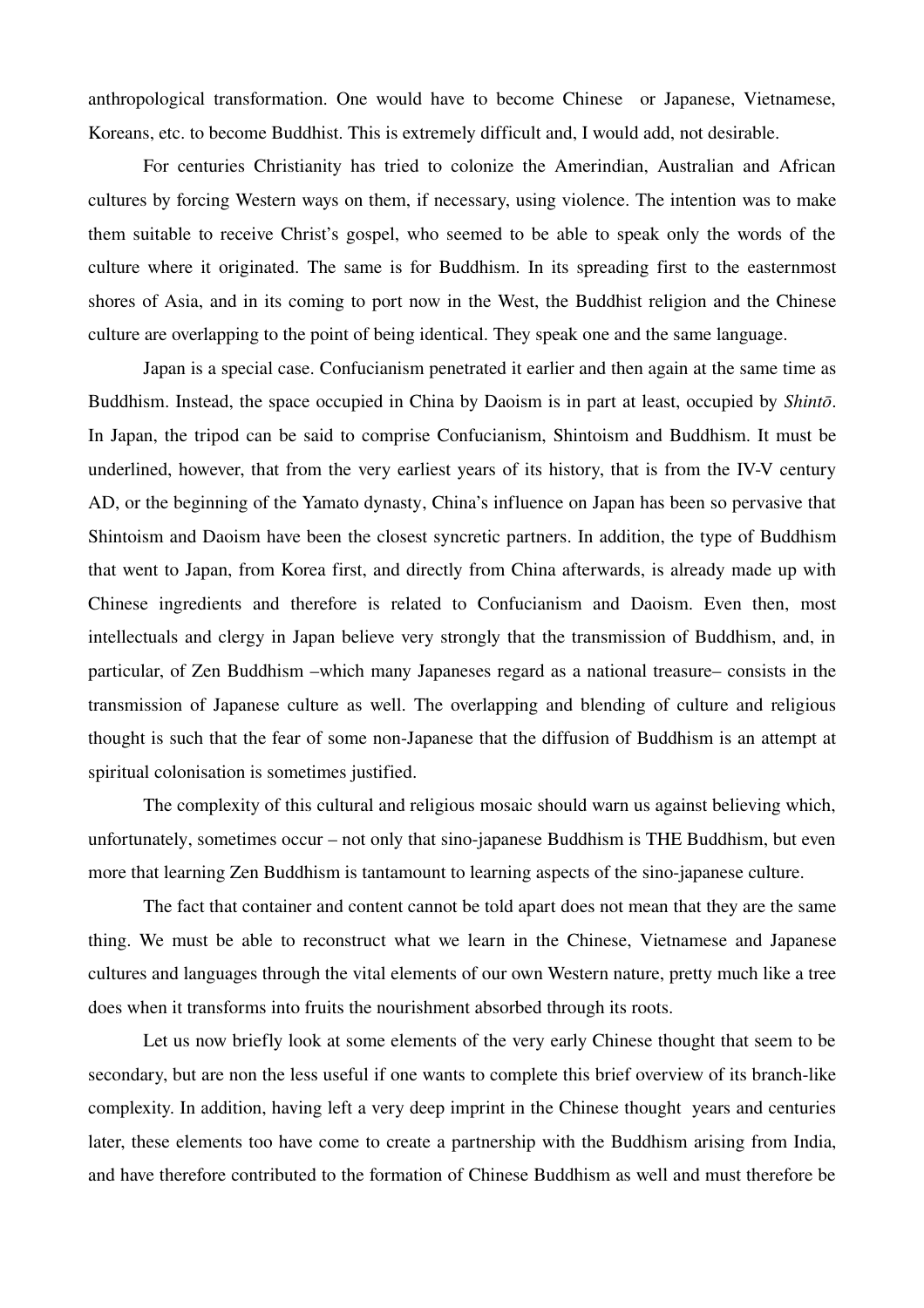mentioned.

The first scholar to come onto the scene soon after Confucius some historians regard him even as a contemporary of his– with a point of view quite different from Confucius' is  $Mozi^{22}$  $Mozi^{22}$  $Mozi^{22}$ , or Master Mo (Bokushi in Japanese; the ideograms of his name are that of *sumi*, coal and *shi*, master).

In the vast panorama of Chinese thought, Mozi's importance consist in the fact that his is the only attempt made over the course of more than three millennia, to introduce a sort of theist ethics. Heaven is personified. It possess the capacity to think and to ordain. Above all, he has eyes, to peer into man's heart. As a result, "Heaven's will" replaced "Heaven's decree or mandate".

Who fails to do duty towards men must worry about Heaven as well, and not only about men. This is perhaps the biggest contrast between Confucianists and the followers of Mozi. Infact, Confucius widened the limits of conscience to include the perception of the overriding Order and therefore, implicitly recognized the existence of a transcendent power that order.

However, in the end he places the limits of human action within a domain that remains entirely human. Mozi, instead introduces an extra-human sphere of relationships: the relation with Heaven. However, even Mozi was concerned with the political question -that concerned Confucius and the legists as well-, and that have held a high value for the Chinese people and their neighbors all throughout their history: how to keep order and social peace.

The reason for Mozi's imperative to do good and love one's neighbors is "Heaven's will". In his own words, (*Mozi* 26): « *Now, what does Heaven desire and what does it abominate? Heaven desires righteousness and abominates unrighteousness. […] Thereupon the will of Heaven proclaimed: "All those whom I love these love also, and all those whom I benefit these benefit also. Their love to men is all-embracing and their benefit to men is most substantial*".»<sup>[23](#page-19-1)</sup>.

Mozi tries to impose the observance of the general interest in harmony with human nature, which Mozi regarded as fundamentally good --by crediting Heaven with a will to retribute human action, somewhat extravagantly with the help of a whole hell of demons and spirits who are there to punish the wicked.

For Mozi, however, the right behavior does not mean obedience to the order, as it is for Confucius, who identifies the source of salvation, morality and security with harmony and order. For Mozi, everything derives from an act of obedience to the will of Heaven.

In sum, Mozi tries to move the personal moral imperative from the sphere of duty towards men, which, if not carried out, produces a sense of shame a sense that was and is the aristocratic

 $22$ 墨子, lived in the first period of the so- called "Warring states era", 450?-221 a.C. His thought was rather popular for a few centuries, until Qin Shi Huang Di, the First Emperor, ordered all the Moist text burnt. During the Han, the decline of Moism was total. Confucianism was fully rehabilitated.

<span id="page-19-1"></span><span id="page-19-0"></span><sup>23</sup> *Mozi* 26, <http://chinese.dsturgeon.net/text.pl?node=570&if=en>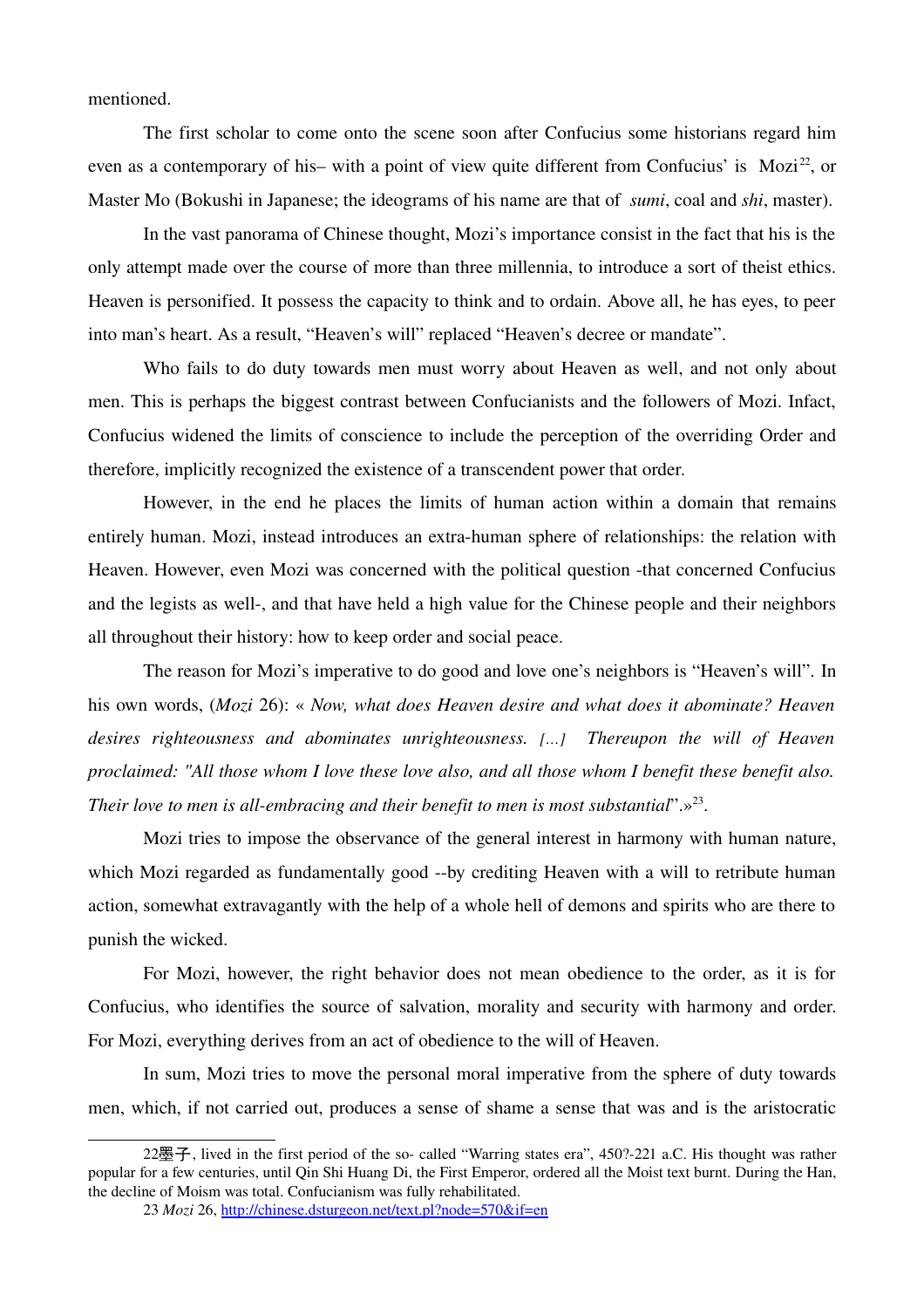sentiment of Confucian ethics –to that of obedience to Heaven, non compliance (conplàians) to which is punished with feelings of guilt.

This is a shift away from repentance for having failed to fulfill one's duties and therefore having disappointed oneself and the others, to sin, or failure, towards Heaven, a failure which calls for punishment against those who have committed it.

If one were to judge from the evidence of the current moral culture of the Far East, this attempt has failed, in spite of the fact that it has had a large following during almost three centuries. In fact, in the Far East nowadays, the term required to translate "guilt feeling" is often absent from the dictionaries, while instead, suicide is still widely practiced to make amends for failing to the emperor, or to the current substitute, and down the line to one's own boss, family or group. Even today the common, normal sense of sin is that of *shame*, so much so that of which the others are not aware, or, what the others have not seen and do not know is not a sin.

Endo Shusaku a Japanese Christian writer said during an interview: «*If the others do not see us and do not know it, we are innocent without sin [...]. For us, sin is shame, the shame that our sins have been discovered*».

Moving the moral imperative from the duty -which arises from the relation between superior and inferior - to the obedience to the will or the inclination of Heaven, shook very profoundly all the philosophical justifications of the hierarchical relations and the very concept of value.

The diffusion and legitimation of his thought the social emancipation of the classes that had been hitherto excluded from power for generations, particularly the craftsmen and all those who had skills and could claim some sort of concrete and visibile reward for themselves. The value of the work of those that possess mastery of a craft or of a profession will consolidate the sense of transmission of that knowledge through a sacred behavior, based on the master/disciple mechanism and on cohabitation and common experience, quite apart, therefore, from theories and words.

Centuries later, Buddhism will adopt this system, both as a technique and as a philosophy. In Chinese Buddhism, the greatest value is given to lineage, the sacred family of the master, who, through an unbroken sequence of masters beginning with Buddha, transmits the supreme awakening, called "enlightenment" exactly as it is, without any change.

The fact that this unbroken sequence has no historical validation is unimportant. This is what it wants to be in terms of myth and therefore symbolically is, Chinese Buddhism. Mozi's school underwent a very steep decline in the third century BC, during the so called Warring States Period<sup>[24](#page-20-0)</sup>, when the king of Qin<sup>[25](#page-20-1)</sup>, Qin Shi Huang Di, unified under his scepter the six kingdoms into which

<sup>24</sup>From 450? to 221 BC., or until the coming to power of the First Emperor, who pacified and unified the whole of China for the first time under one ruler.

<span id="page-20-1"></span><span id="page-20-0"></span><sup>25</sup>Pronunciation: *cin.* Qin Shi Huang Di, ruled over the whole of China from 221 to 207 BC. The name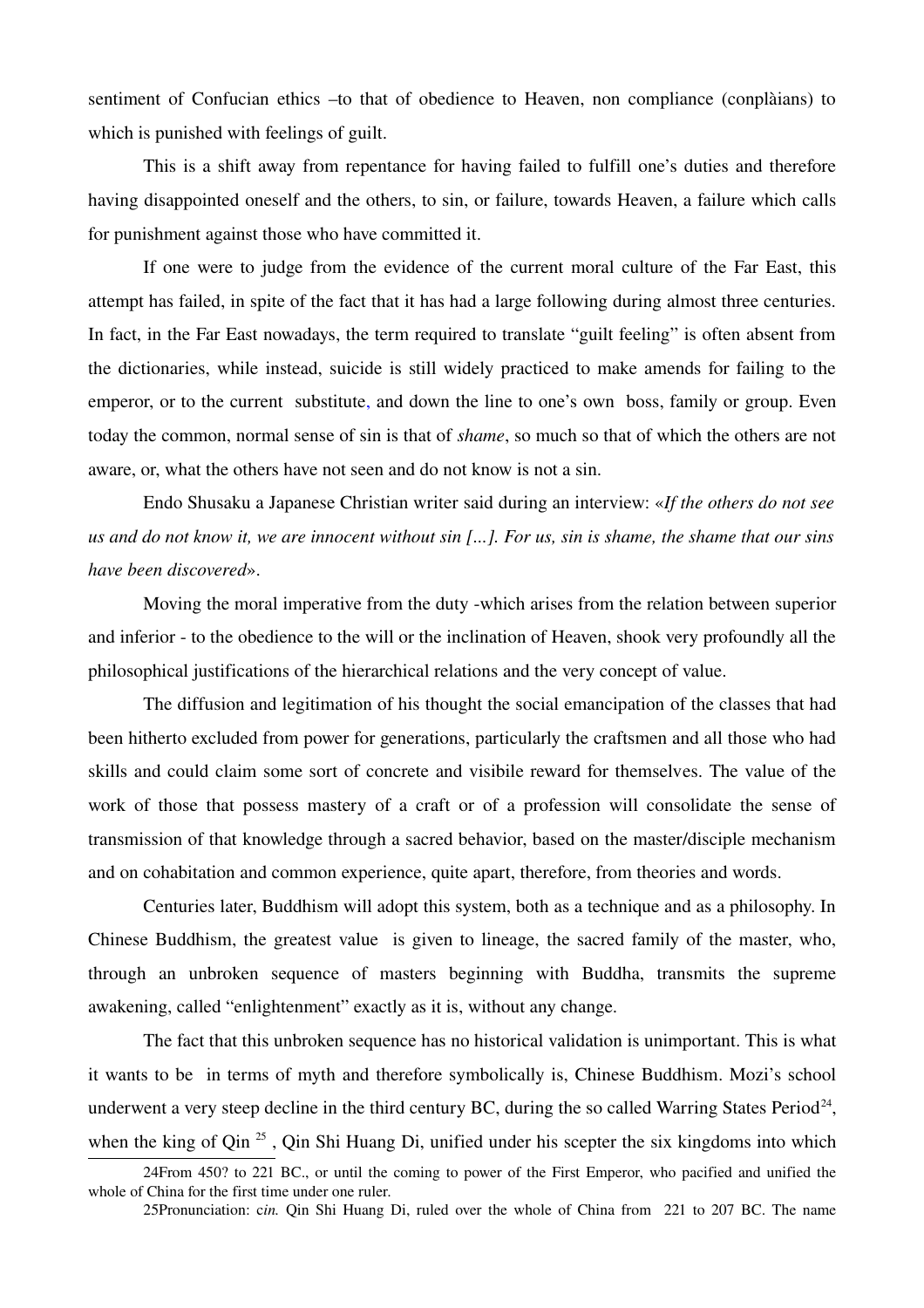China was divided [26](#page-21-0) and awarded himself on the title of First Emperor. The *coup de grace* to the "goody-goody" thought of "Master Mo" was struck by Li Si, Qin's powerful prime minister. Li Si, (a disciple of Xunzi and a rival of Han  $Fei^{27}$  $Fei^{27}$  $Fei^{27}$ , who is regarded as the first to develop the philosophical foundations of "legism") in order to strengthen social control decided to encourage uniformity in thinking and acting, and, to that end, convinced Qin to order the destruction of all books except those of the legist school, manuals and technical and scientific texts. As a result, he helped establishing in the whole of China a legist point of view point of view that, combined with earlier and later cultural elements is still dominant even today in all of the Far East.

The book burning was accompanied by a massacre still recalled for its brutality: the 460 most eminent intellectuals, thinkers and scholars of the capital were buried alive. Oin's and Li Si's effort to unify the country politically, territorially and militarily became also a gigantic standardization project, that ended up in a rather successful attempt to establish a "single thought".

Every aspect of society was affected: the units of measurement, the currency, the gauge of the carts, the width of the roads, how to write ideograms<sup>[28](#page-21-2)</sup>, the rituals and even the way to express emotions. The Qin - Li Si couple has left an ineffaceable mark on the destiny of billions of people. While it is not surprising that they may have conceived and tried to implement a plan of this magnitude, it is rather surprising that they have largely succeeded. After the era of Confucius, and Mozi who contested aristocratic fatalism and hereditary power –around the fourth century BC there appeared a new tendency, sustained by several hermits who renounced social and political engagement which, for different reasons, both Confucius and Mozi regarded as the scholars' main responsibility.

Among these hermits - devoted to quietist disengagement from social obligations, committed to healthy living and to their unique life choice-, we find Yang Zhu<sup>[29](#page-21-3)</sup> who can be defined as an hedonist epicurean. This sentence of his is memorable: «*If each one of us refrained from hurting even a hair, if everyone gave up trying to do good, the world would rule itself very well*».

<sup>&</sup>quot;China" with all probability derives from Qin, motherland of the First Emperor, which was extended to cover all the lands he had conquered.

<span id="page-21-0"></span><sup>26</sup>In addition to Qin: Zhao, Han, Wei, Yan, e Chu.

<span id="page-21-2"></span><span id="page-21-1"></span><sup>27</sup>Historians regard he as the first to propound the theory of "legism".

<sup>28</sup>The graphic form of the characters can be classified on a chronological scales as follows: the writing of seals, that goes back to the 9° century BC.; the writing of the scribes, that goes back to the Qin dinasty; the regular handwriting, attributed to the Eastern Han and still in use. The writings of seals is of two types, the big and the smal seal. The former is earlier and irregular. It goes back to the IX century BC and is a direct descendent of the arcaic characters. The latter – the small seal – is a standardization and an improvement on the former. It was promoted by Li Si, the Qin's minister. The style of the scribes, that was introduced during the Qin's reign, is a simplification of this latter style, done on the basis of firm conventions. After Qin, it will replace the style of the seals. The regular style appears under the Han, in the III century AD, and improved and rationalized the style of the scribes. It is still in use.

<span id="page-21-3"></span><sup>29</sup>楊朱, 370?-319? a.C.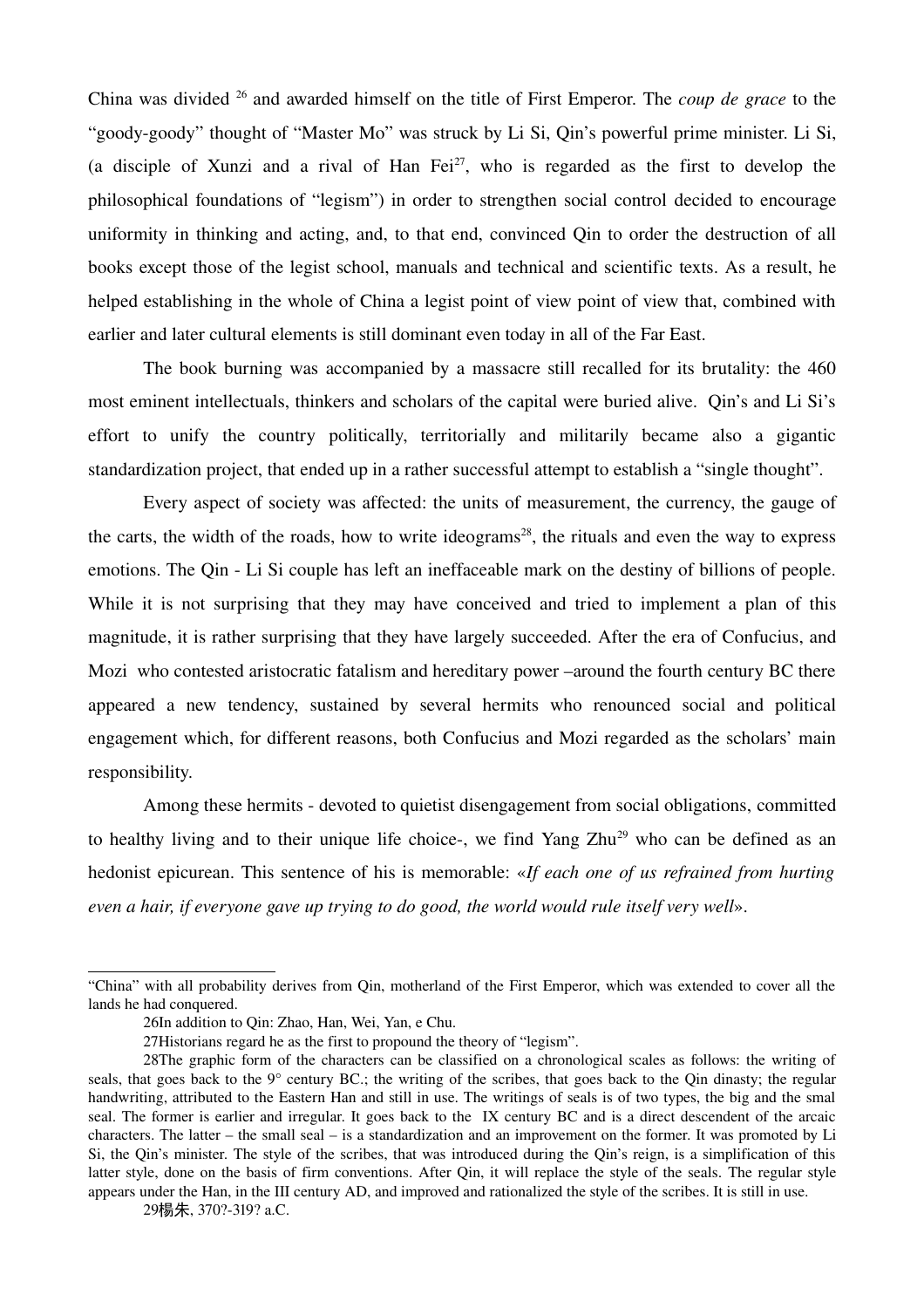Mencius<sup>[30](#page-22-0)</sup>, and orthodox Confucianist and a contemporary to Yang Zhu, has left a synthetic description of this scholar: «*Yang Zhu's principle was "each man for himself". If he could have* saved the world sacrificing but a hair, he would have not done it»<sup>[31](#page-22-1)</sup>. The image of the hermit unconcerned with the world, "having no concern" in the true sense of this word, begins to take hold in that period and foreshadows Daoism.

This, however, while seemingly similar, was much deeper and articolate in its philosophy than the simple withdrawal from the world for personal benefit, as seems to have been what Yang Zhu had in mind. In any event, it is important to recall that the "mixed chapters" of the *Zhuangzi*, from the  $23<sup>rd</sup>$  to the  $33<sup>rd</sup>$ , contain traces of Yang Zhu's thought.

<span id="page-22-1"></span><span id="page-22-0"></span><sup>30</sup>孟子, 370?289? BC. He is best known under his name of Mencius. In *pinyin* his name is now transliterated into Mengzi.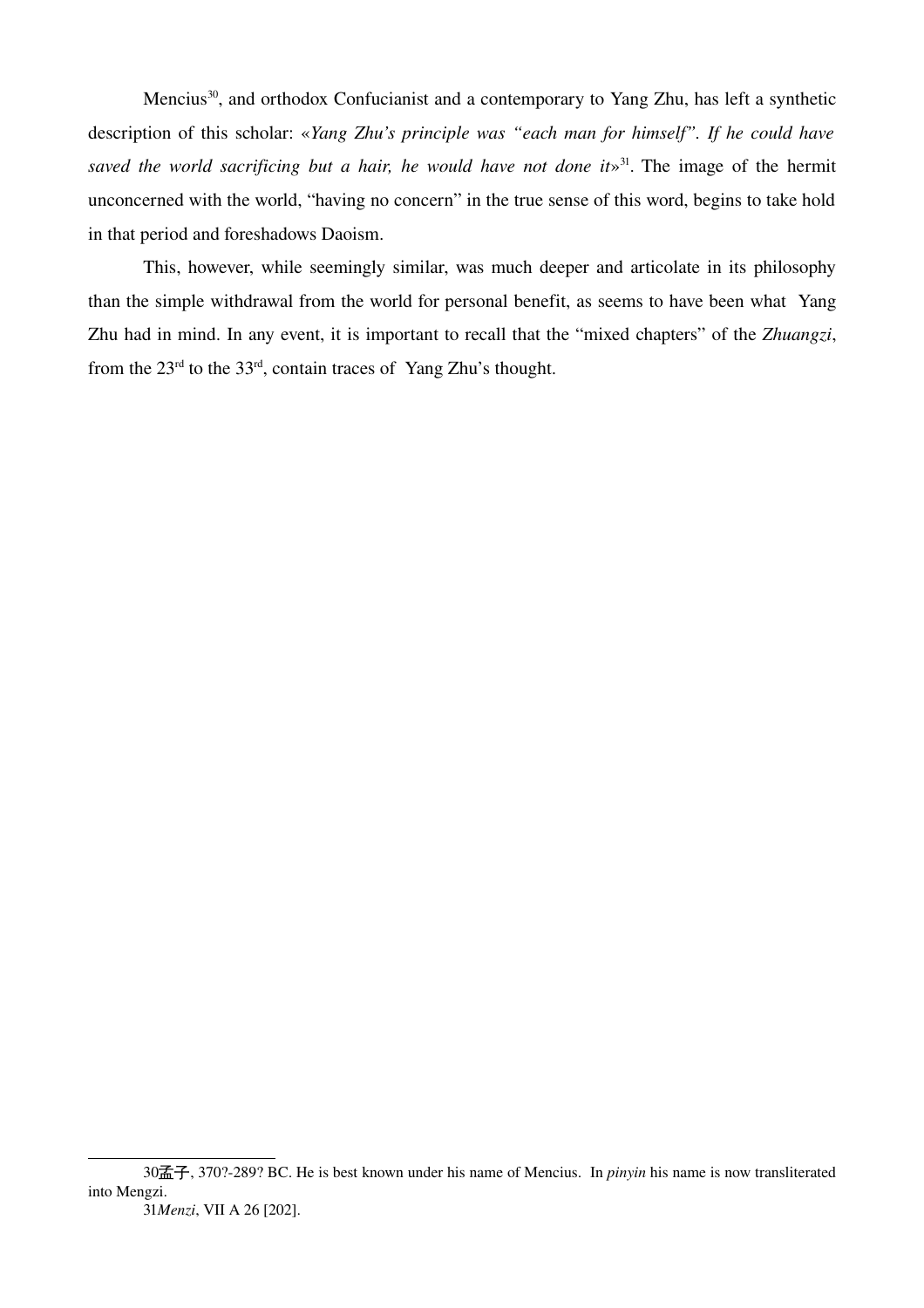## Part four

### *The morning three*

Both the *Zhuangzi* and the *Liezi*, which are the key texts of Daoism, besides the *Laozi*, contain an instructive tale<sup>[32](#page-23-0)</sup>: «A monkey breeder tells his monkeys how many chestnuts they will get *a day*: *three the morning and four in the evening!! . On hearing this, the monkeys started shouting and complaining aloud. So the breeder said: mornings four and evenings three. At this the monkeys cooled off, satisfied.*»

This parable, which is a classic example of the daoist art of "how to win and rule yieldingly" called 柔道, *rou dao* in Chinese and *judō* in Japanese, serves to introduce the second topic in our series of lectures: the Daoist world. Daoism is an integral part of Chinese thought. It plays such a critical role in the inculturation of Chinese Buddhism, that it even lends its most important ideogram, 道 read *dao* in Chinese and *dō* in Japanese, to the new name of Buddhism, the name that it still sports in the various languages of the Far East: 佛道, *fodao* in Chinese, *butsudō* in Japanese.

Parenthetically, I would like to recall that the other name under which Buddhism is known in the Far East, which is 佛法, *fofa* in Chinese and *buppō* in Japanese, is clearly a bequest of legism, the school of thought which has been discussed in the earlier lectures.

In fact this name results from the union of the ideogram 佛, read *fo* in Chinese and *butsu* in Japanese that means "buddha" and the ideogram  $\sharp \hat{\mathcal{F}}$ , read *fa* in Chinese and  $h\bar{\sigma}$  in Japanese, which is the usual translation for *dharma* but is also the ideogram which refers to the law, the norm.

The fact that one of the names under which Buddhism is known in the East is drawn from Daoism and the other from legism is very significant for what it tells of how Buddhism was inculturated in China.

But let's proceed with our story. After Confucius, between the fourth and third century BC, the ancient Chinese culture received two critical boosts, from Zhuangzi and Laozi. Beware, though that, while a person by the name of Zhuangzi did exist, scholars now consider Laozi to refer to the mythical author of a collection of sapiential sayings<sup>[33](#page-23-1)</sup>. These two personalities were active in what is called the era of the Hundred Schools of thought<sup>[34](#page-23-2)</sup>, a period that lasted in total around 500 years, and that, despite the deadly conflicts that plagued it, produced a very creative culture.

Both Zhuangzi and Laozi are contemporary of the intellectual circle known by the name of

<span id="page-23-0"></span><sup>32</sup> This parable is told both in the Zhuangzi II and in the Liezi XXXIII.

<span id="page-23-2"></span><span id="page-23-1"></span><sup>33</sup> In the course of these lectures, I will follow the tradition and assume that Laozi actually lived.

<sup>34</sup>From 720 to 221 BC., it is known as the golden age of Chinese philosophy, in spite of the fact that the two periods which are traditionally thought to constitute it, Spring-Autumn (722-481) and the Warring States Era, (450?-221), saw endless wars and bloody massacres.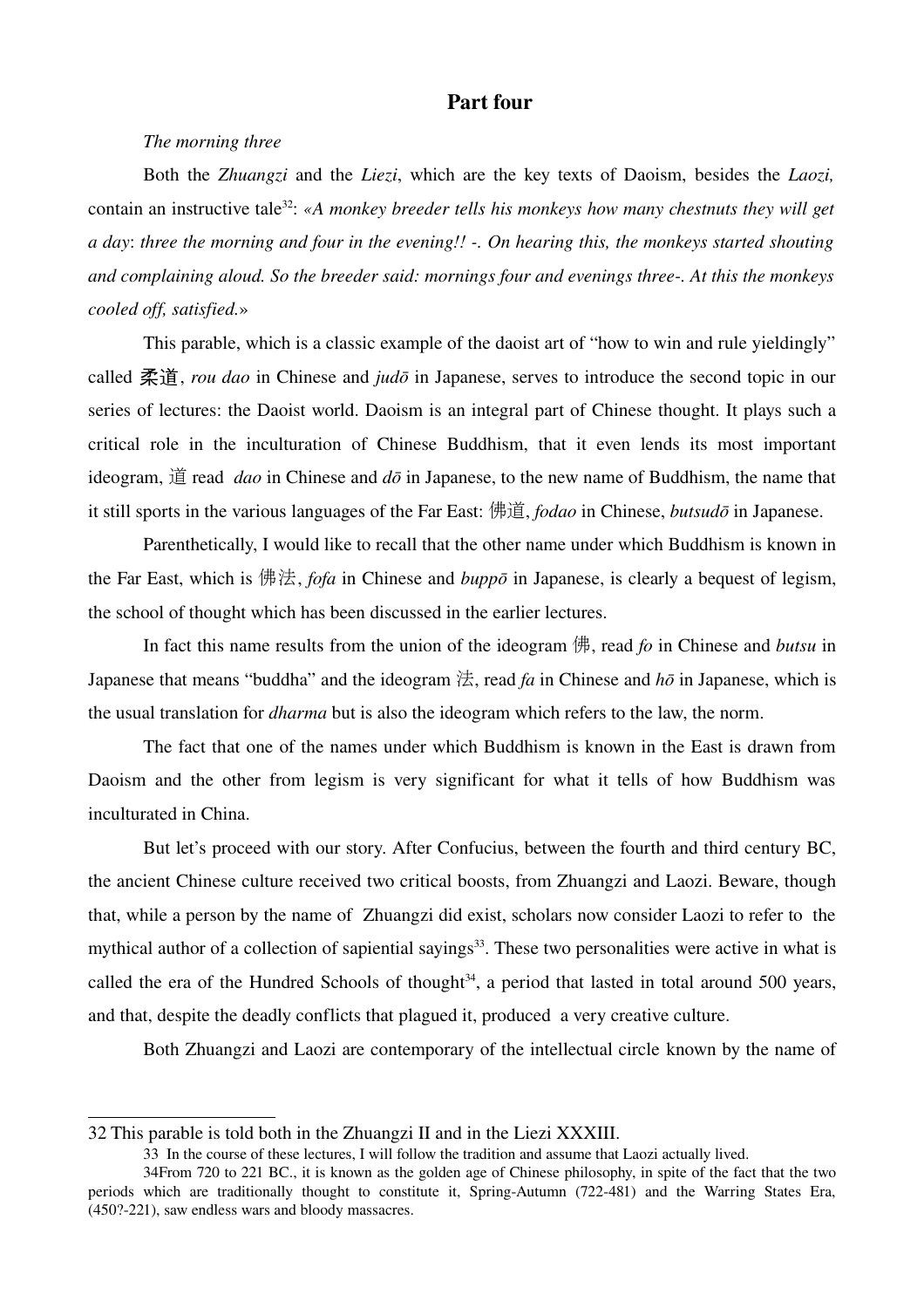Jixia Academy<sup>[35](#page-24-0)</sup>. This Academy was founded around 375 Bc, during the so- called Warring States Period, in Linzi, capital city of the Qi state. It was one of the most important intellectual centres of ancient China. It attracted thousands of scholars and lived for about 140 years, in the period called of the Hundred Schools of Thought. It is here that Daoism was born and it is here that the logical foundations of legism were laid. In fact, one of the works that best represents the Chinese thought, *Guanzi*, saw the light in the Jixia Academy. In this book, particularly in chapter 49, called *Neiye*, 内 業, *Inner Enterprise* or *Inner Training* we find the earliest references to the technique of daoist meditation: «*Stay still and you can maintain the One and discard the myriad disturbances. You will see profit and not be enticed by it, you will see harm and not be frightened by it. With quiet magnanimity, you will be fully human, in solitude you delight in your own person. This is called [being] the qicloud* (雲氣), *your thoughts floats in it like the clouds in the sky.* »

This quote makes clear how the roots of Daoism are interwoven with those of *Chan:* one of the best known descriptions of the most intimate religious experience in *Chan* is by Shitou Xiqian<sup>[36](#page-24-1)</sup> (in Japanese Sekitō Kisen) whose disciples and lineage formed the *Caodong/Sōtō* school --which reads: «*The wide sky does not hinder the white clouds floating*».

Zhuangzi and Laozi are often referred to in the same breath, as if they were part of the same cultural, philosophical and religious movement, but it is not so. Particularly insofar as the life style is concerned, the differences between them are rather important. From the philosophical point of view, these two ancestors of the main daoist schools  $37$ , adhere to a movement whose central defining concept is the *unknowable*, the *undifferentiated*, called *wu* 无( 無) the *"not there"*[38](#page-24-3) or *wuming* 无名 the "nameless" or "no name", which, if one judges from the way it is protected from human efforts at describing it, can be considered to belong to the sphere of transcendence. Here I use the term "transcendence" in its most literal connotation, "the highest", without contaminating it with references to God or the otherworld.

<span id="page-24-0"></span><sup>35</sup>稷下, founded around 375 BC durino the Warring States Era in the city of Linzi, the capital of the Qi state, the Academy was one of the most influential intellectual centers in Ancient China. It attracted thousands of scholars and lasted for 140 years, during the period called of the Hundred Schools. It is the crucible which formed both the school later known under the name of daoism, and the logical bases of legism.

<span id="page-24-1"></span><sup>36</sup> 石頭希遷, 700790, in Japanese Sekitō Kisen, may be author of the *Can Tong Qi,* 參同契, *Understanding the one and the many* (title that can also be translated into: *The Harmony of Difference and Equality*). In Japanese *Sandōkai*, one of the first works of Chan Chinese Buddhism.

<span id="page-24-2"></span><sup>37&</sup>quot;Daoist (or taoist) school" s, *daojia* 道家, is a later classification, attributed by the historian Sima Tan (? 110 a.C. circa) in the II sec. BC.

<span id="page-24-3"></span><sup>38</sup>Also written 無, *nothing*, *nihil.* Particularly in the *Laozi* it is used as a synonym for 空, "empty", which is also transliterated as *wu*. When this overlapping of nothing and emptiness, which makes sense in daoism because of the dimension of metaphysical topos possessed by the *latent*, was transferred to Buddhism, it generated (and still generates) many misunderstandings. In Buddhism "nothing" has the same meaning as "not being" in Parmenides, it countenances no argument. Instead, "emptiness" is a concept. In particolar, ""emptiness" is not associated to creative dimension of reality, but it refers to the absence of permanent individual foundation in all things and in all living beings. In Buddhism to say "emptiness" is the same as saying "impermanent".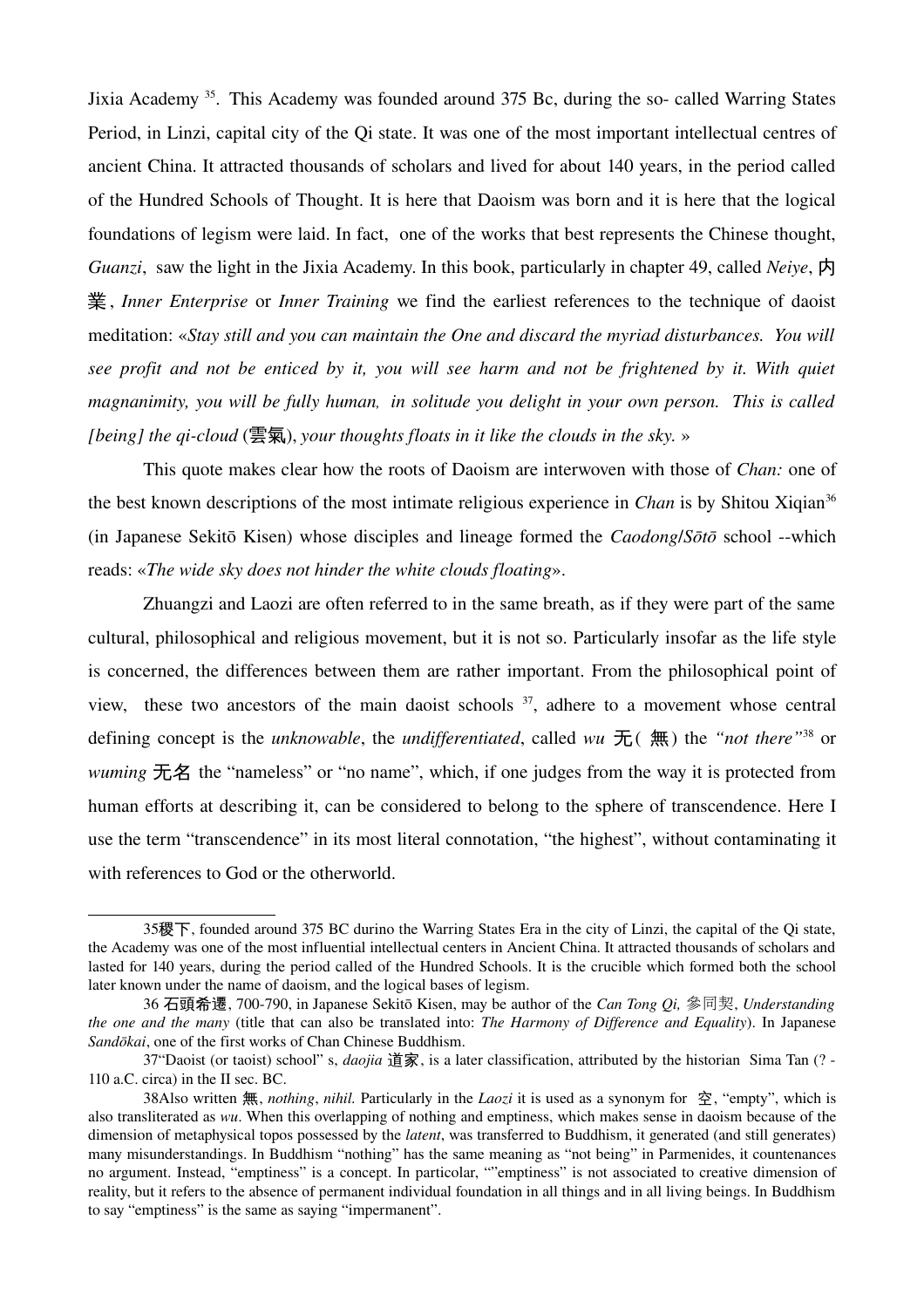At a personal level, both Zhuangzi and Laozi suggest listening and paying attention to the mute melody of the *Dao.* To be heard, this melody needs "non action" and this, in turn, makes the deafening noise of the thousand *dao* quiet down. Letting himself be carried by this stream, man can dissolve into the great universal Way, source and terminus of everything and every being, unthinkable and unnamable being: «*If you try and paste eyes, nose and mouth on it, it dies*» says the *Zhuangzi*. To attain it, one must consent to drop everything that limits him and defines him as a human being.

This process, as it is described in the first and in the thirtyfourth chapter of the *Laozi*, goes through the realization of freedom from desires. The attainment of this freedom, according to Zhuangzi is reached through the practice of "sitting in oblivion"[39](#page-25-0) (*zuowang* in Chinese and *zabō* in Japanese) which can be translated also as "sitting in forgetting" and which leads to becoming "dry sticks and cold ash"<sup>[40](#page-25-1)</sup>.

For Laozi instead, renouncing desires is rather a function of the "art of living contented", as we find in *Laozi* 33 and 46 and above all, of "knowing how to stop" as we find in *Laozi* 32 and 44. The art of "knowing how to stop" appears also in the *Zhuangzi* II, where this expression, in the form of "*knowing how to stop without knowing why it is so*" has deeper implications. Anyway, both set the goal of achieving a state beyond desiring and rejecting in which we realize detachment, particularly detachment from emotions.

While in Confucianism emotions must be filtered, negative emotions must be eliminated and the positive emotions manifested in the "right" way thanks to education, Daoism places great stress on the waning away of all kinds of emotional reactions. In other words, in order to avoid suffering as a result of fate's whims, one needs to extinguish the emotional underlayer which breeds emotions, and reach a state in which all emotions, both joy and suffering, vanish.

In this way of thinking, contrary to Confucius', the Way is not artificially built on rules, rituals and behavioral ethics, but it is*, ziran*, 自 然 , *shizen* in Japanese, "as it is for itself"[41](#page-25-2) in Englishthe nature of the whole universe, exactly as it is, which I can become part of, when I do not interfere.

The true difference between Confucianism and Daoism, if one can indeed join a motley of viewpoints into these two categories only, is in the attempt that only Daoism makes, of becoming a transcendental religion<sup>[42](#page-25-3)</sup>. Even in Confucianism there is a sense of transcendence. Heaven is without

<span id="page-25-0"></span><sup>39</sup>坐忘, *Zhuangzi*, VI.

<span id="page-25-1"></span><sup>40</sup>Cfr. *Zhuangzi*, II.

<span id="page-25-2"></span><sup>41</sup>Cfr. *Zhuangzi*, V e *Daodejig*, 25. Often *ziran* is translated as "nature" or "spontaneity": «What I mean by not having passions is man not harming himself internally with love or hate and man following his spontaneity (自然) without wanting to prolong his life» cfr. *Zhuangzi*, V.

<span id="page-25-3"></span><sup>42</sup> Even in Confucianism there is a sense of transcendence. Heaven is without question beyond the reach of man and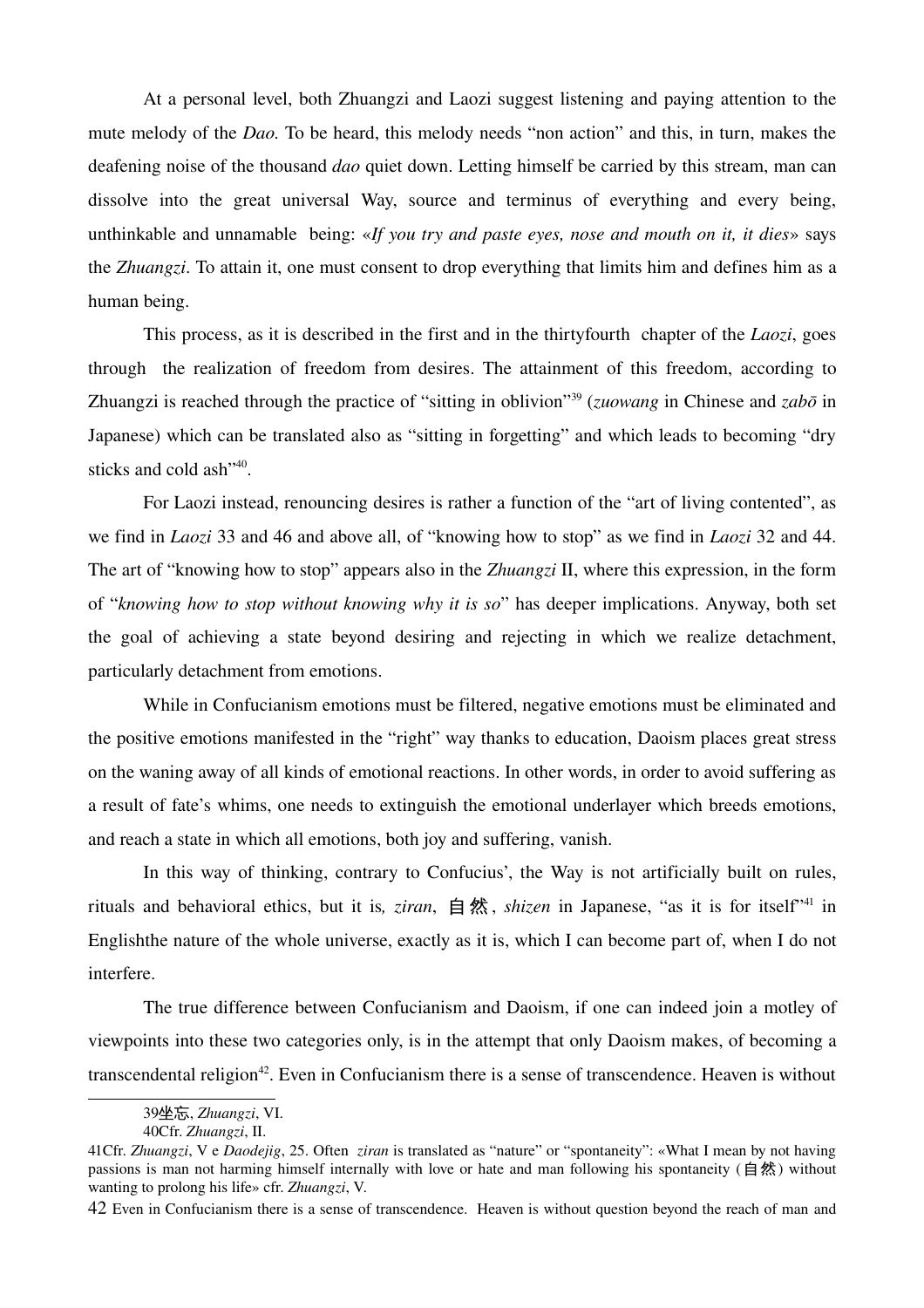question beyond the reach of man and beyond human comprehension. However, in Confucianism, transcendence is not treated, feverishly pursued and sought after in order to dissolve oneself in it, as it is for Daoism. For Confucius, the transcendent is like an external power, a destiny *ex machina* which can be neither modified nor attained.

Daoism instead understands that it is possible to step beyond the human conditions and plunge into the "misteryous", the "latent", *an area* located beyond what can be said, and next to the source from which life gushes out, and to which life returns, heading towards death because death is, in fact, homecoming. This is not another world beyond this world. It is present in living as an essential simplification in *ziran*, or *"*like this, on its own, according to nature". As we find in *Daodejing,* 25: «*the Way takes as a model natural spontaneity (as it is) (*自然, *ziran)*».

By definition Daoism is amoral. There is no choosing between good and evil and between wrong and right. The only choice there is, is based on entrusting oneself to the free flow of *Dao*: «*Heaven and earth are inhuman. They treat the ten thousand being as straw dogs* » reads the V<sup>th</sup> chapter of the *Laozi*. The attention is placed on the individual alone, who is the true hero of the journey towards salvation. Even when – and this is typical and frequent in the *Daodejing* the talk is about the "sovereign", this is also a synecdoche for all men: each one of us is a sovereign of oneself, and he is capable of realizing the highest virtues, the "sovereign" virtues.

Instead Confucius does not explore the Principle as a form of transcendence. He observes it in its endless metamorphosis and points men towards a journey between knowledge and practice that consists in framing individual actions within this whole flow, but keeping very clearly *on this side* of reality, in the visible world, teaching the ruled and the rulers how to carry out every step of the *way.* The direction which Confucius points to is relevant mainly for men's behavior . It could be thought of as an ethics based on a human morality. Also, contrary to the Daoists, he perceives the individual only as the member of a group.

As we have already said, the etymological or functional meaning of the ideogram  $\leftarrow$ , *ren*, (read *jin* in Japanese) which we usually translate as "true humanity" is "relation", because it comprise the stylized form of  $\lambda$  a radical which means "human being" and  $\Xi$ , the radical that means "two".

Another difference between these two schools consists in the way they look at emotions deeply rooted in the human soul; Confucianism adheres to a conception of ethics based on selfsacrifice, where this is understood as the sacrifice of the self to the functioning whole, and to the maintenance of harmony and peace among men.

beyond human comprehension. However, in Confucianism, transcendence is not treated, feverishly pursued and sought after in order to dissolve oneself in it, as it is for Daoism. For Confucius, the transcendent is like an external power, a destiny *ex machina* which can be neither modified nor attained.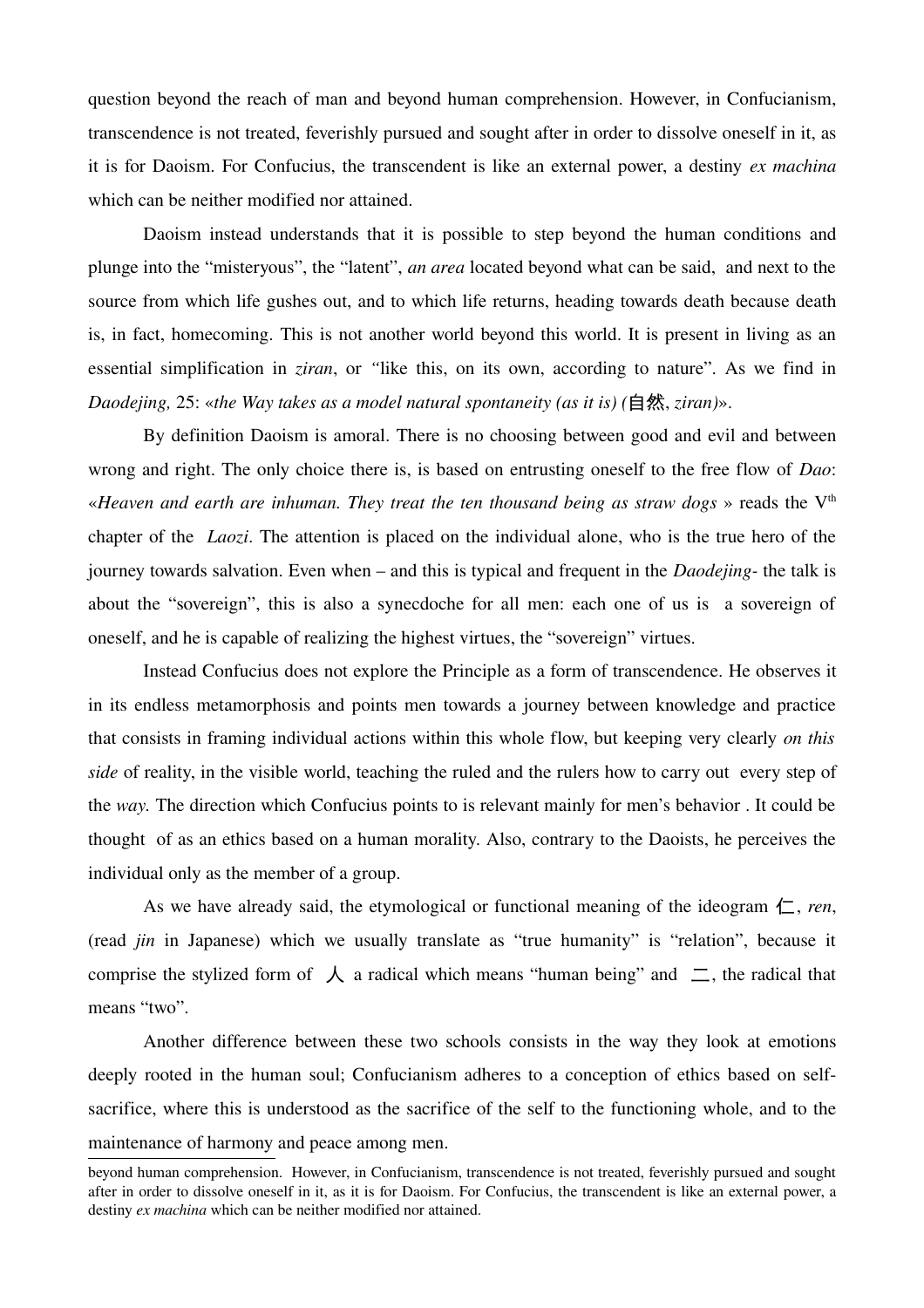On the contrary, Daoism, particularly in the line of thought exposed in the Zhuangzi, is oriented in the opposite direction. It rejects social conformism and points to the individual path towards freedom. Laozi, in turn, practices a middle way. He recommends the highest refinement in how to rule oneself and society, while, at the same time, magnifying inner freedom.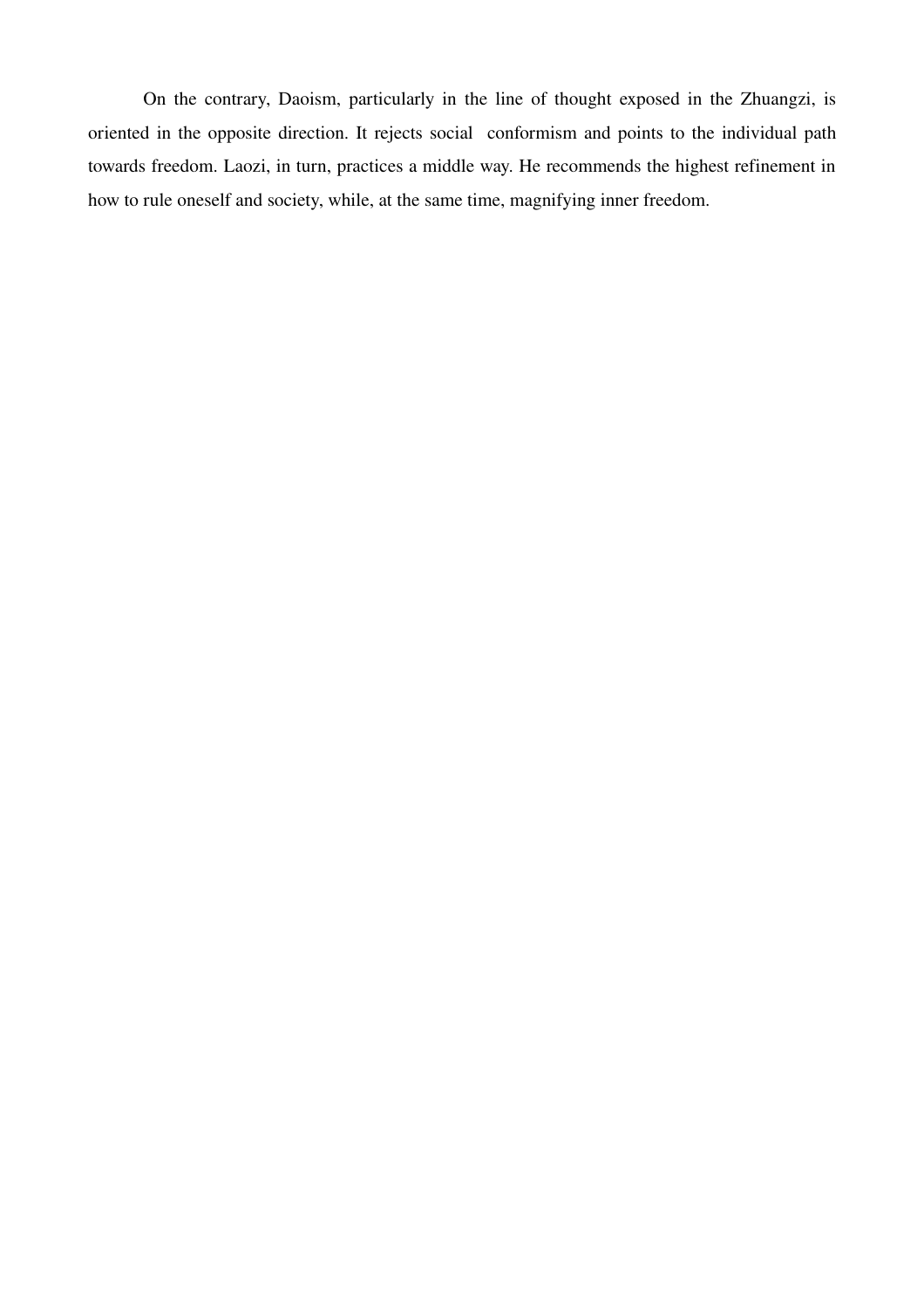## Part Five

#### *The stories before history*

It is a matter of record that *Daoism*, -- seen both as a profound sapiential school and as a cultural construct -- contributed very significantly to the formation of basic elements in the culture of the Far East and therefore has had a very important and legittimate role in the formation of the Chinese Buddhist schools. Its contribution is deeper than Confucius', which is not only but essentially limited to form and rituals.

Looking now specifically at the *Chan* school, one could say that it was born from a Daoist Chinese father and a Buddhist Indian mother -- to be sure from the mature *mahāyāna* Buddhism of the Madhyamaka e Vijñānavāda schools. This is one of the reasons why it is legittimate to say that Chinese Buddhism is a "new Buddhism". It bears the name with which we define the religious movement born in India two thousand five hundreds years ago, but its new form is richer than and a bit different from -- the original.

Buddhism is also a social phenomenon. In this sense, we can say that Buddhism is produced by Buddhists. This is not irrelevant.What is interesting here, in the case of Chinese Buddhism is that it emerged and developed in the context of a debate that took place only among Chinese, in China, and – what is particularly crucial – in Chinese. This means that the additional leg of the path started by Śākyamuni was subject to a particularly complex inculturation. Placing this debate that lasted centuries – entirely within the Chinese spiritual and intellectual sphere is critical if we want to decodify and understand the development of the whole Far Eastern Buddhism.

When all is said and done, this is the produce of a soil that, much as it has been planted with seeds imported from abroad, maintains all the native properties of the land. Chinese Buddhism is not only a new inculturation of the old Buddhism. It is a permanent presence in the new.

The emphasis on liberation that is typical of Buddhism accompanies Daoism without modifying it. One provides the clarity of the body practice, with the confidence of thousands of years of experience, together with a vast literature that spans from the canons of monastic orders to and the apotheosis of intentional language, as is the case with the *Lotus Sutra*. The other contributes the apophatic metaphysics, and the suggestive language of the *Zhuangzi* which forces us –like it does the *Lotus Sutra* – to step into the void if we are really keen to understand, instead of making it up as we move along.

Also, Daoism brings along the awareness of the "dark" side of reality, unimaginable and unspeakable, and the experience, that special sort of freedom from suffering through the mind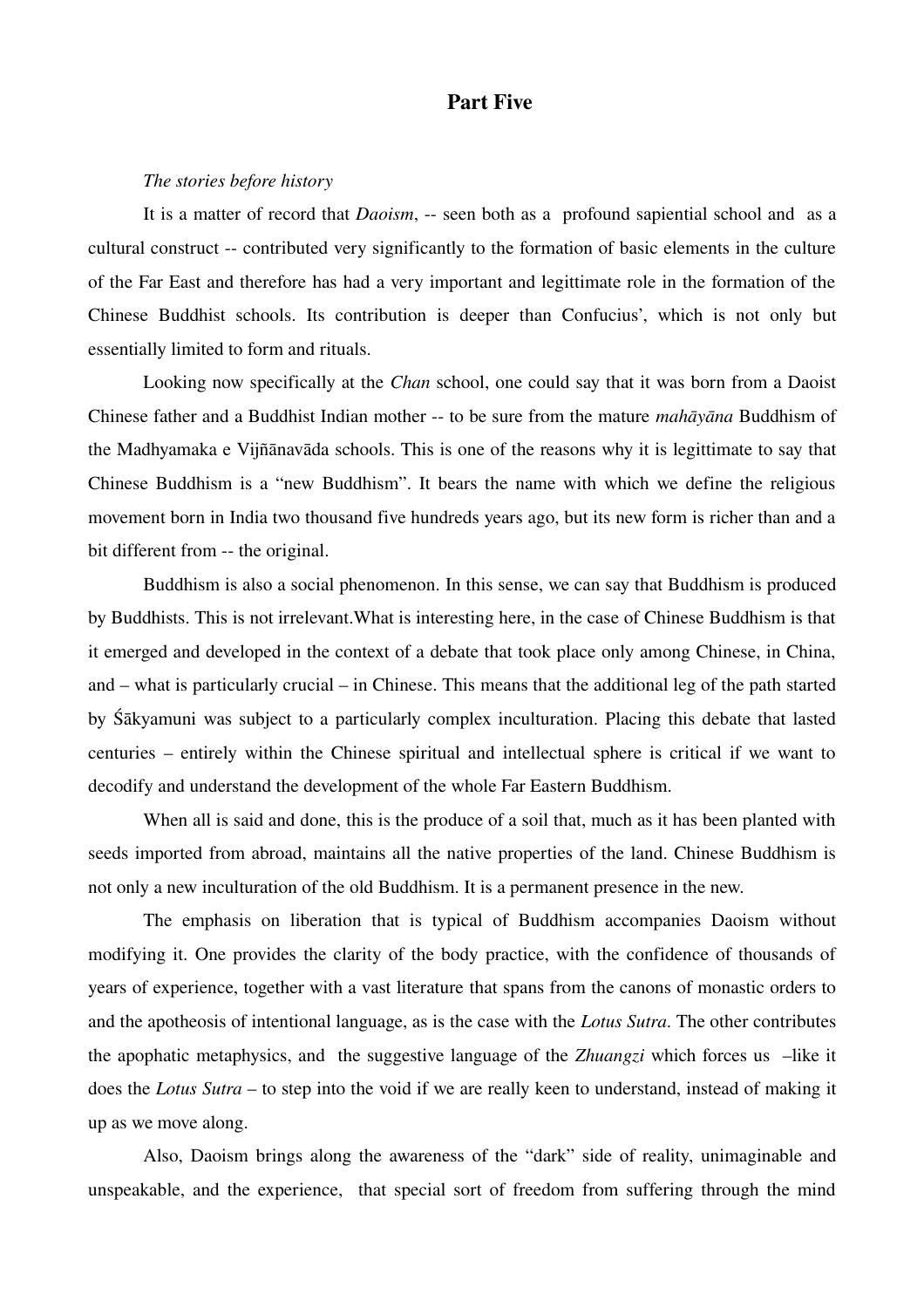thanks to an achievement understood as the final one, that has been translated as "enlightenment" into the Western languages.

This is the final point, the highest point proposed by Chinese Buddhism. For this reason it is the most foreign to the very logical Indian Buddhism, for which nothing lasts, not even salvation; no mental state can save me, salvation must be conquered every instant. While recognizing its peculiarity, almost nobody now challenges the inclusion of Chinese *Chan* into the world of "Buddhism". All this, once it will have been fully understood and evaluated, will have to influence the strategic choices of modern Western Buddhism. The reality, in Buddhist terms, of the enrichment and renewal brought about by the so called "Chinese Buddhism" that was once discussed, but is now accepted without question, leads me to believe that heading West Buddhism will breed a new form of itself.

The sapiential culture of this part of the world will replace and compensate for those elements that have been added on in the past and are being added on as we speak. For instance, I can envision a new and legitimate European Buddhism; new and legitimate as Chinese Buddhism has been. This will be made possible by going back to the source, and will inevitably imply replacing a good part of China's gifts to Buddhism with those of Europe, of the West.

#### *But let's go ahead with our story...*

A process that began two thousand years ago and led to the amalgamation of speculative wisdom with mystical undertones and refined body practices <sup>[43](#page-29-0)</sup> allowed Daoism to develop to the point where it could match Indian Buddhism in the gestation and birth of the *Chan* school, the most interesting product of the Far Eastern religious culture. It has been an issue for research for quite some time how a whole strand of the ancient Chinese culture may have reached such a high level of religious relevance, but the answer is not there yet. A hypothesis has been proposed by the Italian scholar Giovanni Semerano. He suggested that the wisdom developed in the Middle East and spread throughout Ionia by the Accadians and the Sumers invaders may have been transmitted to India and China too.

Let's recall that Ionia is the westernmost edge of Anatolia, thus named in honor of the Ionians, the first of the three Hellenic peoples who invaded ancient Greece from the East in the II millennium BC. Semerano highlights important similarities among certain Chinese and European words --particularly Greek of Akkadian origin--. The most significant of these similarities is about

<span id="page-29-0"></span><sup>43</sup>In reality, the written sources on the daoist practices are very detailed on what can lengthen life (diet, respiration, sexual practices, philosophy) but are vague or skimpy on how to carry through the spiritual transformation that will lead to realize the "perfect or immortal man".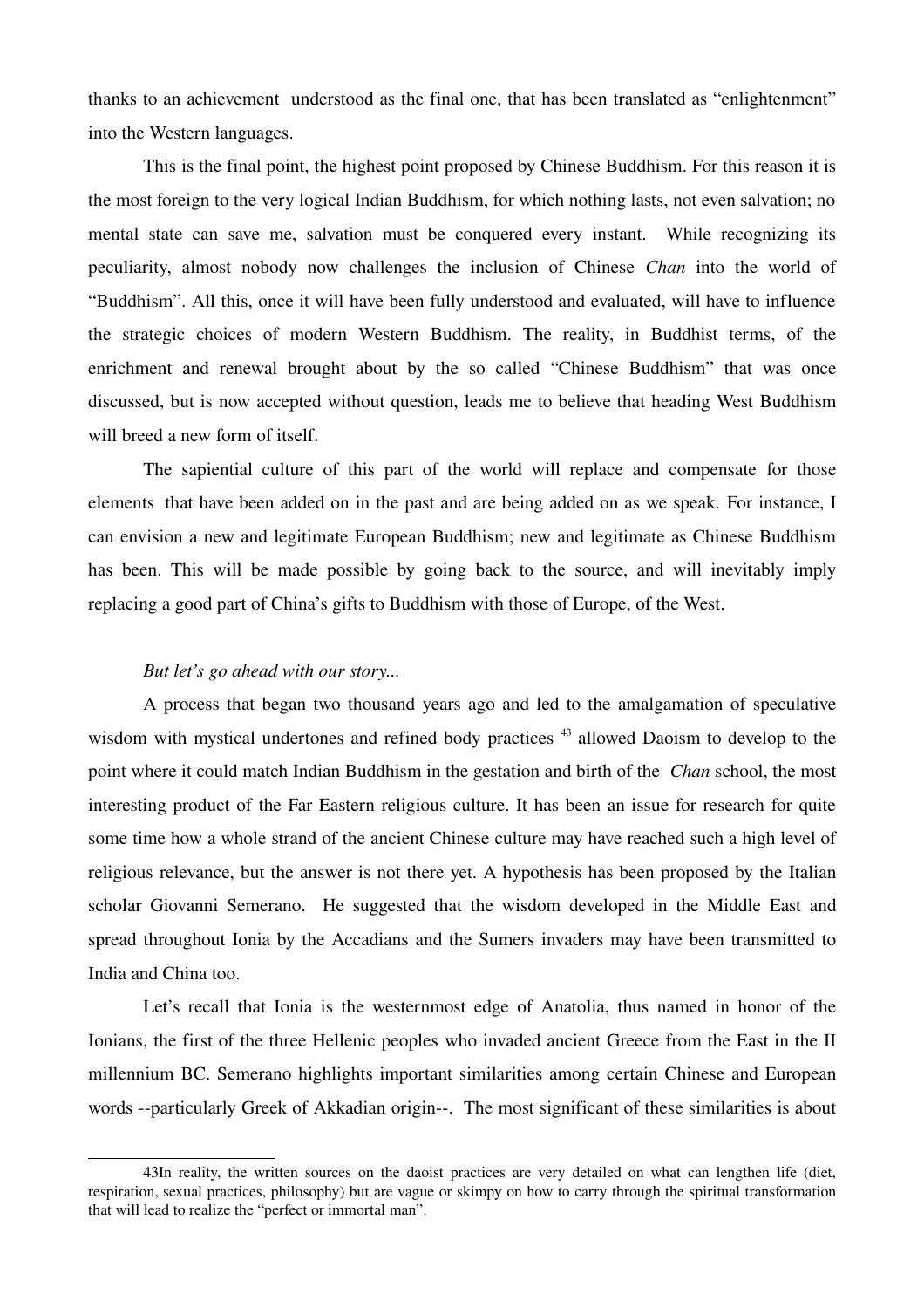the word *tao*[44](#page-30-0) which is associated to the Akkadian *tehûm*, or *tahûm* ("to approach", "to get closer" and "successive approximation"). These similarities encourage Semerano to unveil (or, as someone would have it, to build) an interesting and daring bridge between Parmenides' *being-all-thought* and the *Daodejing,* and between the principle*, arkén,* and the unlimited/infinite, *ápeiron* of Anaximander<sup>[45](#page-30-1)</sup> and the bases of Daoist cosmology<sup>[46](#page-30-2)</sup>.

Semerano is not the only scholar to have identified cross references and similarities between China and Ancient Greece. They are quite often mentioned also by Moeller, that says: «*The similarities between Daoism and the theories of the Greek pre-socratic are many».* But he says also: «*In the ancient Chinese thought, the term Qi refers to something that can be assimilated to a universal or cosmic «medium» All that exists is to some extent formed by Qi. However, this is not in accordance to the pre-Socratic atomistic or elementary theories of nature, because it is not made up of smaller particles or by one or more basic "substances". In nature Qi is neither material nor immaterial. A distinction such as this, that would have been fundamental in ancient Greece – particularly for Plato – does not even appear in the Laozi*» [47](#page-30-3) *.*

### *The chicken and the egg*

To understand many of the events that have taken place in China after the arrival of Buddhism, it would be interesting to address a wider question, one that is still without answers even today: are the daoist gnosis and practice outcomes of an autonomous process or did they originally spring from other sapiential domains? This inquiry is particularly exciting. Think that "the same things" are dealt in a similar vein in China and Greece and almost: Anaximander, Xenophanes and Parmenides lived between the V and IV century, the raw material employed to develop the *Laozi* and the *Zhuangzi* were elaborated between the V and the IV centuries, perhaps even earlier<sup>[48](#page-30-4)</sup>.

At least insofar as Buddhism is concerned, India is late. The *Dhammapada* and the

<span id="page-30-4"></span><span id="page-30-3"></span>47Cfr. H. G. Moeller, *The Philosophy of the «Daodejing»,* Columbia University Press, 2006.

<span id="page-30-2"></span><span id="page-30-1"></span><span id="page-30-0"></span><sup>44</sup>Semerano uses the old WadeGiles transliteration and therefore writes *tao, Laotzu*, *Tao teh ching* ecc.

<sup>45</sup>Anaximander, c. 610546, the author of the most ancient lines in Greek philosophy that have reached usi s probably the first in the West to have explored the principle of *arkén*, and the boundless/infinite, *ápeiron.*

<sup>46«</sup>The Anaximander's fragment is the most ancient philosophical text in Greek, and has been transmitted to us by a neoplatonic philosopher of the VI century. In a fragmentary context, Simplicius writes: "Anaximander [...] said origin [...] (*arkén*) of the beings, the *ápeiron* and in those elements from which the beings are originated, they are destined by fate (*to kreón*). to find their dissolution. Because they pay the ones to the others (*allélois*) the just punishment (*díken*) for their evil deeds (*adikías*) in the order of time (*katà tèn tou krónou táxin*)", Simpl. *phys*. 24,13 = Anaximan. B 1 DK», cfr. G. Semerano, *L'infinito*: *un equivoco millenario*. *Le antiche civiltà del Vicino Oriente e le origini del pensiero greco*, 34.

<sup>48«</sup>In all probability, the *Laozi* that we have known for the past two millennia is the result of a long and painful process of elaboration and synthesis that began in the IV, perhaps in the V century BC and was carried out by generations of scholars steeped into the "Dao techniques" that we do not fully grasp yet.», cfr. M. Scarpari, *Introduzione* a: *Laozi, genesi del Daodejing*, a c. di A. Andreini, Einaudi 2004, XXXIX.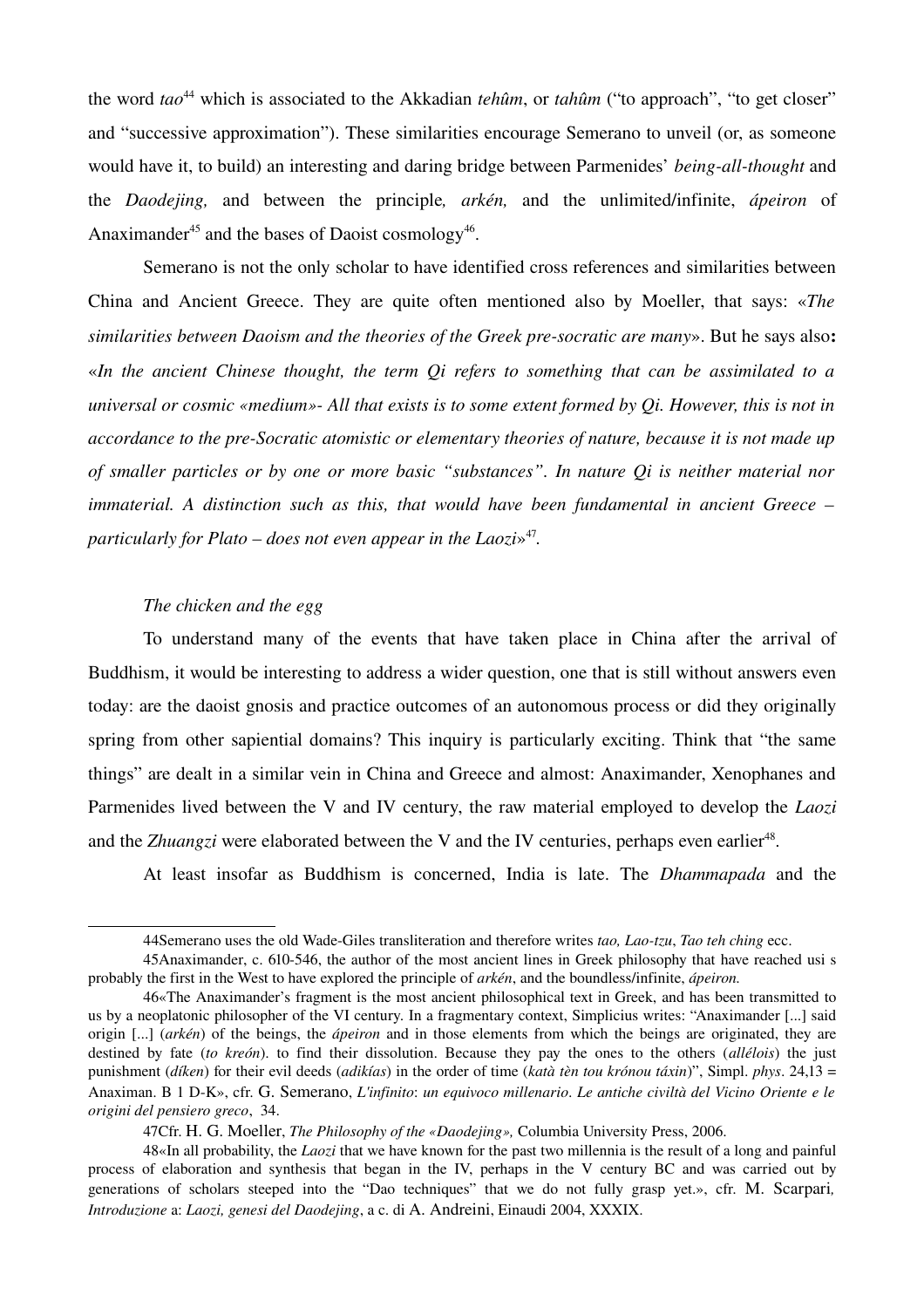Suttanipāta<sup>[49](#page-31-0)</sup> were put down in writing around the III century BC, and, therefore, one can entertain the hypothesis that they existed through oral transmission at least between the end of the V century and the beginning of the IV. But the texts that were closer to, and had a stronger interaction with, China's religious philosophy are of a later age: the *Lotus Sutra* is known starting around the I century AD, while Nāgārjuna and the texts of the *prajñāpāramitā* appear on stage at least a century later.

Lionello Lanciotti, one of the greatest Italian orientalists of the 20th century, delved into this issue, and wrote: «*According to recent interpretations of Zhuangzi's biography, written by Sima Qian, our scholar was born in the small feudal state of Song*<sup>[50](#page-31-1)</sup>, where the ruling dynasty, the Zhou, *had exiled the descendants of the earlier Shang dynasty so that they could continue to perform their ancestral rituals. In the Chinese philosophical literature that was composed before the beginning of the Common Era, the inhabitants of Song are often made fun of and mocked as if they were idiotic morons [...] This attitude was a reflex of the condemnation of a culture different from the dominant Confucianism, certainly a more ancient one, probably shamanic in origin, and therefore shunned by Confucian rationalists. Now that we know that Doaism derived in part from the shamanic pan-Asiatic substratum we are not surprised by the similarities between some daoist practice and the* yoga, without for this reason assuming that there have been direct reciprocal influences.  $\gg^{51}$  $\gg^{51}$  $\gg^{51}$ .

Anne Cheng arrives at largely identical conclusions when she quotes from a work by Isabelle Robinet: « *In her Histoire du taoiśme[52](#page-31-3) Isabelle Robinet, draws a comparison between the* Zhuangzi *and the traditional* Songs of Chu *(in Chinese:* Chuci*), a collection of poems that have come to us in an edition of the IIIII century and that have been composed in the context of the shamanic culture of South China*» [53](#page-31-4) .

In all events, even if an explanation if one exists –has not come up yet, it is a fact of life that Daoism and Buddhism spread out over largely overlapping areas.

*\* \**

There are good reasons to believe that the convergence of these two sapiential streams of thought, Daoism and the already refined Buddhism of the *Madyamaka* and *Yogācāra* schools, has been so intense as to generate a new awareness. If the realization of Knowledge is managed, lived

<span id="page-31-0"></span><sup>49</sup>The two most important *sutta* of early buddhism.

<span id="page-31-1"></span><sup>50</sup>Now Shangqiu, in the Henan province.

<span id="page-31-4"></span><span id="page-31-3"></span><span id="page-31-2"></span><sup>51</sup>Cfr. L. Lanciotti, *Introduzione,* a: *Chuang Tzu*, a c. di F. Tommasini, UTET 1987, VIII.

<sup>52</sup>Cfr. I. Robinet, *Histoire du taoiśme*, Le Cerf, 1991. (Cfr. I. Robinet, *Storia del taoismo, dalle origini al quattordicesimo secolo*, Ubaldini, Roma 1993, 37.)

<sup>53</sup>A. Cheng, *Histoire de la pensée chinoise,* Seuil 2002. (Cfr. A. Cheng, *Storia del pensiero cinese*, cit., I 103 nota 7.)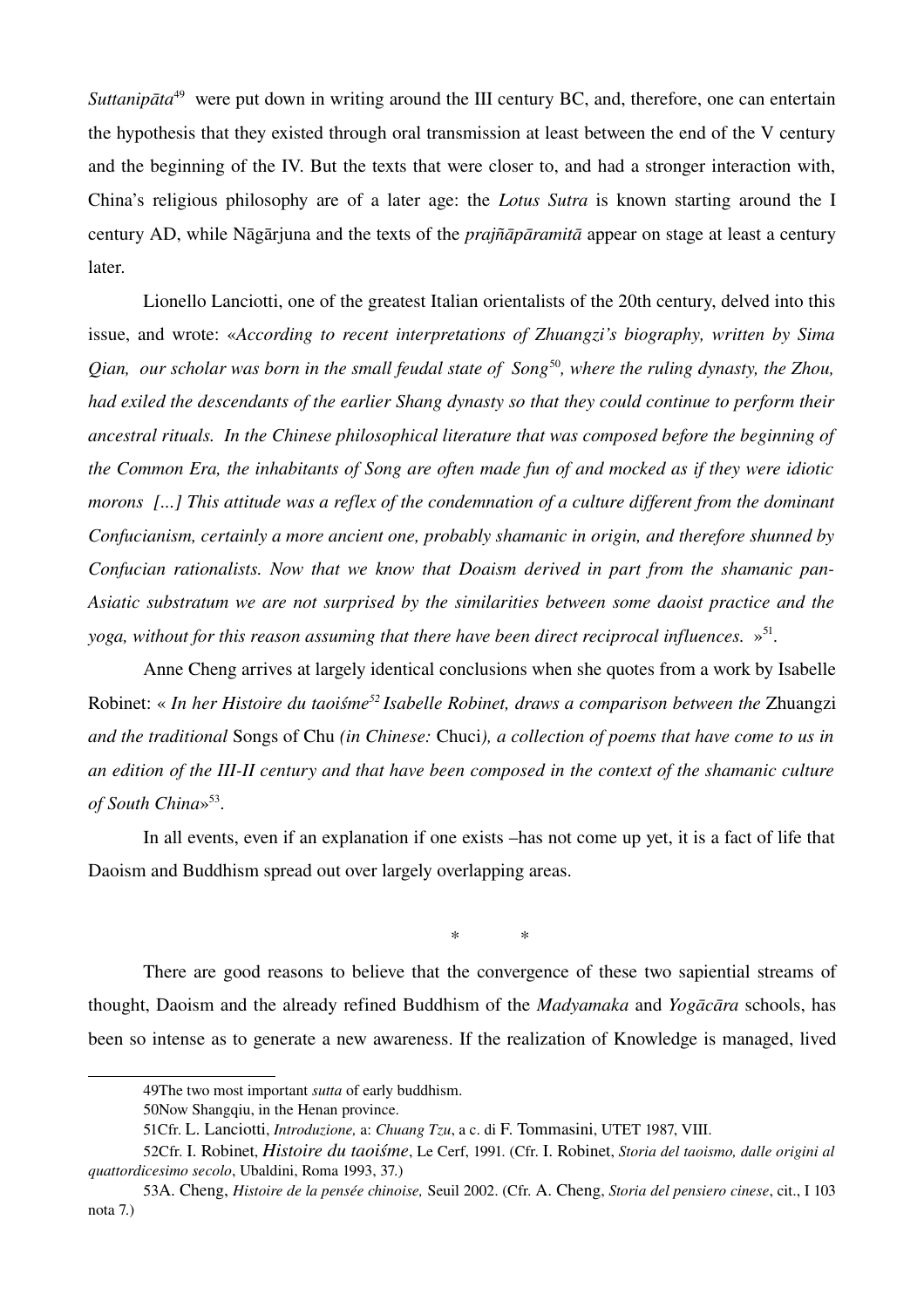and tasted at the highest possibile levels by two different traditions, it is clear that this wisdom cannot be claimed as a monopoly by either. Neither tradition could claim to be leading, or deeper.

Proceeding down this line of reasoning, it is interesting to recall what Thomas Merton wrote on page 14 of the *"Zen and the birds of appetite"*: «*Zen is [...] a trans cultural, trans religious, transformed conscience. In a certain sense, therefore, it is "nothing", but it can show through this or that religious and non religious system, like the light shows through a glass [...] In other words, to interpret zen as a purely and only zenBuddhism is tantamount to betraying it*».

In the chapter *Butsudō* of the *Shōbōgenzō* written in the thirteenth century, recalling an explicit precept received by Tiantong Rujing  $54$  -- and quoted per extenso in another work of his called *Hōkyōki*<sup>[55,](#page-32-1)</sup> -- Dōgen develops a thesis very similar to Merton's. With a view to keeping zen free from any stereotyped cliché, whatever this might be, Buddhist or Daoist, he wrote: «*Transmitted from the Western Heavens to the Eastern Earth* [*i.e., from India to China*]*,* [*this tradition spans*] *18,000 li; transmitted from* [*Śākyamuni's*] *lifetime to the present,* [*it continues*] *over two thousand years. A group that has not studied this principle rashly and mistakenly says* [*the following*]*. The treasury of the eye of the true dharma, the wondrous mind of nirvana, correctly transmitted by the buddhas and ancestors, they rashly call the "Zen school." They call the ancestral masters "Zen ancestors"; they call the students "Zen masters" or "Zen preceptors"; or they call themselves "lines of the Zen houses." These are all but "branches and leaves" that have taken a biased view as the "root." When, throughout the Western Heavens and Eastern Earth, from ancient times till the present, there has not been the term "Zen school," rashly to call oneself [by this term] is to be a demon who would destroy the way of the buddha, an unbidden enemy of the buddhas and ancestors*." [56](#page-32-2) .

Later on, in the same chapter, here is the explanation: «*When Bodhidharma first went to Wei from Liang, he proceeded to the foot of Mt. Song, where he stopped at Shaolin. There he just sat facing a wall. This was not the practice of dhyāna* [*i.e., zen, "meditation"*]*, but after a while others, unable to fathom what he was doing, held that Bodhidharma practiced dhyāna. This dhyāna is but one among various practices; how could it suffice to exhaust [the practice of] the holy ones? Nevertheless, people of the time took it in this way; the historians followed this and recorded him*

http://www.stanford.edu/group/scbs/sztp3/translations/shobogenzo/translations/butsudo/translation.html

<span id="page-32-1"></span><span id="page-32-0"></span><sup>54</sup>天童如淨, 1162-1228, Tendō Nyojō in Japanese, Dōgen's spiritual father.

<sup>55</sup>The words containing Rujing's teachings on this issue are recorded by Dōgen in a booklet that he wrote in Chinese. This booklet was found by Ejō after Dōgen's death and forgotten until 1750 when it was published for the first time with the title chosen by Ejō- *Hōkyōki*, or: *Chronicles of the Baoging era*. The Chinese Baoging era, from the name of the emperor (ruled 1225-1227), that belonged to the dynasty of the Southern Song (1127-1279), is the one when Dōgen lived with Rujing, in a monastery on the mount Tiantong*.*

<span id="page-32-2"></span><sup>56</sup>*Shōbōgenzō Butsudō:*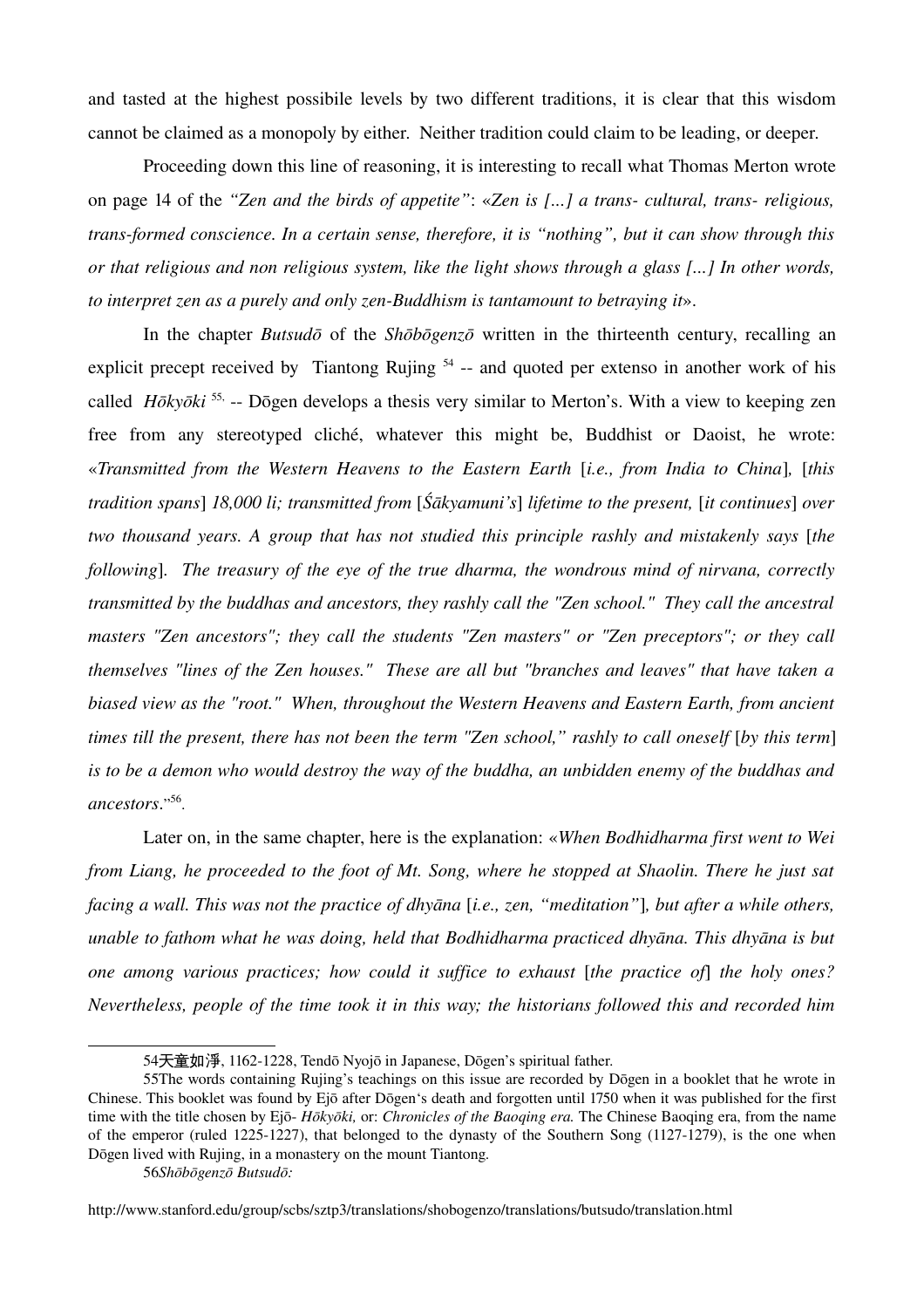*with those that practiced dhyāna, thus making him a confederate of the partisans of "dead wood and cold ashes." Be that as it may, the holy ones do not stop at dhyāna, and yet they do not oppose dhyāna. It is like "change," which is beyond yin and yang and yet does not oppose yin and yang* [57](#page-33-0)».

Apparently Dōgen says again what he had said before. In reality, he paints a picture that begins as an iconographic tale and reaches the very heart of things. One watches the mythical Bodhidharma arrive at a place in the mountains, the Small Grove Temple, where he sits with his face towards the wall. Silent, he sits still for a very a long time. Some people, curious about why he sits there doing nothing, instead of imitating him and understanding through their own experience why he was doing what he was doing, started making wild guesses and these guesses eventually became common knowledge and have been recorded as facts by historians.

These historians, not content with plastering the label *dhyāna,* 禅, "*chan/zen*" over this "timeless religious act"glued another label attributing the practice of "simply sitting" to the daoist tradition of "sitting in oblivion"<sup>58</sup> the sitting that turns body and your soul into "dry wood and dead ashes" <sup>[59](#page-33-2)</sup>. The two sentences at the end of Dōgen's quotation are a small masterpiece of engineering in the field of the intentional language. Since all phenomena can be understood through the interaction of *yin* and *yang, "*a change that does not belong to the sphere of action of *yin* and *yang*" is unthinkable, is "beyond reason" to use the words of the *Lotus Sutra*.

Equally unthinkable is the practice that goes beyond the *dhyāna*/zen, where there is nothing else to practice. There is no beyond it. Nonetheless - Dōgen says -- incorrect as it might be to accept unquestioningly the stereotype of the *dhyāna*/Zen made up by the historians «...the Great have never refused ... zen/*dhyāna*» so much so that *dhyāna*/chan/zen will become the name of the new school.

In the same way, there is no "opposition" with the *yin* and the *yang*, global symbols of the Chinese culture, even when they cannot explain or represent what is behind them.

Dōgen is saying: it is true; even if it coincides with neither "sitting in in oblivion" or "dhyāna", both are there in the background, at a respectful distance: both the practice *dhyāna/*zen and the wisdom of Chinese tradition, which is here represented by the practice that consists in freeing oneself of the body as if it were "dry wood" and freeing oneself of the heart/mind as if it were "cold ashes". This picture is completed by the fact that the term "zazen", "*zuochan"* in Chinese is formed by the ideograms 坐, *zuo* in Chinese and *za* in Japanese, and 禅, *chan* in Chinese and *zen* in Japanese.

The first ideogram comes from the expression *zuowang/zabō,* 坐忘 of the *Zhuangzi*, "sitting

<sup>57</sup>*Ibid.* It is a quote that Dōgen took from the Linjian lu, *Anecdotes from the Groves* [*of Chan*] by Juefan Huihong, Shimen in Japanese.

<span id="page-33-2"></span><span id="page-33-1"></span><span id="page-33-0"></span><sup>58</sup>*Zuowang*, 坐忘; *zabō* in Japanese, *Zhuangzi* VI. 59*Zhuangzi* II, 1.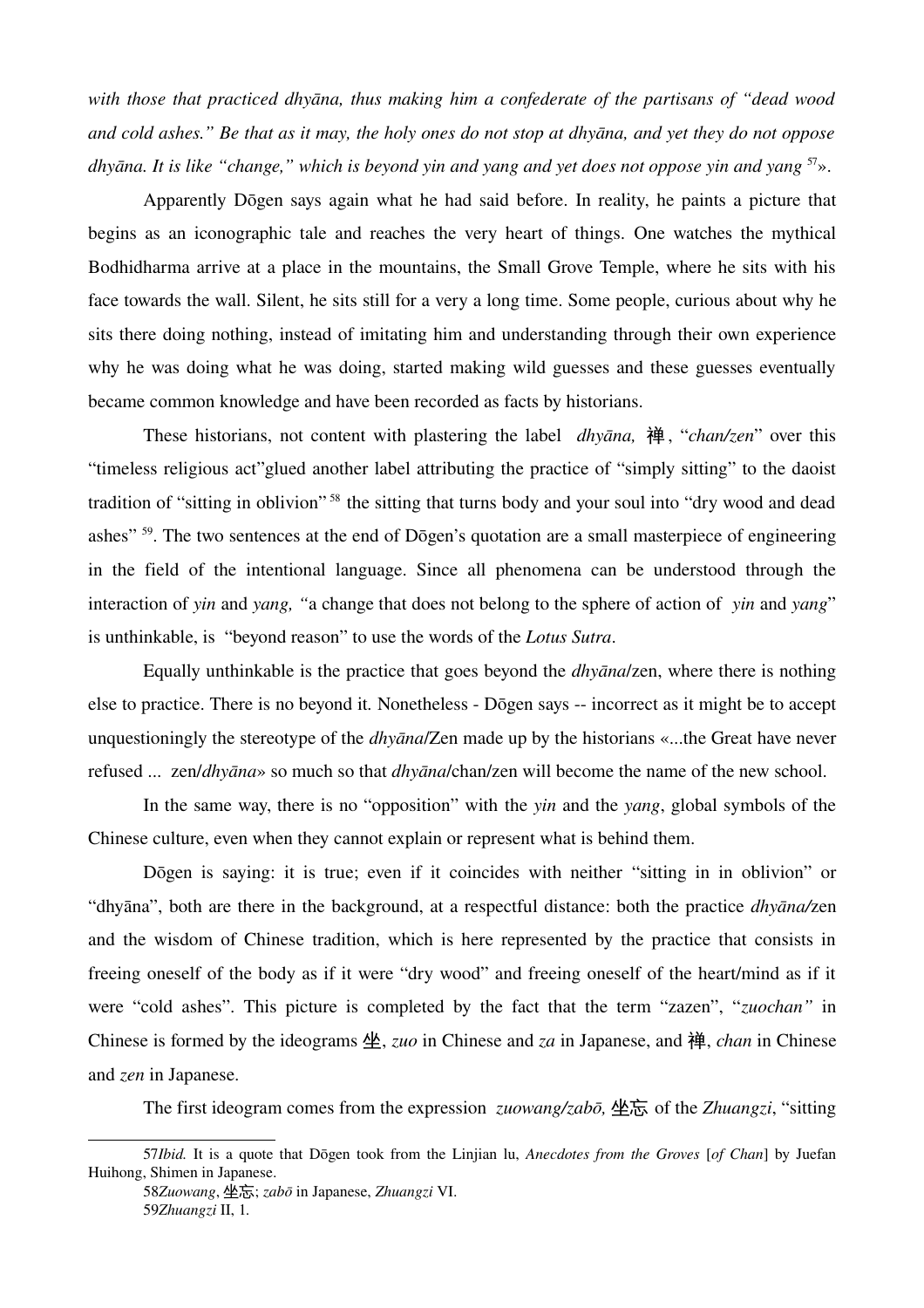in oblivion", letting body and mind become like "dry branches and dead ashes". The second ideogram 禅, is the Chinese transliteration of the sanscrit term *dhyāna*, the Buddhist practice *par excellence*. The very word *zazen/zuochan*/坐禅 is the perfect of these two traditions.

Parenthetically, although the Chinese ideogram 禅 "chan" was chosen to signify "*dhyāna*" because it sounded like it and not because of its meaning<sup>[60](#page-34-0)</sup>, it is perhaps worth recalling that the sign 禅 chan/zen comprises, on the left, the root  $\overline{R}$  read *shi/ji*, which means "to signify, to point to, to show", and, on the right the sign 単, pronounced *dan* in Chinese and *tan* in Japanese, which means "only, single, simple, unique". Therefore, if we join the meanings of these two roots, we could say that the name of 禅 chan/zen contains the overall meaning of "aiming at the maximum of simplicity" or " heading for the one".

<span id="page-34-0"></span><sup>60</sup>In Chinese, the idogram 禅 means "flattened out alter" or "to abdicate". It has nothing to do with the meaning of the Sanscrit word. It was chosen because of its sound, nor for its meaning. In Japanese, instead, 禅 has only the meaning of "zen [buddhism]".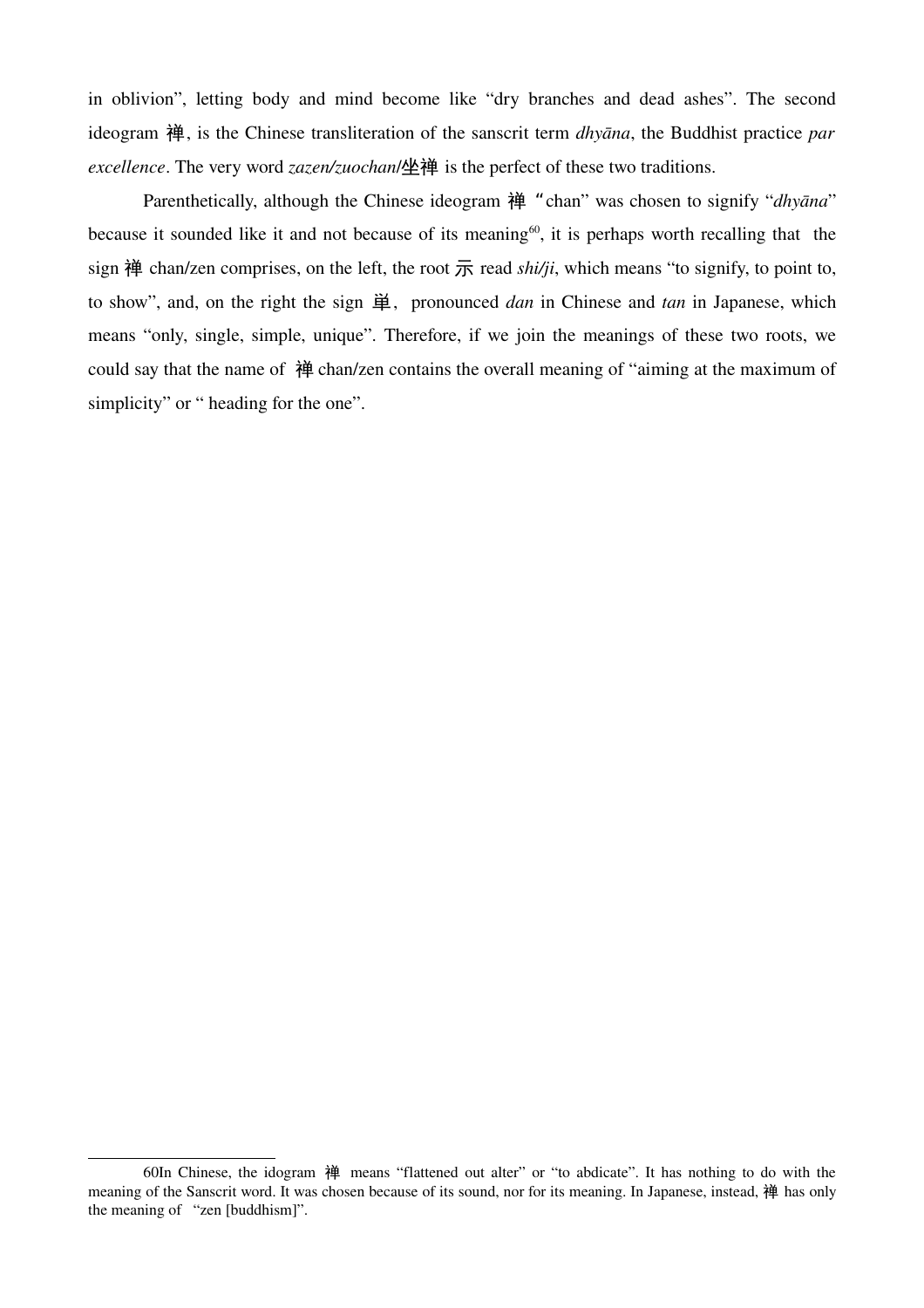# Part Six

Even in the apprenticeship of things of the spirit, some degree of imitation is inevitable. Learning is a mix of imitation and creation. Suffice it to think of *zazen*. We imitate a physical, mental and spiritual position that has been handed down to us for two thousand five hundred years.

However, since each of us lives intimately a life always new and always different from that of the others, even this imitation is realized in the context of a creative process. From theory alone, nobody is certain that the process he is undertaking is the one that should be undertaken.

We know we are on the right path if the sights we see while we move ahead with our lives correspond to the descriptions of those that have already been through it, because they have walked before us long the same path. In this case the problem is to understand which part of the template we should imitate, because we cannot see it. One of the most common errors common because it seems to provide a shortcut –is to claim that we know very well the sights on which, in reality, we have not yet set our eyes, that we had been there many times, while, instead, we have only heard about them second hand, by books for instance.

In addition, out of dullness or of fascination for exotism and novelty, or, again, to appear we are "in", sometimes we imitate a cultural or linguistic form. This is what is happening very often in the West. As a result we enter a world that we will find it difficult to abandon: a world where competition is fierce, where we are expected to attain forms of behavior that are ideal and therefore unattainable, oppressed by teachers who see it their task to highlight the mistakes that mark us out, poor beginner from *them*, the s*uccessful enlightened*, simply because they do not have to confront the same difficulties as we do. Also, if we make this experience in a monastery and we have good teachers and good models to follow, we learn relatively easily how to manage, direct, and represent rituals and ceremonies in the usual manner, codified centuries ago.

But more difficult it is to learn the internal and external behavior that comes from the "left unsaid" or the implicit content of a mature and articulate culture that is different from ours.

This is a doctrine imparted in a high handed but alluring manner by someone whom we have the misfortune it must be said – to follow. Therefore, if our teachers, raised in and by a certain culture, fail to realize that they are first of all unique and inimitable human beings, and only in a second instance social animals, and are convinced that every expression of theirs, from their most intimate behavior to the social clichés, are in themselves the universal way in which Buddhism must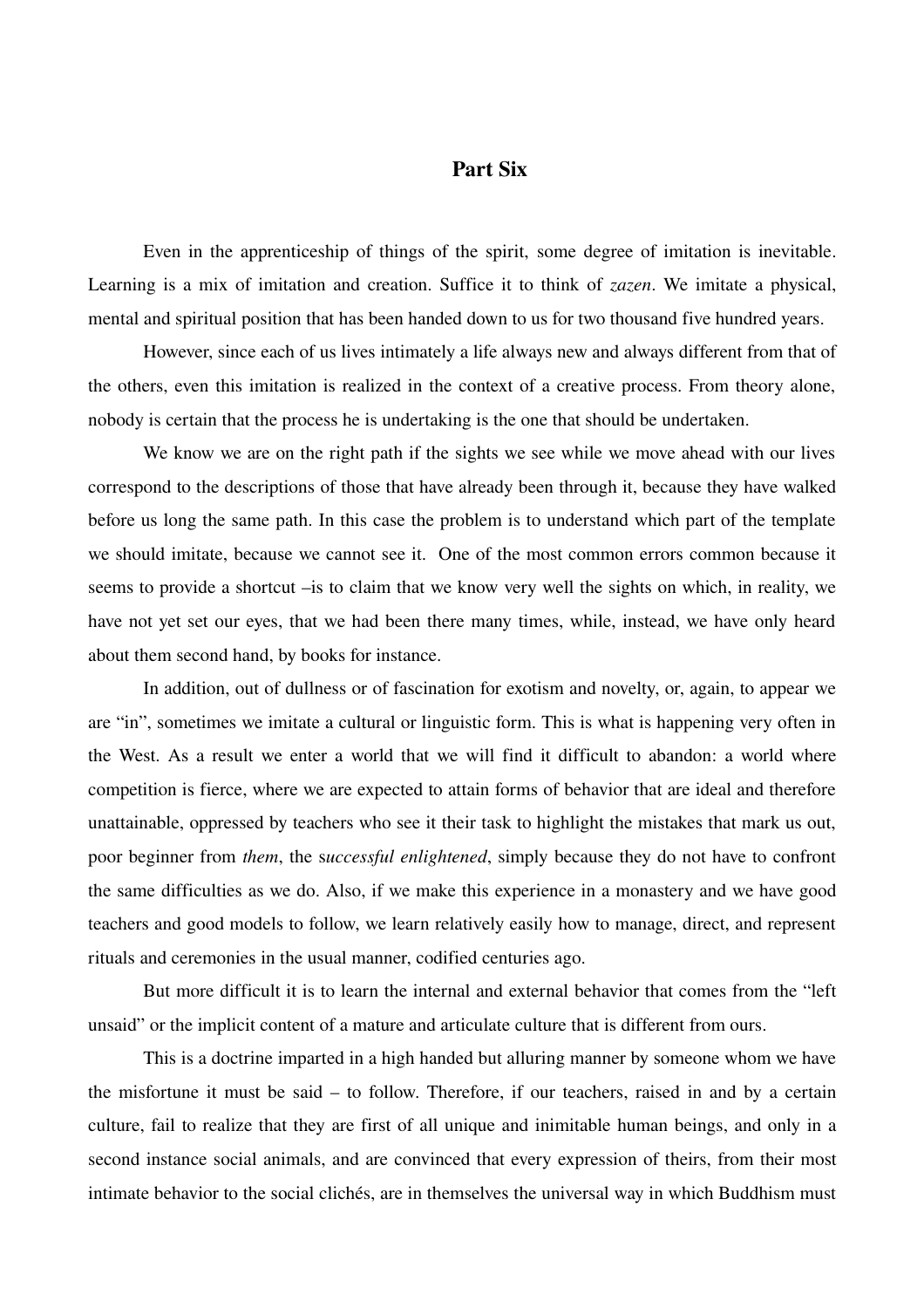be lived and transmitted, then we will be involved in a liturgical or cultural play, or in the imitation of a"style" fashioned by someone, while we are convinced to study and practice *Buddhadharma.*

This will be imitation and not re-creation, and it will lack the only "thing" that matters: the exercise of intimate freedom according to Buddha's teachings. Even when this process at the beginning might produce a great satisfaction as a result of the success attained, which can be perceived and verified along the scales internal to this model, over the long run we will feel defrauded, marginalized, dominated and colonized.

We know since the very beginning that attaining a certain intimate and external behavior refined as it might be, and however many sacrifices we may have made to achieve it, does not provide a solution to our discomfort. And when we no longer can be blinded to this realization by mirroring ourselves in our petty and conceited successes, the sky seems to fall upon us.

Anne Cheng adds: «*From whatever angle you may want to look at it – kinship system, religious practice, political organization – the thought of ancient China is characterized by a very strong taste for order, or, more exactly, for the process of putting in order, which is lifted to the rank of supreme good*» [61](#page-36-0). Also: «*The famous expression from Analects "subdue your own self and return to property*<sup>"[62](#page-36-1)</sup> *points to the need for a self-denying discipline aimed to tame man's tendency to* egocentrism and to internalize the humanity of one's relationship with the others through rituals »<sup>[63](#page-36-2)</sup>.

I strongly advise anyone who plans to study Buddhism as it is taught by Chinese, Korean, Vietnamese, Cambodian and Japanese masters, or by Western masters who have been raised and trained by the above, to meditate in depth the meaning of these two latest quotes .

For Confucius and for almost all who for two thousand five hundred years have been raised in his culture, sacrificing one's self, one's own individuality and uniqueness to the ceremonial and ritual behavior constructed around the superior/inferior system of hierarchy, is the guiding principle because it complies with the *li*, 理, *ri* or *kotowari*  in Japanese, that is "principle, the natural order of things<sup> $364$  $364$ </sup>. This entity, this  $\boldsymbol{li}$  goes so deeply as to be in fact, the natural, spontaneous behavior, indeed the only valid behavior for the vast majority of people in the Far East.

On this issue, so writes Anne Cheng: «*The ritual spirit is not a grid that overlays the universe from the outside. It represents the intimate structure of the universe, the structure that we*

<span id="page-36-0"></span><sup>61</sup>A. Cheng, *Histoire de la pensée chinoise,* Seuil 2002. (Cfr. A. Cheng, *Storia del pensiero cinese*, cit., I 39). 62Cfr. Confucio, *Dialoghi* XII, 1.Analects, James Legge's translation:

<span id="page-36-1"></span><http://etext.library.adelaide.edu.au/c/confucius/c748a/>

<span id="page-36-3"></span><span id="page-36-2"></span><sup>63</sup>Cfr. A. Cheng, *Storia del pensiero cinese*, cit., I 58.

<sup>64</sup>Originally, this sign would have pointed to the natural vein of jade: «The Chinese thought is steeped in the spirit of stones: this tests the resistence of jade and employs all his skills only to take advantage of the direction of the strata of the raw material to dug out the form that it had been hiding. », Cfr. L. Vandermeersch, *La Voie Royale*, Ecole Française d'Extrême-Orient, Paris 1980, II 285.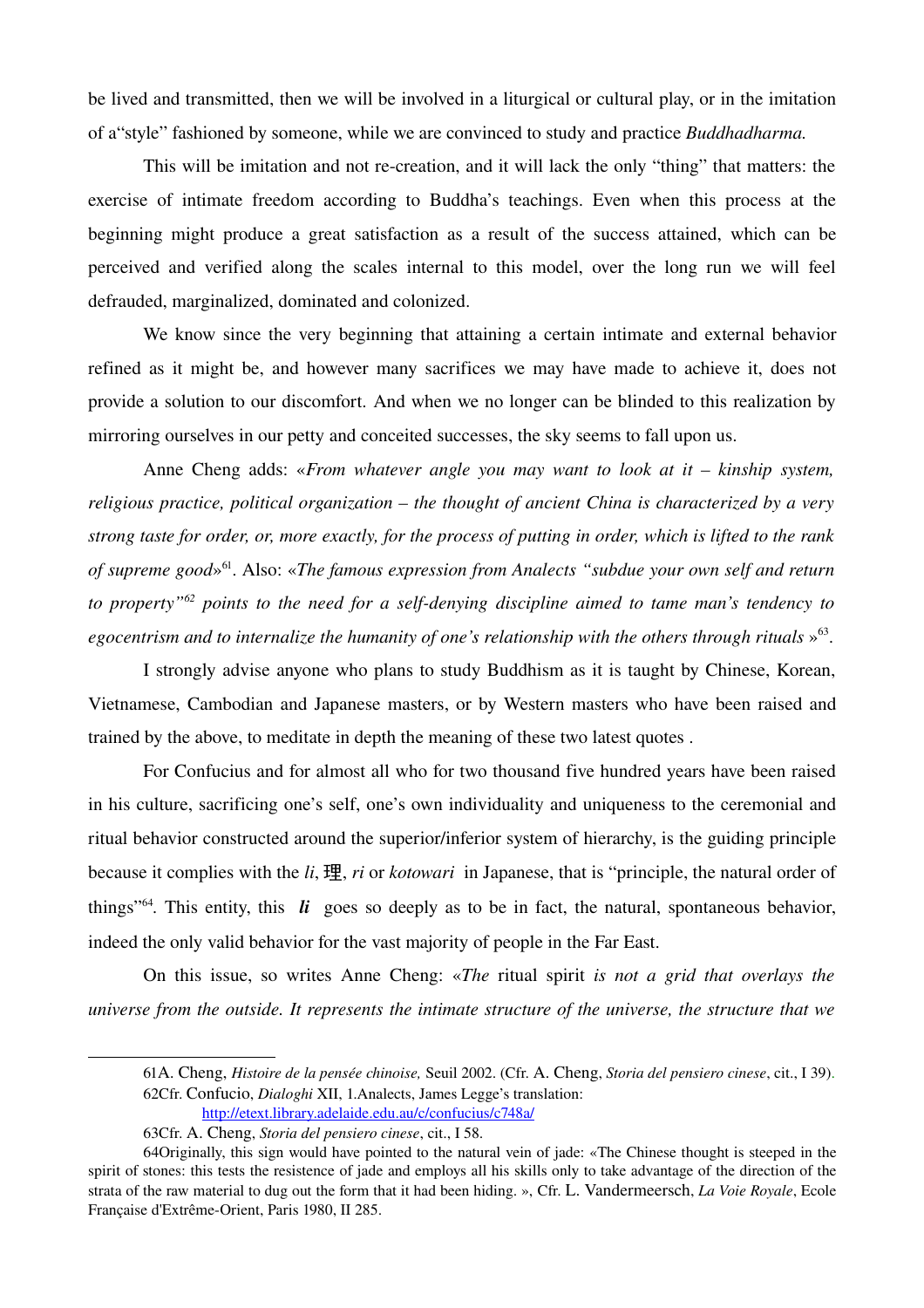*must rediscover and bring out again*». At the same time, the evocative power of Daoism pervades all thoughts on the "last things" and reassures men. We come from Nature and we will return to  $it<sup>65</sup>$  $it<sup>65</sup>$  $it<sup>65</sup>$ .

As we read in the sixteenth chapter of the *Laozi*, Nature is alive, neutral, impersonal, present everywhere, welcoming and serene. In Daodejin XVI, we find:« *All things alike go through their processes of activity, and (then) we see them return (to their original state). .. This returning to their root is what we call the state of stillness*  $\frac{1}{2}$ <sup>[66](#page-37-1)</sup>

All this has been said in so many contexts and without any credible alternatives for so long that it has sedimented, so to say, in the most intimate layer of the conscience of men and women of the Far East. So much so that ritual behavior (with the implicit corollary of attachment to *those* rituals and therefore to *that* tradition) and trust in "nature" are the true religions of the Far East.

By true religion I mean something more solid and deeper than joining an established religion, like Buddhism or Christianity, even if it is done in all freedom. Very often, these religions become superstructural. They can prosper only in a soil that inevitably determines their direction and their quality [67](#page-37-2). «*For me Catholicism is the Western suit I wear over my Japanese kimono*» stated the Catholic Japanese writer Endo Shusaku<sup>[68](#page-37-3)</sup>.

The  $\text{kimono}^{69}$  $\text{kimono}^{69}$  $\text{kimono}^{69}$  is the traditional Japanese dress, and here represents the "Japaneseness"  $\frac{70}{10}$  $\frac{70}{10}$  $\frac{70}{10}$ *nihonshugi*, or "Japanism". Here Shosaku wanted to say that he was Japanese in a deeper sense than he was Christian. It is clear for all to see how this on purpose stratified definition, represents the sense of our discorse in a fittingly complex manner. Matsumoto Shirō, a professor of Buddhism at the Komazawa Daigaku, the most important Buddhist university in Japan writes: «*As for my personal relationship with Japan , I can only say that I consider love of Japan a form of self love. I experience Japan as an extension of my own mind and body [...]. Still, the teaching of the Buddha is* absolute, which leaves me no other choice than to conclude: a Buddhist must not love Japan»<sup>[71](#page-37-6)</sup>.

These words conclude professor Matsumoto's famous essay entitled, *Buddhism and the Kami: against Japanism*[72](#page-37-7) dealing with *japaneseness* or 日 本 主 義 *nihonshugi*, in which he implicitly recognizes that this sense of national identity is so strong that one must uproot it

<span id="page-37-4"></span>69着物, literally "thing/*mono*" and "wear/*ki".*

<span id="page-37-0"></span><sup>65</sup>For instance see *Daodejing* XVI and *Zhuangzi* XXII.

<span id="page-37-1"></span><sup>66</sup>*Daodejing* XVI, in: James Legge's translation of the Tao Teh King, http://www.gutenberg.org/files/216/216-h/216[h.htm](http://www.gutenberg.org/files/216/216-h/216-h.htm)

<span id="page-37-2"></span><sup>67</sup>Cfr. *Pruning the Bodhi Tree*: *the storm over critical Buddhism*, J. Hubbard & P. L. Swanson, University of Hawai'i Press, Honolulu 1997, 356.

<span id="page-37-3"></span><sup>68</sup>In: D. Trotta, *Il racconto di un'anima*, introductive essay: Shundō Aoyama, *La voce del fiume*, Ed. San Paolo, Cinisiello Balsamo 1994, 70. For the quality of his thought and for his capacity to "read" both the East and the West, I have already quoted (cfr. *supra*, capp. I e II) the words of Endo Shusaku.

<span id="page-37-5"></span><sup>70</sup>日本主義, *nihonshugi*, "Japanism" or "Nipponism".

<span id="page-37-6"></span><sup>71</sup>Cfr. *Pruning the Bodhi Tree: the storm over critical Buddhism*, a c. di J. Hubbard & P. L. Swanson, cit.*,*373.

<span id="page-37-7"></span><sup>72</sup>*Buddhism and the Kami: against Japanism*, in: S. Matsumoto, *Pratītyasamutpada and Emptiness*: *critiques of the* doctrine of tathāgata-garbha, Daizō Shuppan, Tokyo 1989, 99.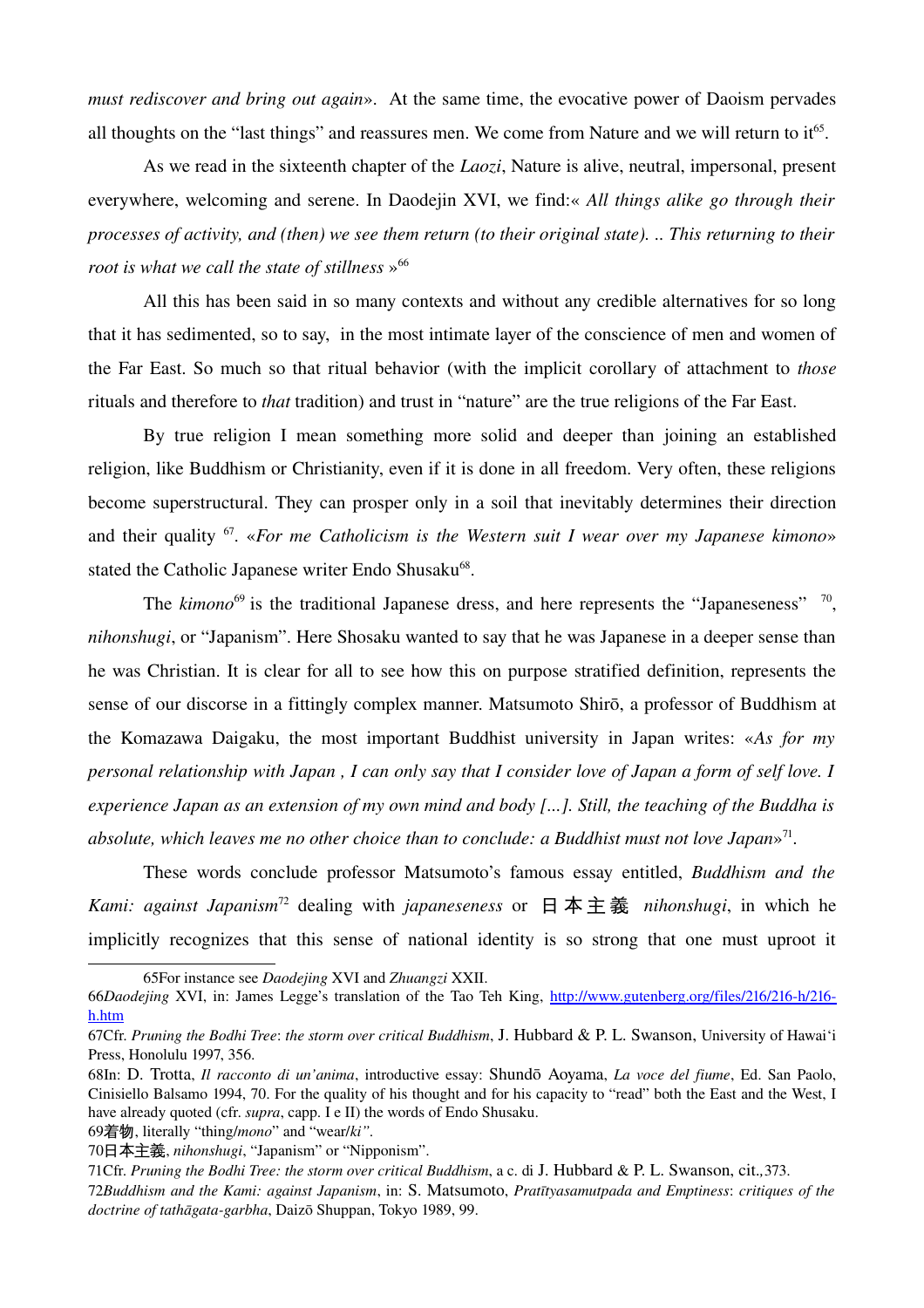completely to be able to truly realize Buddha's teaching.

These words are in the same essay: «*Montesquieu is reported to have said that "I am of necessity a human being , but it is by accident that I happen to be a Frenchman". I find this flippant in comparison with Mishima*[73](#page-38-0)*'s assertion that being Japanese was "his destiny", or with what Uchimura Kanzō* [74](#page-38-1) *wrote in his diary: "I have a desire to someday cease being a Christian and become a pure Japanese". Such words have a religious ring in them*. »[75](#page-38-2) .

Here the value attached by the Japanese to this deep sense of belonging is remarkable. For Mishima it is the truest meaning (*the true destiny*) of his humanity and for Uchimura, in spite of the fact that he is one of the best known personalities of heterodox Christianity in Japan, the Japanese roots are richer than his Christian roots.

All the above in good part explains why everybody thinks it is perfectly natural in the Far East that every school of Buddhism should be active almost entirely in the performance of funerals and of the many ceremonies for the commemoration of the dead, while instead none is expected to provide guidance to the living or an explanation of the reasons for human existence. The higher spiritual questions are already replied to "upstream". This explains also what people raised in a Catholic country find completely absurd: that in Japan is normal to celebrate baptism or "the presentation of the newborn" to the *Shintō* temple, marriage in a Catholic church and the funerals in a Buddhist temple instead. The search for a religious "service" has the aim to satisfy a deep need for ceremony, and therefore leads to identify, case by case, those who are, or are perceived to be: better, more refined, compassionate, solemn, fastidious or attentive to the beauty of the rituals and to the harmony of the ceremonies in the various situations.

Religion can be multifaceted because it has an instrumental value, while religiòsity which is the primary bond with our *nature*, is not undermined even by multiple religious affiliations.

*\* \**

Apparently, the scheme on which the Confucian doctrine is based is very simple. Heaven and Earth possess a special *status* which, by approximation, we could call *ideal*, which is why they are Heaven and Earth in capital letters as well. Even in their ideal dimension, they constitute an

<span id="page-38-0"></span><sup>73</sup>Pen name of Hiraoka Kimitake, 1925–1970, Japanese writer and playwright. Moravia called him «a nostalgic nationalist, a decadent conservative». He committed traditional suicide (*seppuku*), after occupying the Ministry of Defense with his small personal army, to protest its policies.

<span id="page-38-1"></span><sup>74</sup>Uchimura Kanzō: Tokyo 1861-1930, scholar, writer, journalist and pacifist. He founded a Christian movement still alive, Mukyōkai, "without church" which supported a Christianity without clergy and church, because this would be an obstacle against the profession of the true Christian faith. Cfr. http://en.wikipedia.org/wiki/Uchimura\_Kanzo

<span id="page-38-2"></span><sup>75</sup> Cfr. *Pruning the Bodhi Tree: the storm over critical Buddhism,* a c. di J. Hubbard & P. L. Swanson, cit., 372.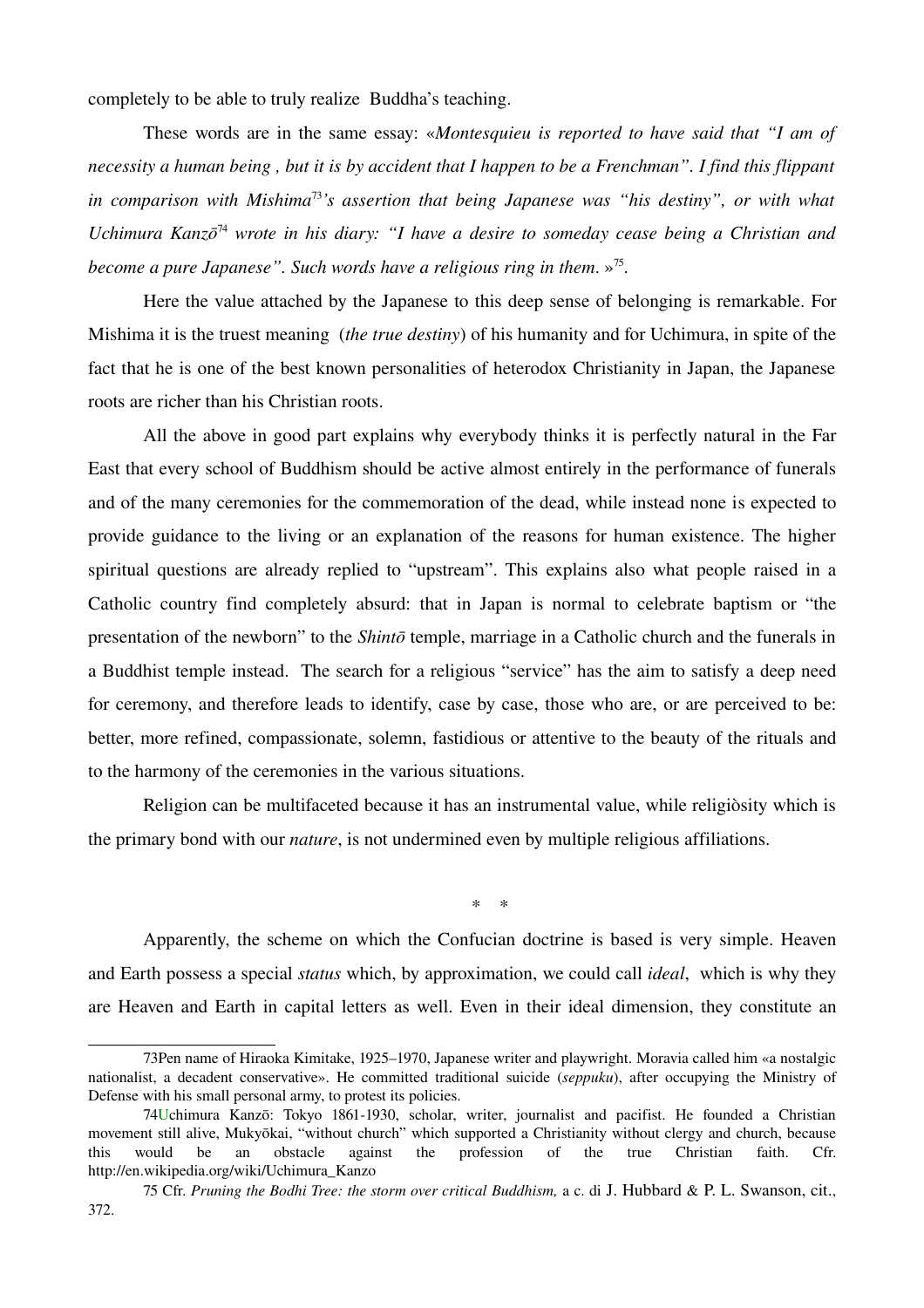unbreakable whole, in which the High and the Low are clearly identifiable.

In the world of men, this *natural order* manifests itself ritually in the relation ancestor/descendent and concretely in the relation father/son. The sequence with which generations follow one another is the relation that determines the individual's position in the world and, in particolar, in society. To fit in this scheme, piety is the basis for the realization of the  $\left\lfloor \frac{r}{n} \right\rfloor$  ren, the "true humanity", *jin* in Japanese, where, for filial piety one must understand obedience and deference. The relation father/son is the basis on which the political world and its scheme ruler/ruled and all other kinship and social relation are founded as well: elder/younger brother, husband/wife, older/younger-friend and senior/junior co-worker.

The relations within the monastery are no exception to this rule, and are organized around the hierarchy abbot/monks and elder/junior monk. Since it mirrors the cosmic Order, this system, which always forms a hierarchy, comes first, precedes the application of any religion and culture.

Even Western techniques and culture can be easily adopted and absorbed because or until – they do not affect this substratum. Buddhism too, seeping into that substratum, could not avoid coming out modified, often<sup>[76](#page-39-0)</sup> very significantly.

At a very deep level, there is a *point* where Buddhism and Confucianism cross path, and it is easy, at that point, to mistake the way. As is known, the aspect of Buddhism we can define *gnosis* is based on the awareness of the transience and emptiness of all phenomena, or the perception of the absence of independent life of every entity. For Buddhism, practice, both that done living every moment the complexity of life, and its concentrated form, which is zazen, consists in living this awareness concretely. That implies neither grasping nor holding any being or any phenomenon and allowing all beings and all phenomena do their thing in emptiness until they disappear. This is the origin of the attitude called "not grasping" during zazen and of the non attachment to worldly things in daily life, which – (please pay attention !) is also the gift of oneself. It is also well known that for Confucius, the human being exists only as a "relation" <sup>[77](#page-39-1)</sup>. He exists only in the network of relations. He is not a "self" separate and autonomous, but one of the infinite intersections of the Great Net, the cosmos. As a consequence, the realization of *ren (jin in Japanese)implies renouncing one's own* individuality, egoism and uniqueness. This renonciation is achieved essentially by ritualizing all forms of behavior.

For Confucius, every human relation indeed all relations –must be lived according to the ritual, the conventions: living as a human being means to behave according to the rituals. This is the

<sup>76</sup>The greatness of the élites of the Chinese, and, more seldom, of the Japanese Zen schools, consisted essentially in their ability to disregard this state of affairs.

<span id="page-39-1"></span><span id="page-39-0"></span><sup>77</sup>As already said, "relation" is the meaning implicit in *ren*,  $\Box$ , "true humanity".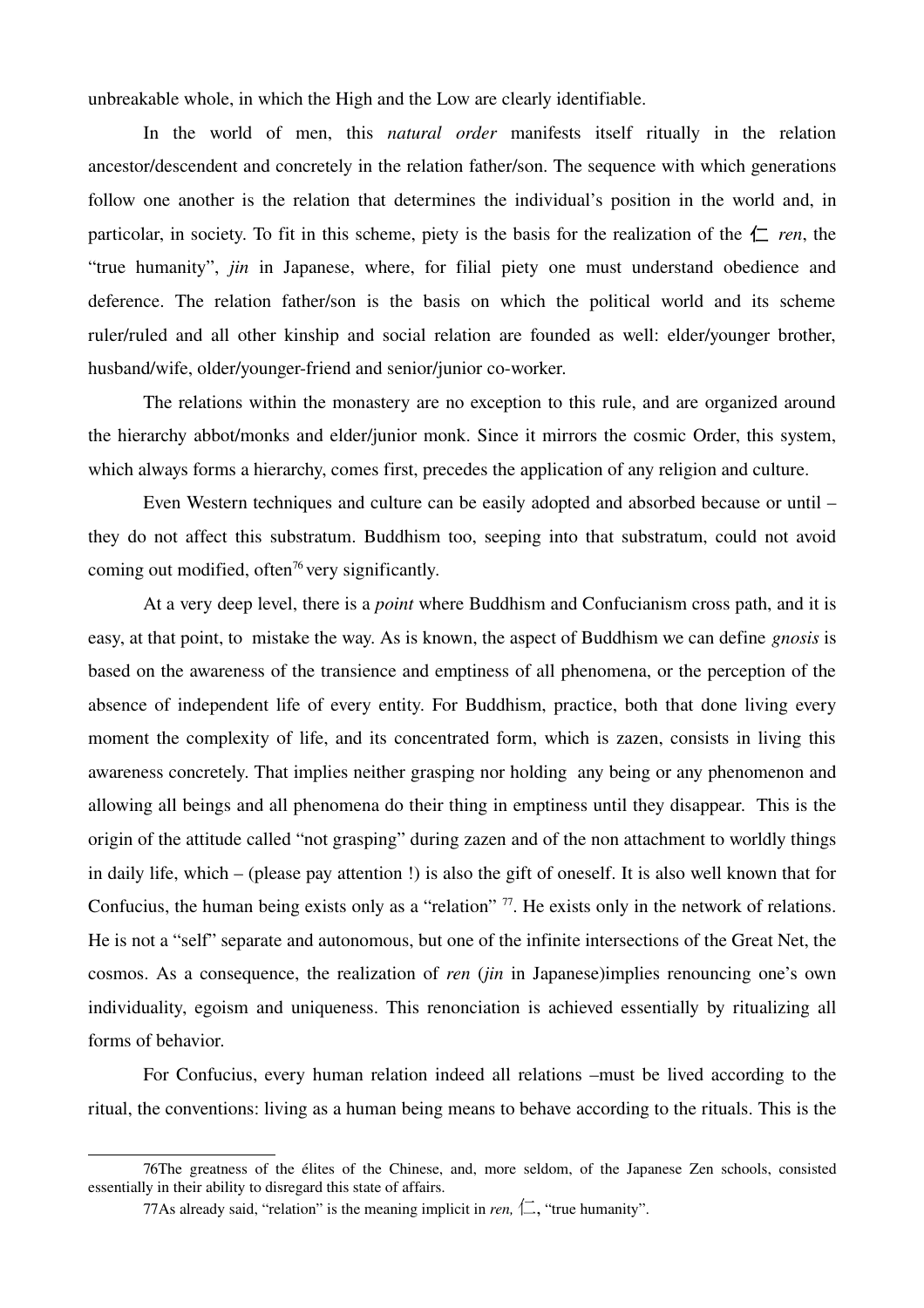meaning of the following sentence: « *The Master said- Subdue vour own self and return to property, this is ren*». This is the synthesis of Confucian ethics. Ritual behavior marks men apart from animals, the from the barbarians, once again, the high from the low.

Legism radicalizes this position. In the writings produced in the Jixia Academy (called *Shokuka* in J.) one of which is the *Guanzi* we find this: «*Do away with the individual self (*私*, si, watakushi* in Japanese, also said "small self"") *for the public good* ( $\triangle$ , *gong* in C.,  $k\bar{\sigma}$  in J., also "big self")» <sup>[78](#page-40-0)</sup>. The "big self" replaces the "small self" so that the established order in the nation and in society can hold sway. Similarly in the every day's life of Buddhist monasteries, often a very serious misunderstanding occurs. The rules are no longer a practice of transience. They no longer encourage the monks to freely settle in the middle position, and to learn that the emptiness of self constitutes a "fullness" ineffable and priceless in its absolute freedom and novelty.

Instead, monastic rules, the ritual, the ceremony and the liturgy become objective values, they constitute the "true way of doing things". In many Japanese monasteries this attitude is pushed to its limits. Moulding man along the rules, achieving mastery in the performance of the rituals and of the complex ceremonies and in the formal behavior is regarded as the religious outcome which monks must strive to attain, the very purpose of Buddhism.

The realization of *bodhi*, awakening is mistaken for the realization of  $y_i/g_i$ ,  $\frac{2}{32}$ , or "rightness", "justice", but also "loyalty", "devotion" and "norm". In Buddhism, to realize *bodhi*, one must understand very clearly how, and then never give up. In Confucian "Buddhism" what matters is a right relationship with persons and things. This means that, instead of practicing abstention from the forms and things of the world and letting the spirit breathe freely, one practices renunciation to the creative abundance of the world in order to refashion it and to put it out again in a predetermined form. In this way, spiritual freedom is lost forever, because it is neither practiced nor valued, but bartered for mastery in behavior. The behavior rituals, rigidly based on the superior/ inferior mechanism affect the whole of society.

This, and the ritualization of gestures, imply that every person must perform some sort of "dance" with the others, and this has a very pleasant, harmonious aesthetic in addition to practical – value. For Confucius, this harmony and the pleasure that it generates is what justify ritualism, the production of personal wellbeing for men, wellbeing that arises from behaving in harmony with the Order of Heaven. Often this complex, heterogeneous and articulate mixture of form and content is

<sup>78</sup>Joyce C.H. Liu, *The Norm vs. the Altered State: a Biologicalized Phobic Structure*; Pólemos, Stásis: An International Symposium, Graduate Institute for Social Research and Cultural Studies Chiao Tung University, cfr:

<span id="page-40-1"></span><span id="page-40-0"></span>http://chst.nctu.edu.tw/war/speakers\_subject.htm

<sup>79</sup>In turn, the sign 義 is composed by two complex roots, on top 羊 below 我. 羊 means "sheep", 我 means "ego".